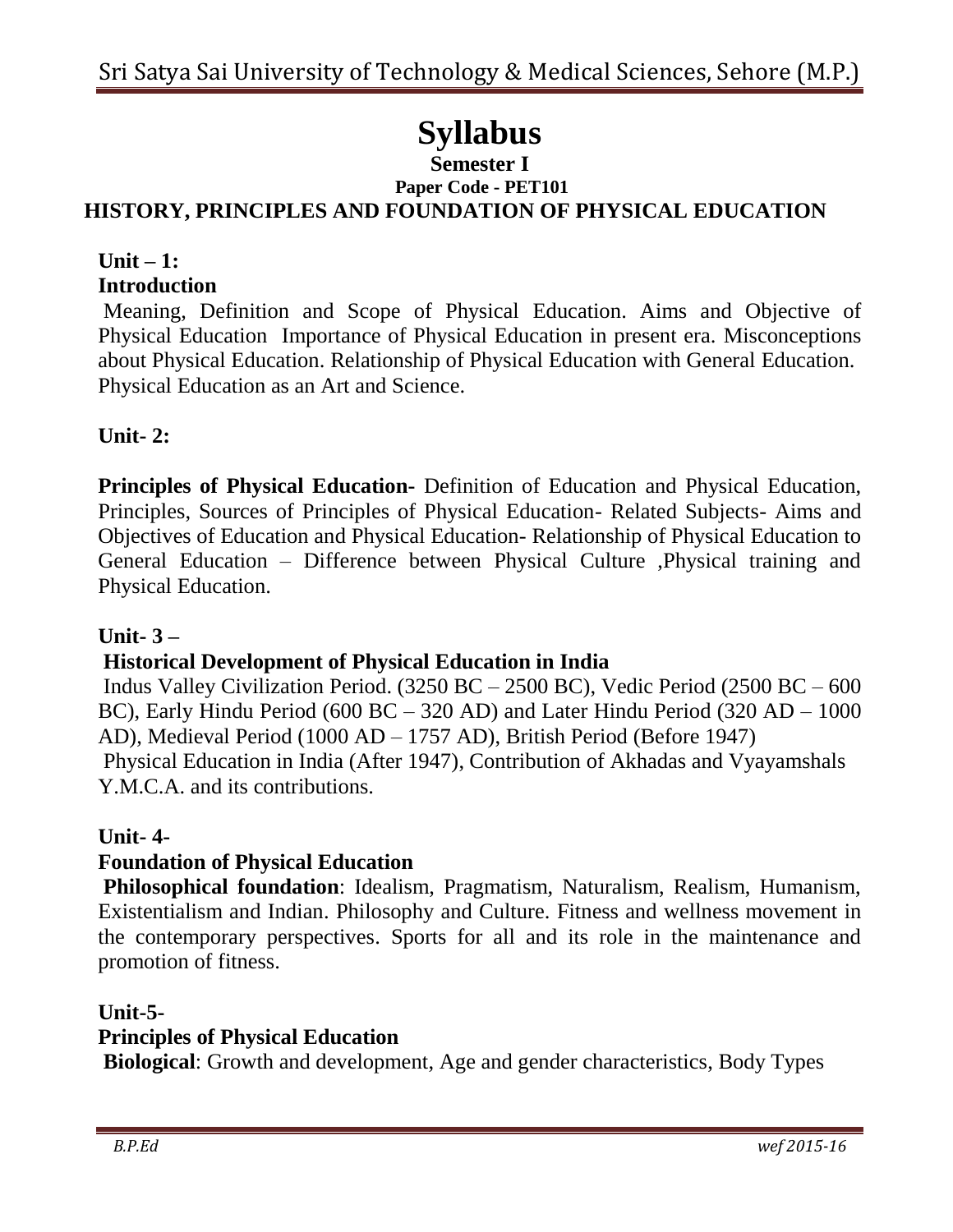Anthropometric differences, Psychological, Learning types, learning curve, Laws and principles of learning, Attitude, interest, cognition, emotions and sentiments, **Sociological**: Society and culture, Social acceptance and recognition, Leadership Social integration and cohesiveness

## **References:**

Bucher, C. A. (n.d.) *Foundation of physical education.* St. Louis: The C.V. Mosby Co. Deshpande, S. H. (2014). *Physical Education in Ancient India*. Amravati: Degree college of Physical education.

Mohan, V. M. (1969). *Principles of physical education.* Delhi: Metropolitan Book Dep.

Nixon, E. E. & Cozen, F.W. (1969). *An introduction to physical education*. Philadelphia: W.B. Saunders Co.

Obertuffer, (1970). *Delbert physical education*. New York: Harper & Brothers Publisher.

Sharman, J. R. (1964). *Introduction to physical education*. New York: A.S. Barnes & Co.

William, J. F. (1964). *The principles of physical education*. Philadelphia: W.B. Saunders Co.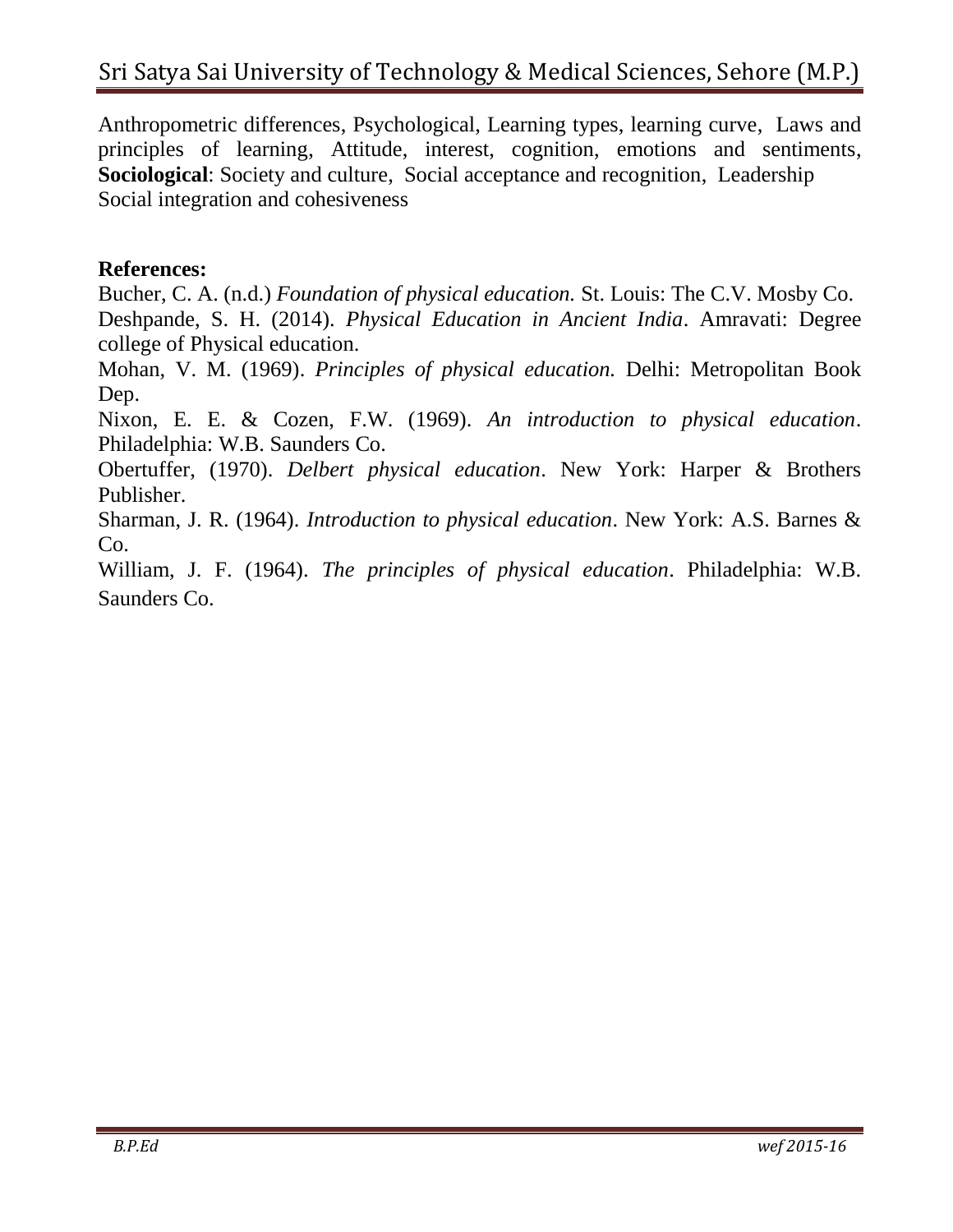#### **ANATOMY AND PHYSIOLOGY Paper Code - PET102**

## **UNIT-I**

Brief Introduction of Anatomy and physiology in the field of Physical Education. Introduction of Cell and Tissue. The arrangement of the skeleton – Function - of the skeleton – Ribs and Vertebral column and the extremities – joints of the body and their types Gender differences in the skeleton. Types of muscles.

## **UNIT-II**

**Blood and circulatory system:** Constituents of blood and their function –Blood groups and blood transfusion, clotting of blood, the structure of the heart-properties of the heart muscle, circulation of blood, cardiac cycle, blood pressure, Lymph and Lymphatic circulation. Cardiac output. **The Respiratory system:** The Respiratory passage – the lungs and their structure and exchange of gases in the lungs, mechanism of respiration (internal and external respiration) lung capacity, tidal volume.

#### **UNIT-III**

**The Digestive system:** structure and functions of the digestive system, Digestive organs, Metabolism, **The Excretory system:** Structure and functions of the kidneys and the skin. **The Endocrine glands:** Functions of glands pituitary, Thyroid, Parathyroid. Adrenal, Pancreatic and the sex glands. **Nervous systems:** Function of the Autonomic nervous system and Central nervous system. Reflex Action, **Sense organs:** A brief account of the structure and functions of the Eye and Ear.

#### **UNIT-IV**

Definition of physiology and its importance in the field of physical education and sports. Structure, Composition, Properties and functions of skeletal muscles.

Nerve control of muscular activity: Neuromuscular junction Transmission of nerve impulse across it. Fuel for muscular activity Role of oxygen- physical training, oxygen debt, second wind, vital capacity.

#### **UNIT-V**

Effect of exercise and training on cardiovascular system.

Effect of exercise and training on respiratory system.

Effect of exercise and training on muscular system

Physiological concept of physical fitness, warming up, conditioning and fatigue.

Basic concept of balanced diet – Diet before, during and after competition.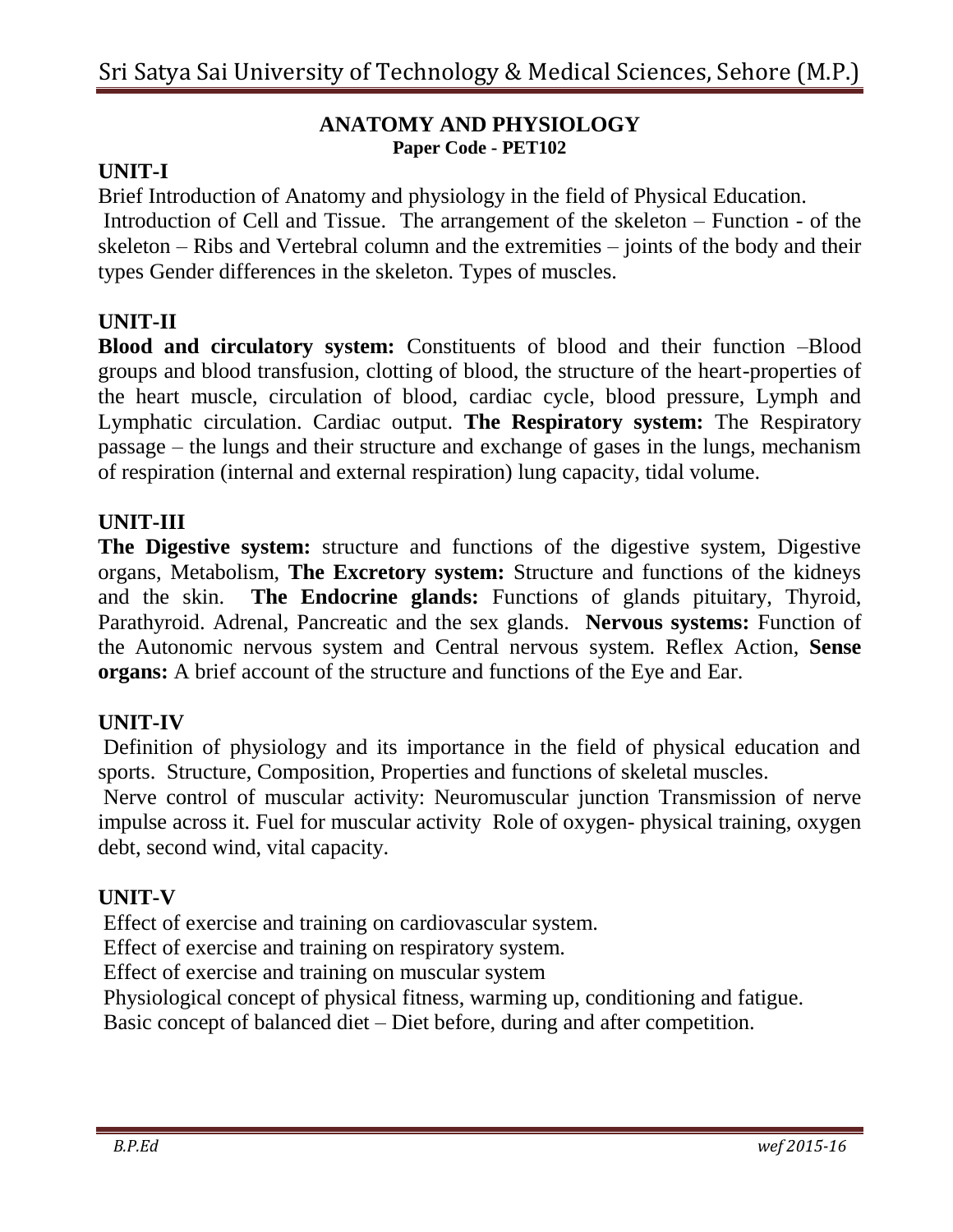## **References:**

Gupta, A. P. (2010). *Anatomy and physiology.* Agra: SumitPrakashan.

Gupta, M. and Gupta, M. C. (1980). *Body and anatomical science.* Delhi: Swaran Printing Press.

Guyton, A.C. (1996). Textbook of Medical Physiology, 9th edition. Philadelphia: W.B. Saunders.

Karpovich, P. V. (n.d.). *Philosophy of muscular activity.* London: W.B. Saunders Co. Lamb, G. S. (1982). Essentials of exercise physiology. Delhi: Surjeet Publication.

Moorthy, A. M. (2014). *Anatomy physiology and health education.*Karaikudi: Madalayam Publications.

Morehouse, L. E. & Miller, J. (1967). *Physiology of exercise*. St. Louis: The C.V. Mosby Co.

Pearce, E. C. (1962). *Anatomy and physiology for nurses.* London: Faber & Faber Ltd. Sharma, R. D. (1979). *Health and physical education,* Gupta Prakashan.

Singh, S. (1979). *Anatomy of physiology and health education*. Ropar: Jeet Publications.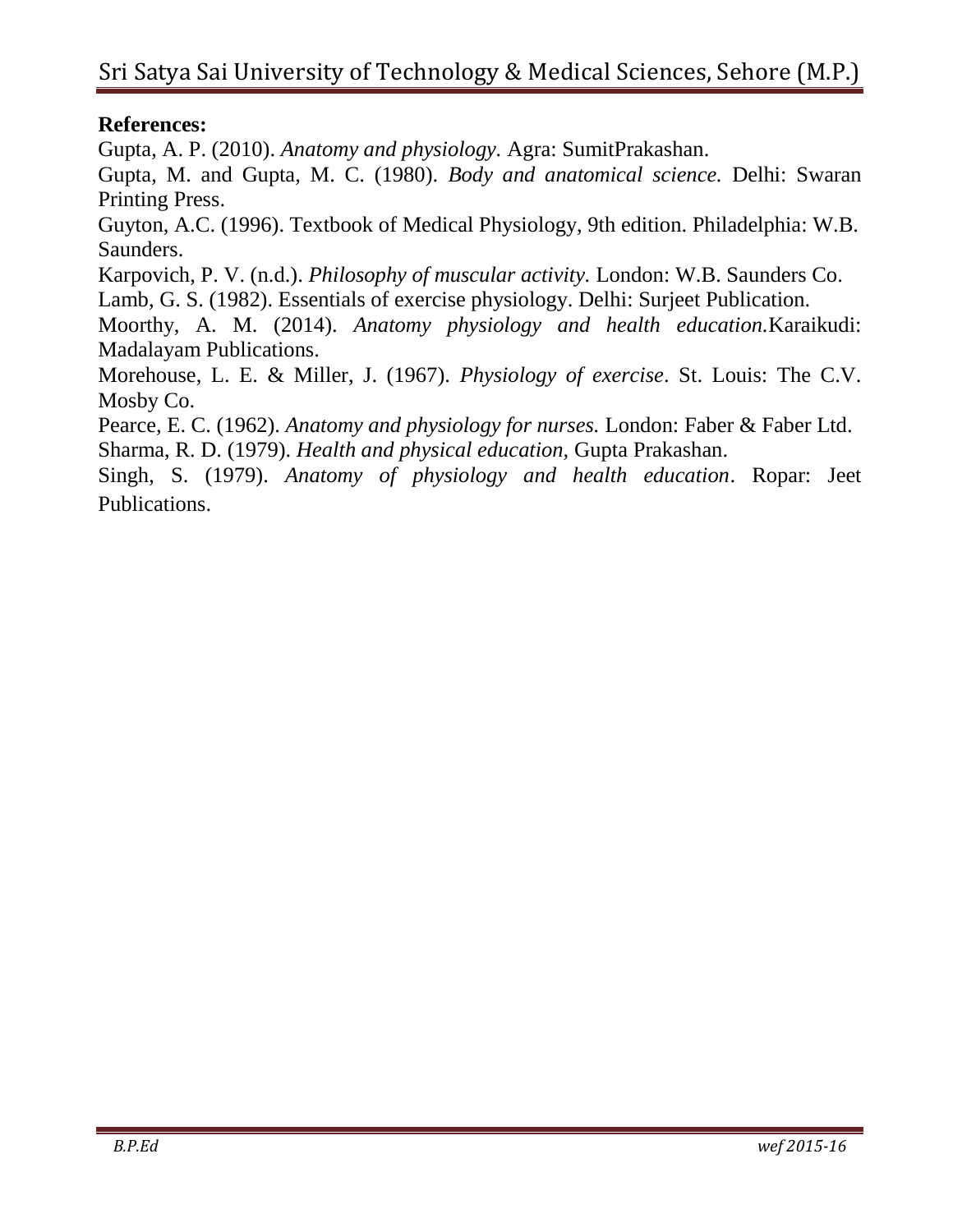#### **HEALTH EDUCATION AND ENVIRONMENTAL STUDIES Paper Code - PET103**

## **Unit – I**

#### **Health Education**

Concept, Dimensions, Spectrum and Determinants of Health Definition of Health, Health Education, Health Instruction, Health Supervision Aim, objective and Principles of Health Education Health Service and guidance instruction in personal hygiene.

## **Unit – II**

## **Health Problems in India**

Communicable and Non Communicable Diseases Obesity, Malnutrition, Adulteration in food, Environmental sanitation, Explosive Population,

#### **Unit – III**

**Personal and Environmental**: Hygiene for schools Objective of school health service, Role of health education in schools Health Services – Care of skin, Nails, Eye health service, Nutritional service, Health appraisal, Health record, Healthful school environment, first- aid and emergency care etc.

#### **Unit – IV**

#### **Environmental Science**

Definition, Scope, Need and Importance of environmental studies. Concept of environmental education, Historical background of environmental education, Celebration of various days in relation with environment. Plastic recycling & probation of plastic bag / cover. Role of school in environmental conservation and sustainable development.

#### **Unit –V**

#### **Natural Resources and related environmental issues:**

Water resources, food resources and Land resources Definition, effects and control measures of: Air Pollution, Water Pollution, Soil Pollution, Noise Pollution, Thermal Pollution Management of environment and Govt. policies , Role of pollution control board.

#### **References:**

Agrawal, K.C. (2001). *Environmental biology*.Bikaner: Nidhi publishers Ltd. Frank, H. &Walter, H., (1976). *Turners school health education*. Saint Louis: The C.V. Mosby Company.

Nemir, A. (n.d.). The school health education. New York:Harber and Brothers. Odum, E.P. (1971). *Fundamental of ecology*. U.S.A.: W.B. Saunders Co.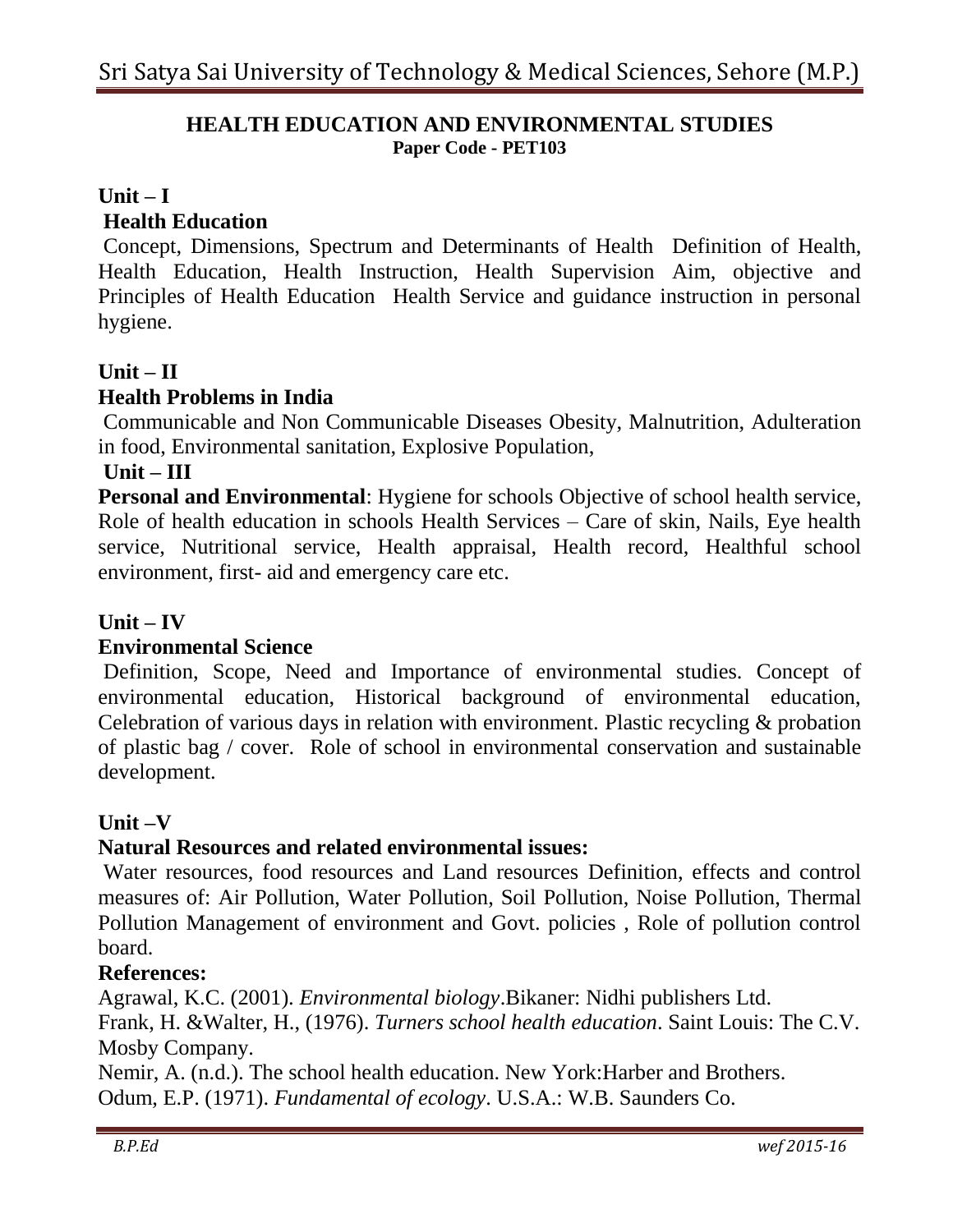#### **OLYMPIC MOVEMENT (ELECTIVE) Paper Code - PET104**

#### **Unit – I**

## **Origin of Olympic Movement**

Philosophy of Olympic movement. The early history of the Olympic movement The significant stages in the development of the modern Olympic movement Educational and cultural values of Olympic movement

## **Unit – II**

#### **Modern Olympic Games**

Significance of Olympic Ideals, Olympic Rings, Olympic Flag. Olympic Protocol for member countries. Olympic Code of Ethics Olympism in action Sports for All

## **Unit – III Different Olympic Games**

Para Olympic Games, Summer Olympics, Winter Olympics, Youth Olympic Games

#### **Unit – IV**

#### **Committees of Olympic Games**

International Olympic Committee - Structure and Functions, National Olympic committees and their role in Olympic movement, Olympic commission and their functions, Olympic medal winners of India

#### **Unit – V**

Contribution to the growth of physical education by different leaders of various countries;

- a) Germany: John Basedow,Guts Muths, Turnverein Movement,
- b) Sweden: Per Henric Ling, Swedish Medical Gymnastics,
- c) Denmark: Frank Nachtegal, Neils Burke
- d) British games and sports
- e) USA: Y.M.C.A and its contributions
- f) U.S.S.R: Physical Education in schools and on spartakiad

g) India: Shri H.C.Buck, Pt Jawahar Lal Nehru, Prof. G.D Sodhi, Rajkumari Amrit Kaur, Dr.P.M.Jojeph, Prof.D.G.Wakharkar.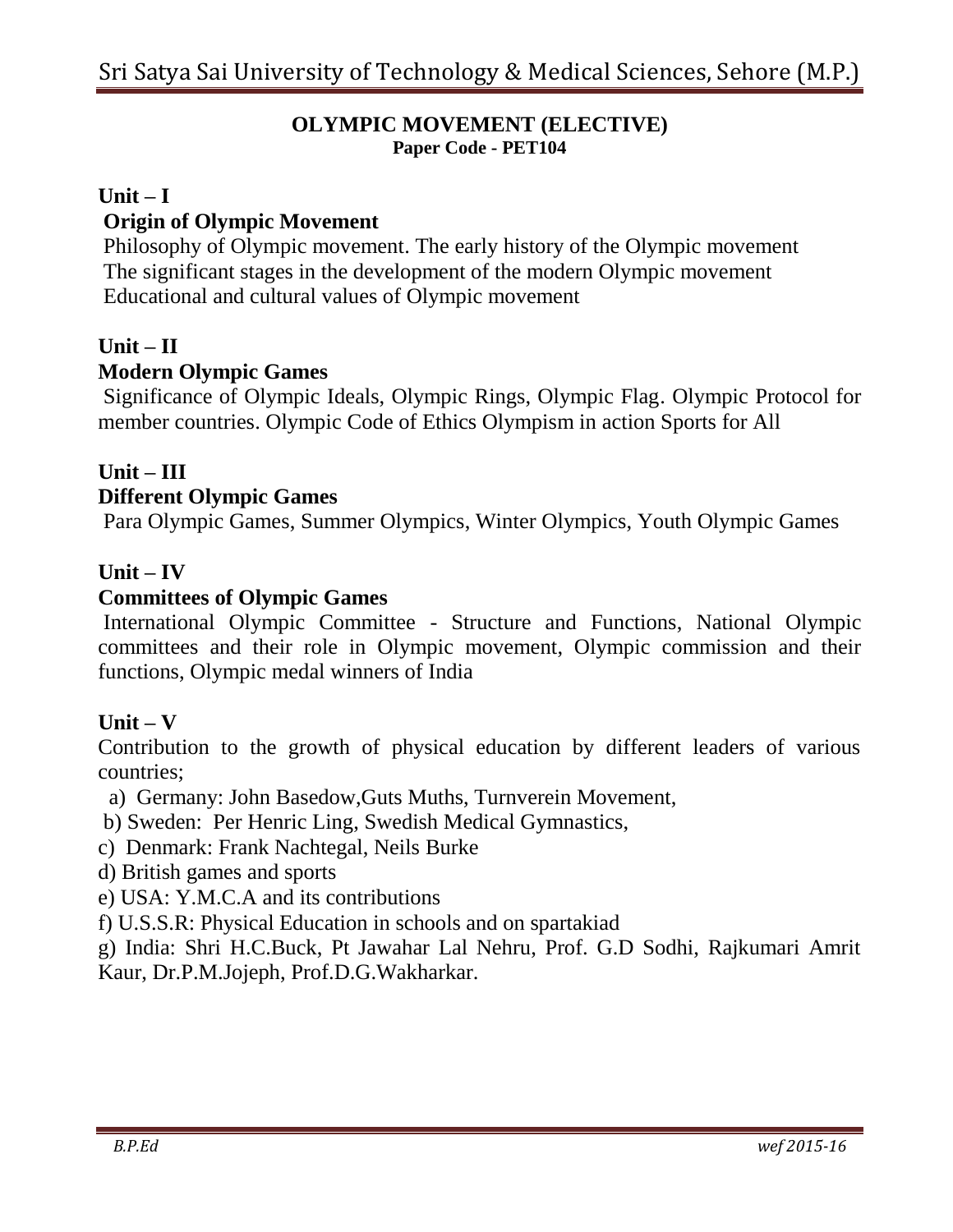# Sri Satya Sai University of Technology & Medical Sciences, Sehore (M.P.)

## **Reference:**

Osborne, M. P. (2004). *Magictree house fact tracker: ancient greece and the olympics: a nonfiction*

*companion to magic tree house: hour of the Olympics. New York:* Random House Books for

Young Readers.

Burbank, J. M., Andranovich, G. D. &Heying Boulder, C. H. (2001). Olympic dreams: the

impact of mega-events on local politics: Lynne Rienner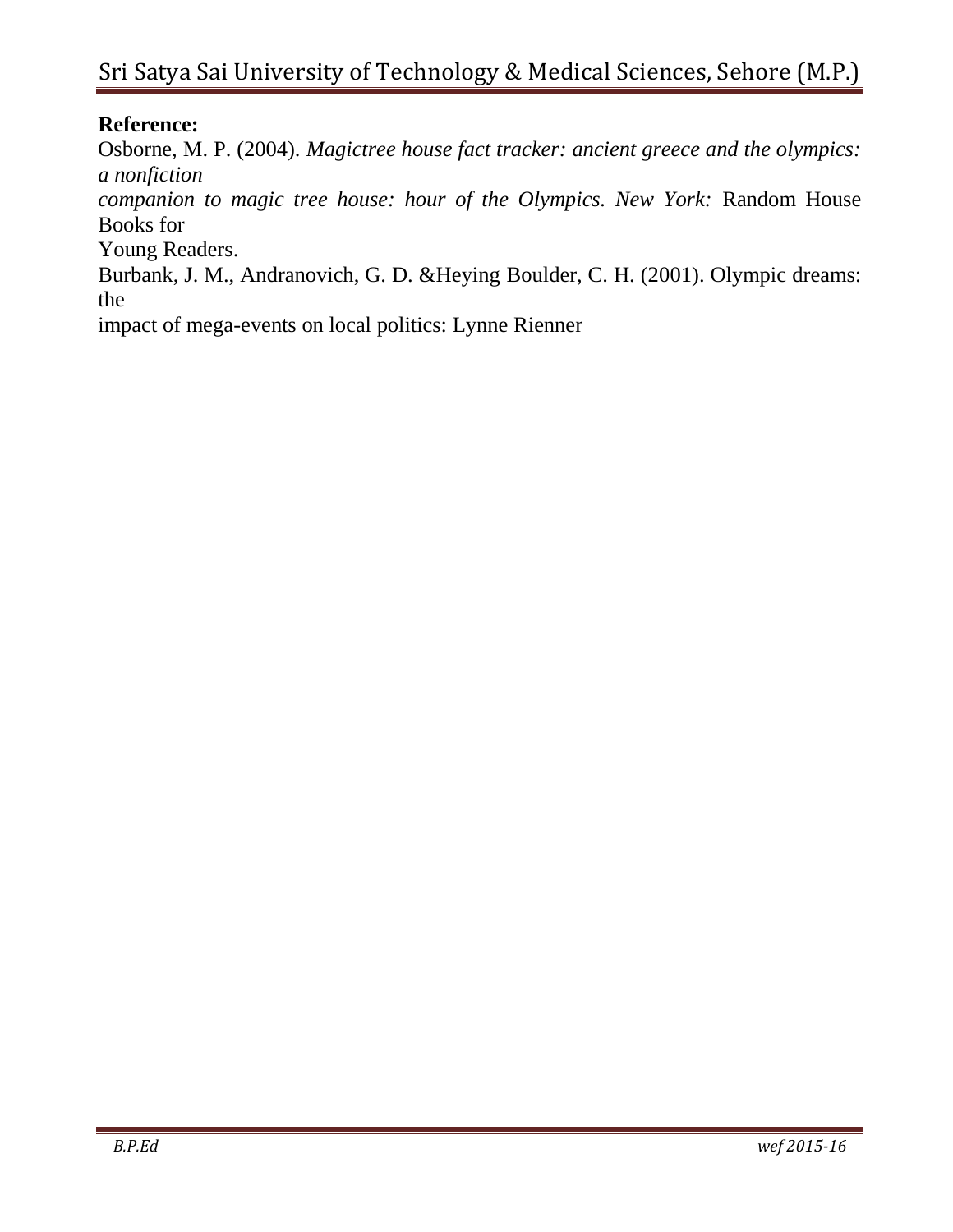#### **OFFICIATING AND COACHING (Elective) Paper Code - PET105**

## **Unit- I:**

## **Introduction of Officiating and coaching**

Concept of officiating and coaching, Importance and principles of officiating, Relation of official and coach with management, players and spectators, Measures of improving the standards of officiating and coaching

#### **Unit- II:**

#### **Coach as a Mentor**

Duties of coach in general, pre, during and post game. Philosophy of coaching, Responsibilities of a coach on and off the field, Psychology of competition and coaching

#### **Unit- III:**

#### **Duties of Official**

Duties of official in general, pre, during and post game. Philosophy of officiating Mechanics of officiating – position, singles and movement etc. Ethics of officiating

#### **Unit- IV:**

#### **Qualities and Qualifications of Coach and Official**

Qualities and qualification of coach and official, General rules of games and sports Eligibility rules of intercollegiate and inter-university tournaments, preparation of TA, DA bills, Integrity and values of sports

#### **UNIT - V**

Training – Warming up – Types – Conditioning Exercise – Principles of Sports Training - Training for Motor Components, Strength, Endurance, Speed, Flexibility , Coordinative abilities Training Load – Intensity - Density – Duration, Frequency - Types of Training – Weight Training – Circuit Training – Fartlek Training – Interval Training.

Periodisation-Preseason-Competitive season – off season

#### **Reference Books:**

Bunn, J. W. (1968). *The art of officiating sports*. Englewood cliffs N.J. Prentice Hall. Bunn, J. W. (1972). *Scientific principles of coaching.* Englewood cliffs N. J. Prentice Hall.

Dyson, G. H. (1963). *The mechanics of athletics*. London: University of London Press Ltd.

Dyson, G. H. (1963). *The mechanics of Athletics*. London: University of London Press Ltd.

Lawther, J.D. (1965). *Psychology of coaching.* New York: Pre. Hall.

Singer, R. N. (1972). *Coaching, athletic & psychology*.New York: M.C. Graw Hill.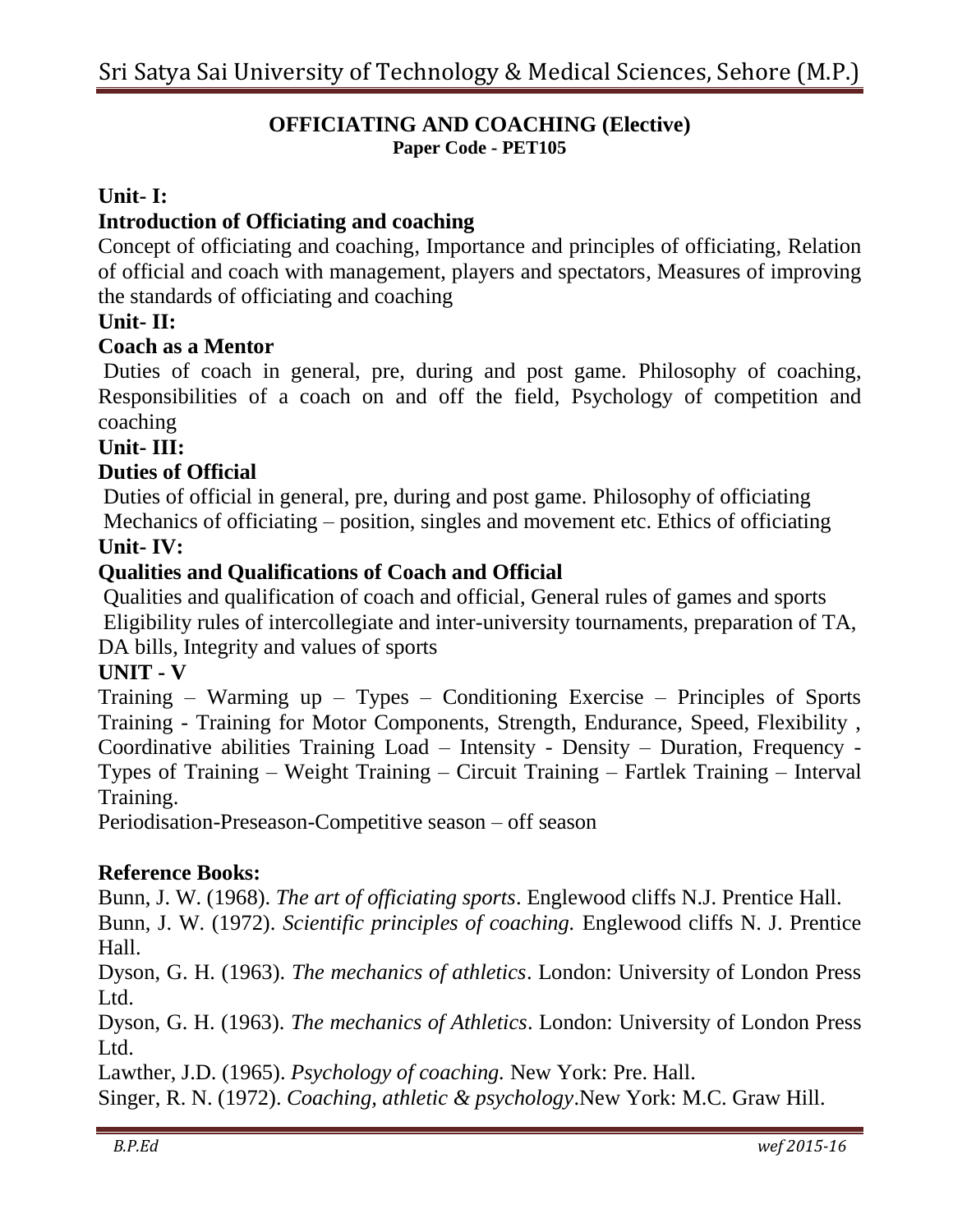# **Part – B Practical Courses Semester I PEP101**

## **Track and Field(Running Event)**

Starting techniques: Standing start, Crouch start and its variations, Proper use of blocks. Finishing Techniques: Run, Through, Forward lunging, Shoulder Shrug Ground Marking, Rules and Officiating, Hurdles: Fundamental Skills- Starting, Clearance and Landing Techniques. Types of Hurdles Ground Marking and Officiating.

## **Relays: Fundamental Skills**

Various patterns of Baton Exchange, Understanding of Relay Zones, Ground Marking Interpretation of Rules and Officiating.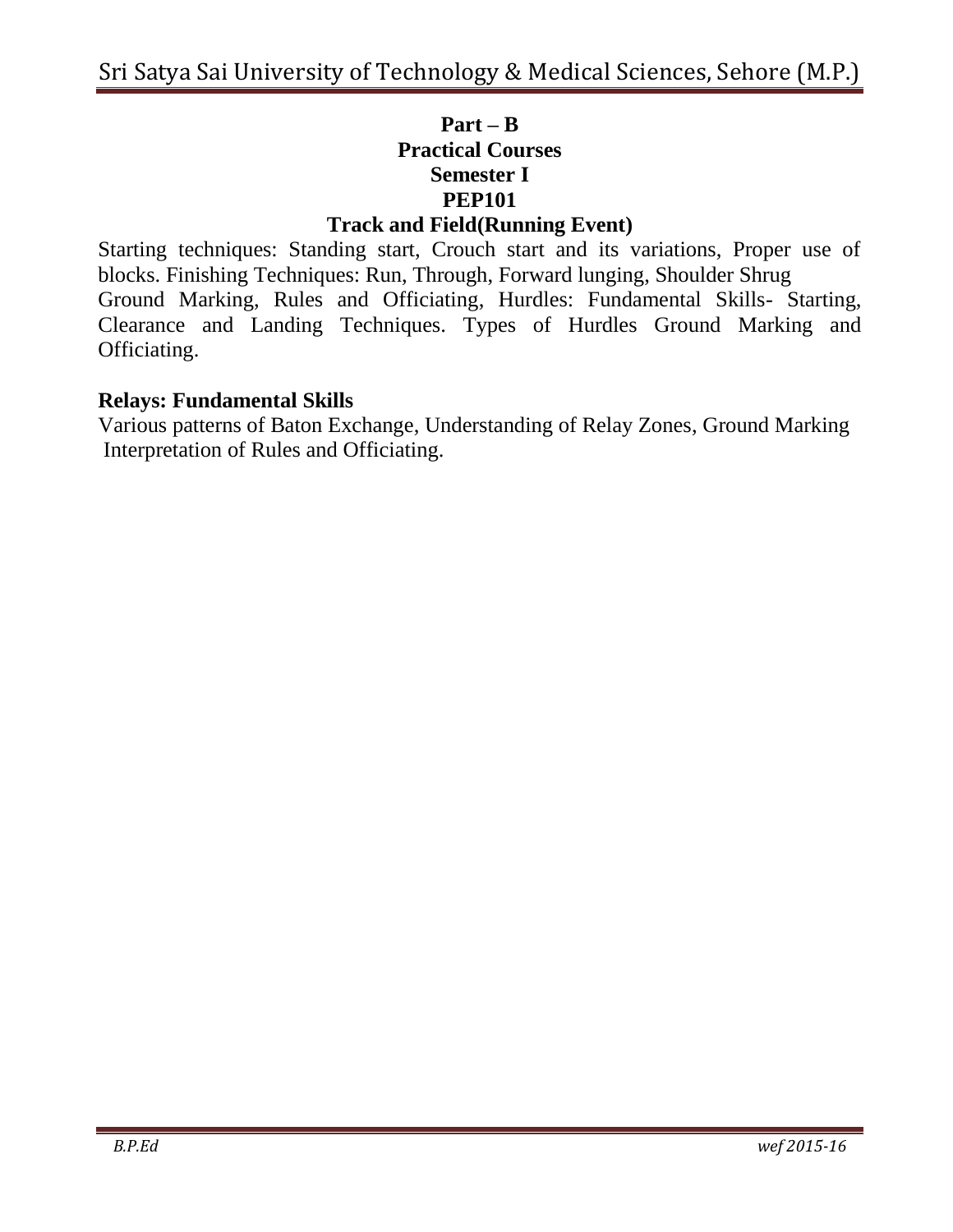## **PEP102**

# **Gymnastics/Swimming/ Shooting Fundamental Skills**

## **Gymnastics**

Floor Exercise, Forward Roll, Backward Roll, Sideward Roll, different kinds of scales, Leg Split, Bridge, Dancing steps, Head stand, Jumps-leap, scissors leap. Vaulting Horse

Approach Run, Take off from the beat board, Cat Vault, Squat Vault.

## **Swimming:**

Fundamental Skills, Entry into the pool. Developing water balance and confidence

Water fear removing drills. Floating-Mushroom and Jelly fish etc. Gliding with and without kickboard. Introduction of various strokes, Body Position, Leg, Kick, Arm pull, Breathing and Co ordination. Start and turns of the concerned strokes. Introduction of Various Strokes.Water Treading and Simple Jumping. Starts and turns of concerned strokes. Rules of Competitive swimming-officials and their duties, pool specifications, seeding heats and finals, Rules of the races.

## **Shooting Fundamental Skills**

Basic stance, grip, Holding rifle/ Pistol, aiming target, Safety issues related to rifle shooting, Rules and their interpretations and duties of officials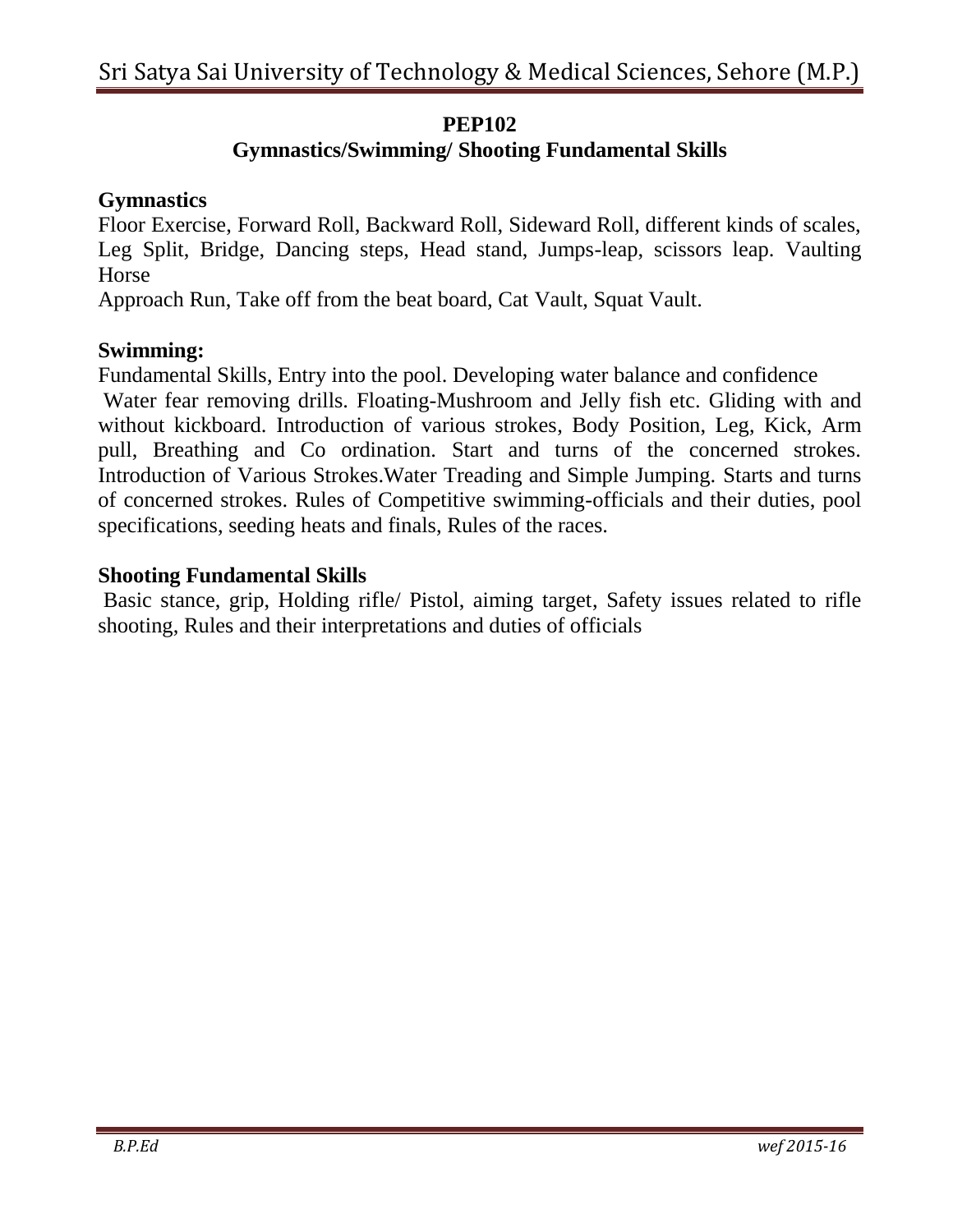# **PEP103 Indigenous sports:**

## **Kabaddi:**

## **Fundamental Skills**

Skills in Raiding-Touching with hand, various kicks, crossing of baulk line, Crossing of Bonus line, luring the opponent to catch, Pursuing. Skills of Holding the Raider-Various formations, Catching from particular position, Different catches, Luring the raider to take particular position so as to facilitate catching, catching formations and techniques. Additional skills in raiding-Bringing the antis in to particular position, Escaping from various holds, Techniques of escaping from chain formation, Combined formations in offence and defense. Ground Marking, Rules and Officiating

## **Malkhambh and Light Apparatus:**

Lathi-Two counts exercises, Four Count exercises, eight count exercises, sixteen count exercises. GhatiLezuim-AathAawaaz, Bethakawaaz, AagePaon, Aagekadam, Do pherawaaz, Chau pherawaaz, Kadamtaal, Pavitra, Uchhakpavitra, Kadampavitra. Mass P.T. Exercises-Two count, four count and eight count exercises. Hindustani Lezuim-Char Awaaz, EkJagah, AantiLagaav, Pavitra, Do Rukh, Chau Rukh, Chau rukhbethak, Momiya. Drill and Marching Malkhamb-Salaami, Hold, Saadiudi, Bagaludi, Dashrangudi, Bagliudi, Veludi, Soydoro, Phirki, Padmasana, T.Balance, Pataka, Landing. Rope Malkhamb-Salaami, PadmasanaChadh, Katibandh1-2, Sadiadhi, Rikebpakkad, Rikebpagniadhi, Kamaradhi, Nakkikasadhi, Kamaradhi, Nakkikasadhi, Urubandhtedhi, Sadibagli, Do hatibagli, Kamarbandhbagli, nakkikasbagli, Dashrang, Hanuman pakad, Gurupakkad, various padmasana, Landing.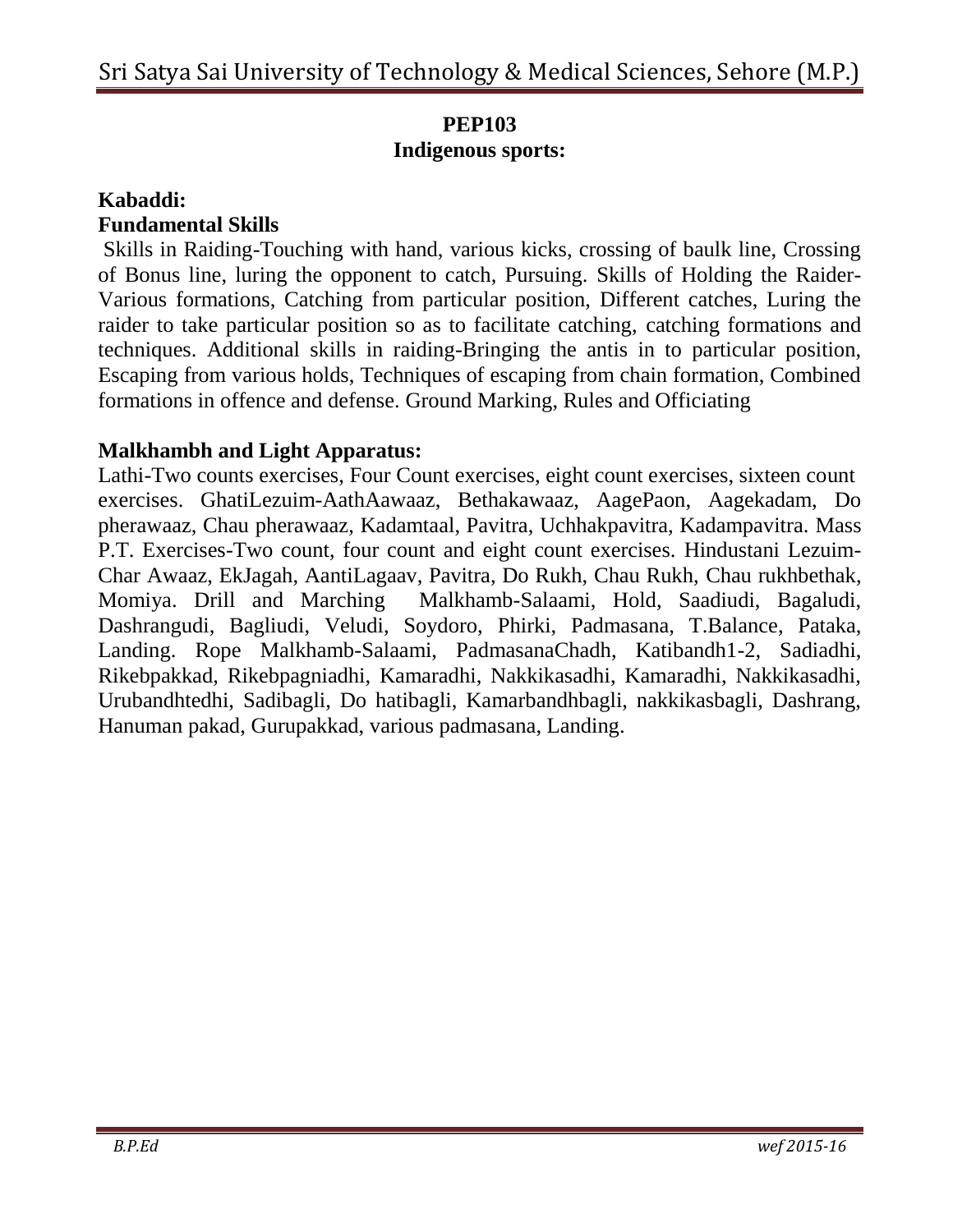## **PEP104**

## **Mass Demonstration Activities**

## **Kho Kho:**

General skills of the game-Running, chasing, Dodging, Faking etc. Skills in chasing-Correct Kho, Moving on the lanes, Pursuing the runner, Tapping the inactive runner, Tapping the runner on heels, Tapping on the pole, Diving, Judgement in giving Kho, Rectification of Foul. Skills in Running-Zig zag running, Single and double chain, Ring play, Rolling in the sides, Dodging while facing and on the back, fakes on the pole, fake legs, body arm etc, Combination of different skills. Ground Marking, Rules and their interpretations and duties of officials.

#### **Dumbbells/ Wands/ Hoop/ Umbrella/ Tipri: Fundamentals skills**

Apparatus/ Light apparatus Grip, Attention with apparatus/ Light apparatus , Stand – at ease with apparatus/ light apparatus, Exercise with verbal command, drum, whistle and music – Two count, Four count, Eight, count and Sixteen count., Standing Exercise

Jumping Exercise, Moving Exercise, Combination of above all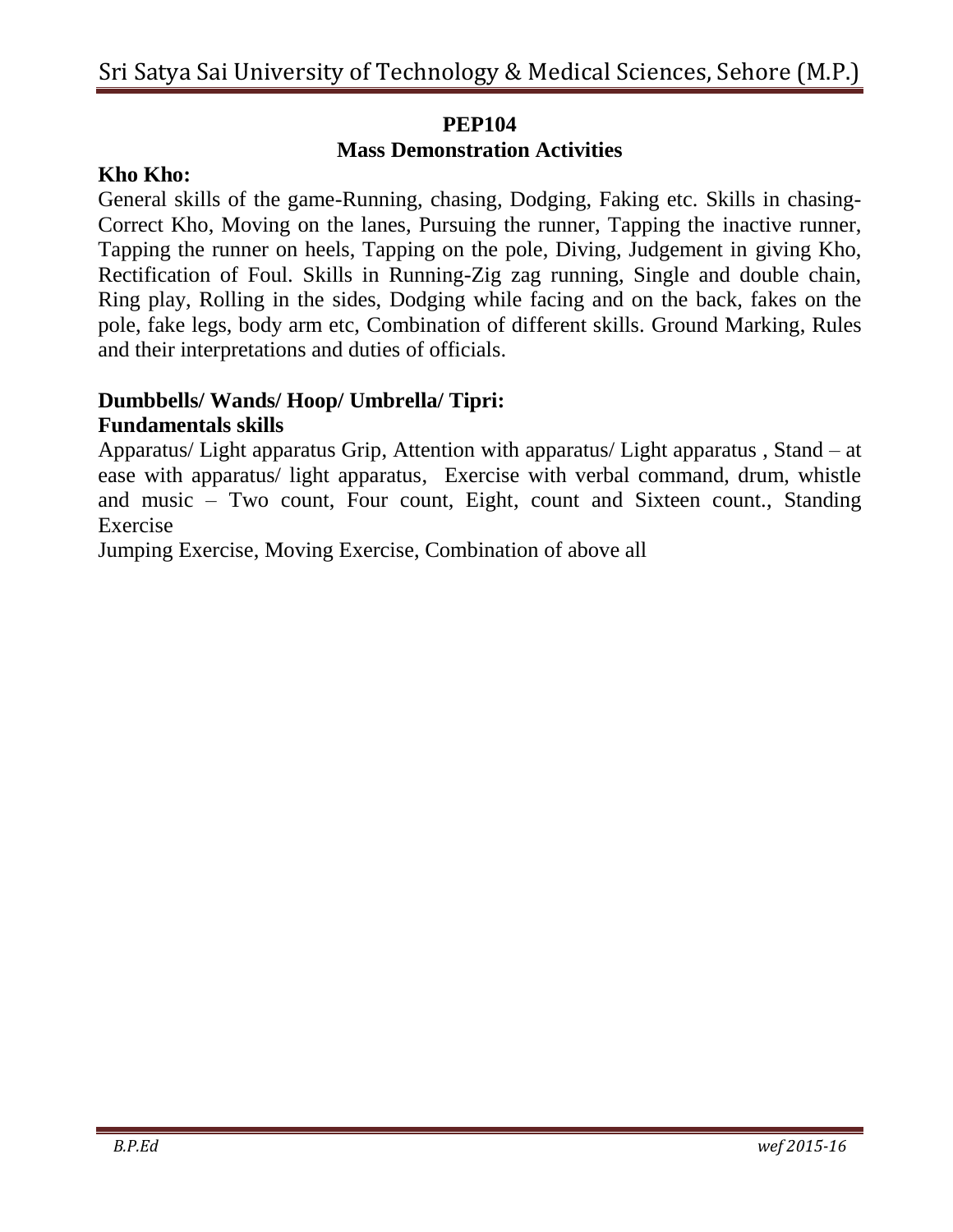## **Semester II YOGA EDUCATION Paper Code – PET201**

#### **Unit – I:**

### **Introduction**

Meaning and Definition of Yoga, Aims and Objectives of Yoga, Yoga in Early Upanishads. The Yoga Sutra: General Consideration, Need and Importance of Yoga in Physical Education and Sports,

## **Unit - II:**

## **Foundation of Yoga**

The Astanga Yoga: Yama, Niyama, Asana, Pranayama, Pratyahara, Dharana, Dhyana and Samadhi, Yoga in the Bhagavadgita - Karma Yoga, Raja Yoga, Jnana Yoga and Bhakti Yoga

#### **Unit - III**

#### **Asanas**

Effect of Asanas and Pranayama on various system of the body, Classification of asanas with special reference to physical education and sports, Influences of relaxtive, meditative posture on various system of the body, Types of Bandhas and mudras

Type of kriyas

## **Unit – IV**

## **Yoga Education**

Basic, applied and action research in Yoga

Difference between yogic practices and physical exercises

Yoga education centers in India and abroad

Competitions in Yogasanas

#### **Unit – V**

1. Special Techniques: Asthama, Nasal allergy, Diabetes, Low backache, Hypertension, lIHD, IBS/GID, Tension/Migraine, Headache

2. Advance Techniques: a. Self Management of Excessive Tension b. Pranic Energisation Technique

3. Meditation: a. Omkara Dhyana, b.Cyc1ic Meditation

## **References:**

Brown, F. Y.(2000). *How to use yoga*. Delhi:Sports Publication.

Gharote, M. L. &Ganguly, H. (1988). *Teaching methods for yogic practices*.Lonawala: Kaixydahmoe.

Rajjan, S. M. (1985). *Yoga strenthening ofrelexation for sports man.* New Delhi:Allied Publishers.

Shankar,G.(1998). *Holistic approach of yoga.* New Delhi:Aditya Publishers. Shekar,K. C. (2003). *Yoga for health*. Delhi: Khel Sahitya Kendra.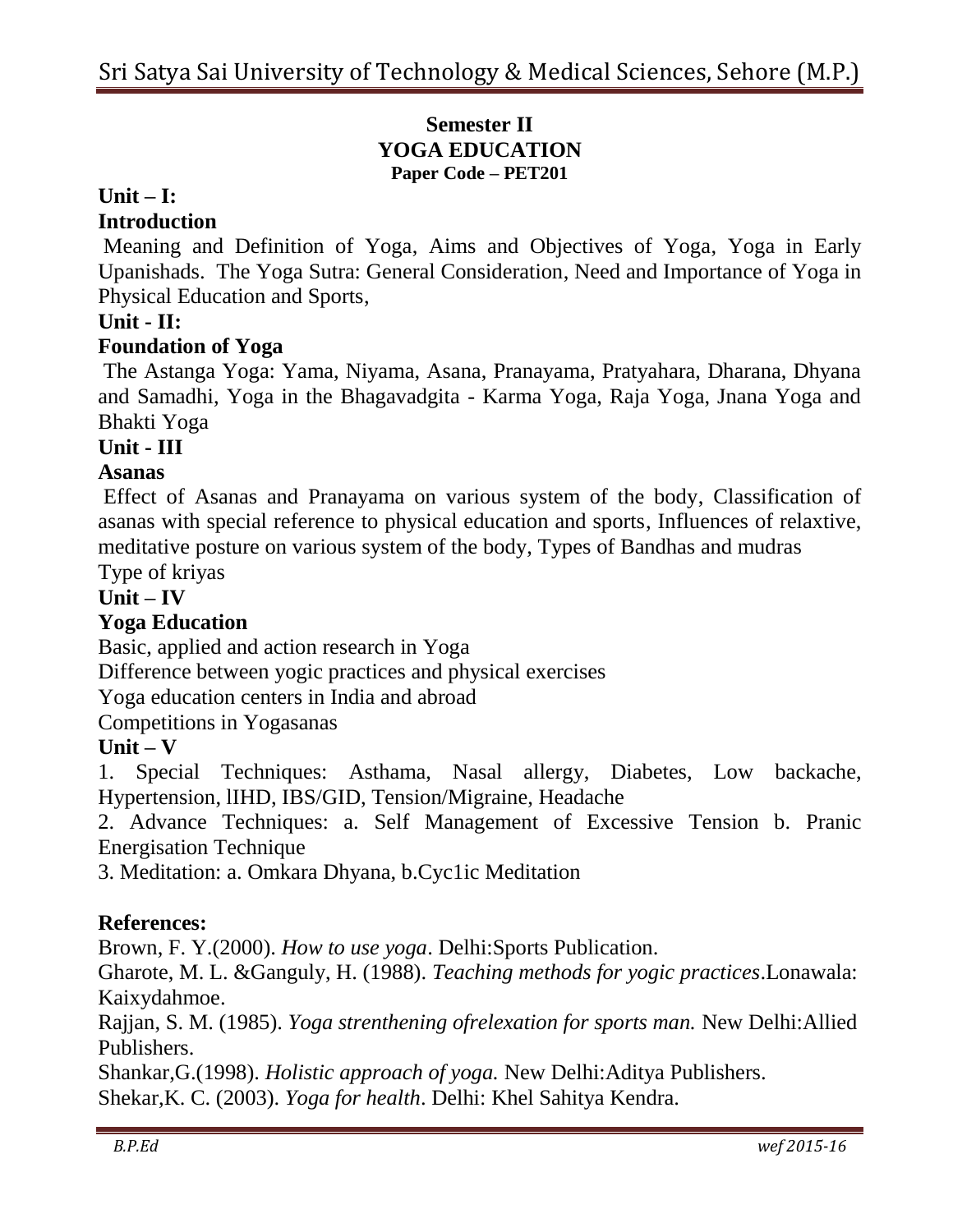#### **EDUCATIONAL TECHNOLOGY AND METHODS OF TEACHING IN PHYSICAL EDUCATION Paper Code – PET202**

# **Unit – I**

# **Introduction**

Education and Education Technology- Meaning and Definitions, Types of Education-Formal, Informal and Non- Formal education. Educative Process, Importance of Devices and Methods of Teaching.

## **Unit** – **II**

## **Teaching Technique**

Teaching Technique – Lecture method, Command method, Demonstration method, Imitation method, project method etc. Teaching Procedure – Whole method, whole – part – whole method, part – whole method. Presentation Technique – Personal and technical preparation Command- Meaning, Types and its uses in different situations.  $Unit - II$ 

**Introduction to teaching styles** : Choosing & combining appropriate styles- factors to be considered Spectrum of teaching styles Reproduction/Direct- command style, practice style, reciprocal style, self check style, inclusion style Production/Indirect-Guided discovery, Convergent discovery, divergent discovery, task style. Modified sport & lead up games

## **Unit – IV**

## **Teaching Aids**

Teaching Aids – Meaning, Importance and its criteria for selecting teaching aids. Teaching aids – Audio aids, Visual aids, Audio – visual aids, Verbal, Chalk board, Charts, Model, Slide projector, Motion picture etc. Team Teaching – Meaning, Principles and advantage of team teaching. Difference between Teaching Methods and Teaching Aid.

## **Unit – V**

## **Lesson Planning and Teaching Innovations**

Lesson Planning – Meaning, Type and principles of lesson plan. General and specific lesson plan. Micro Teaching – Meaning, Types and steps of micro teaching. Simulation Teaching - Meaning, Types and steps of simulation teaching.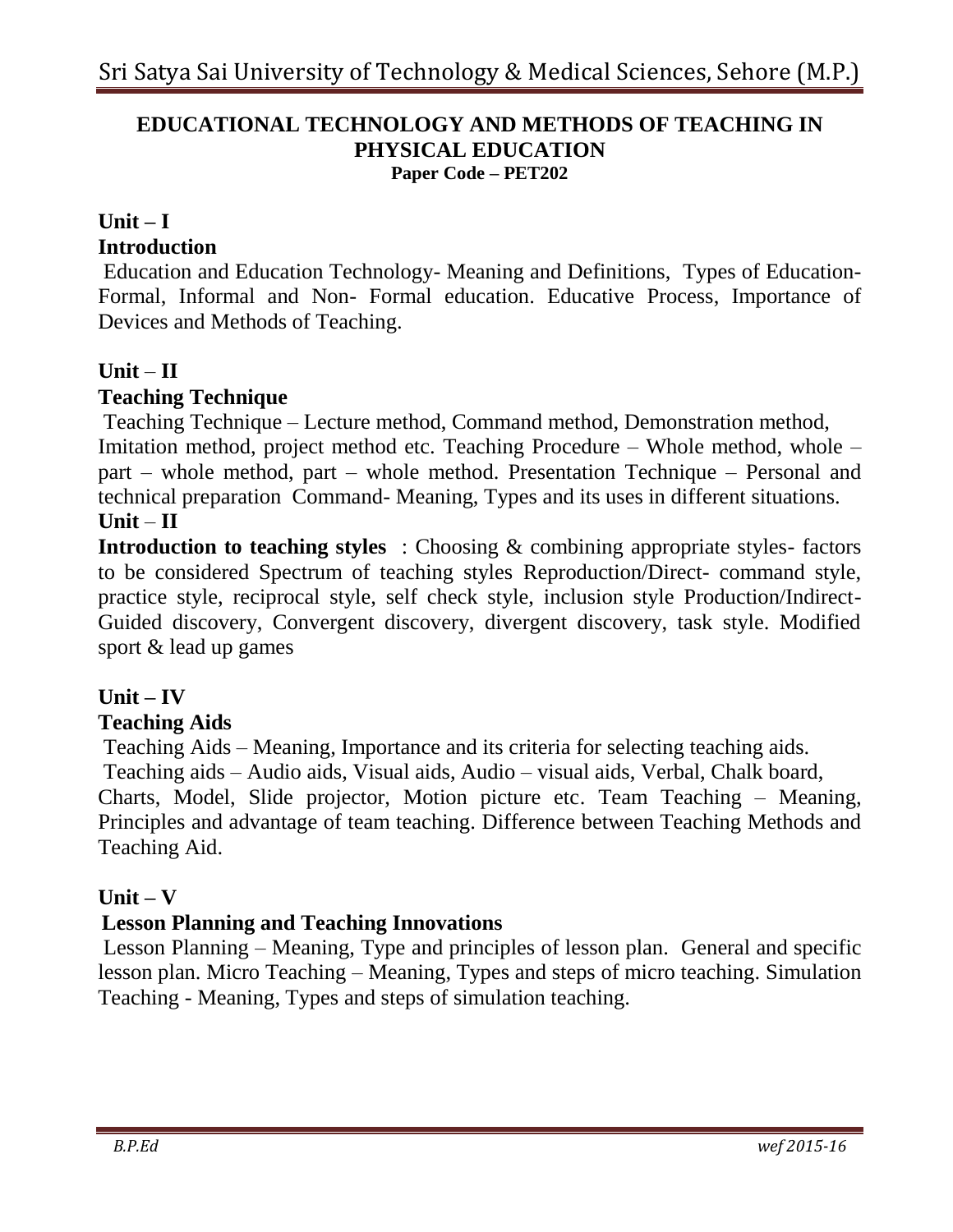# **Reference:**

Bhardwaj, A. (2003). *New media of educational planning*.New Delhi:Sarup of Sons. Bhatia,& Bhatia,(1959). *The principles and methods of teaching.*New Delhi: Doaba House.

Kochar, S.K. (1982). *Methods and techniques of teaching.*New Delhi: Sterling Publishers

Pvt. Ltd.

Sampath, K.,Pannirselvam, A. &Santhanam, S. (1981). *Introduction to educational technology.*New Delhi: Sterling Publishers Pvt. Ltd.

Walia, J.S. (1999). *Principles and methods of education.*Jullandhar:Paul Publishers.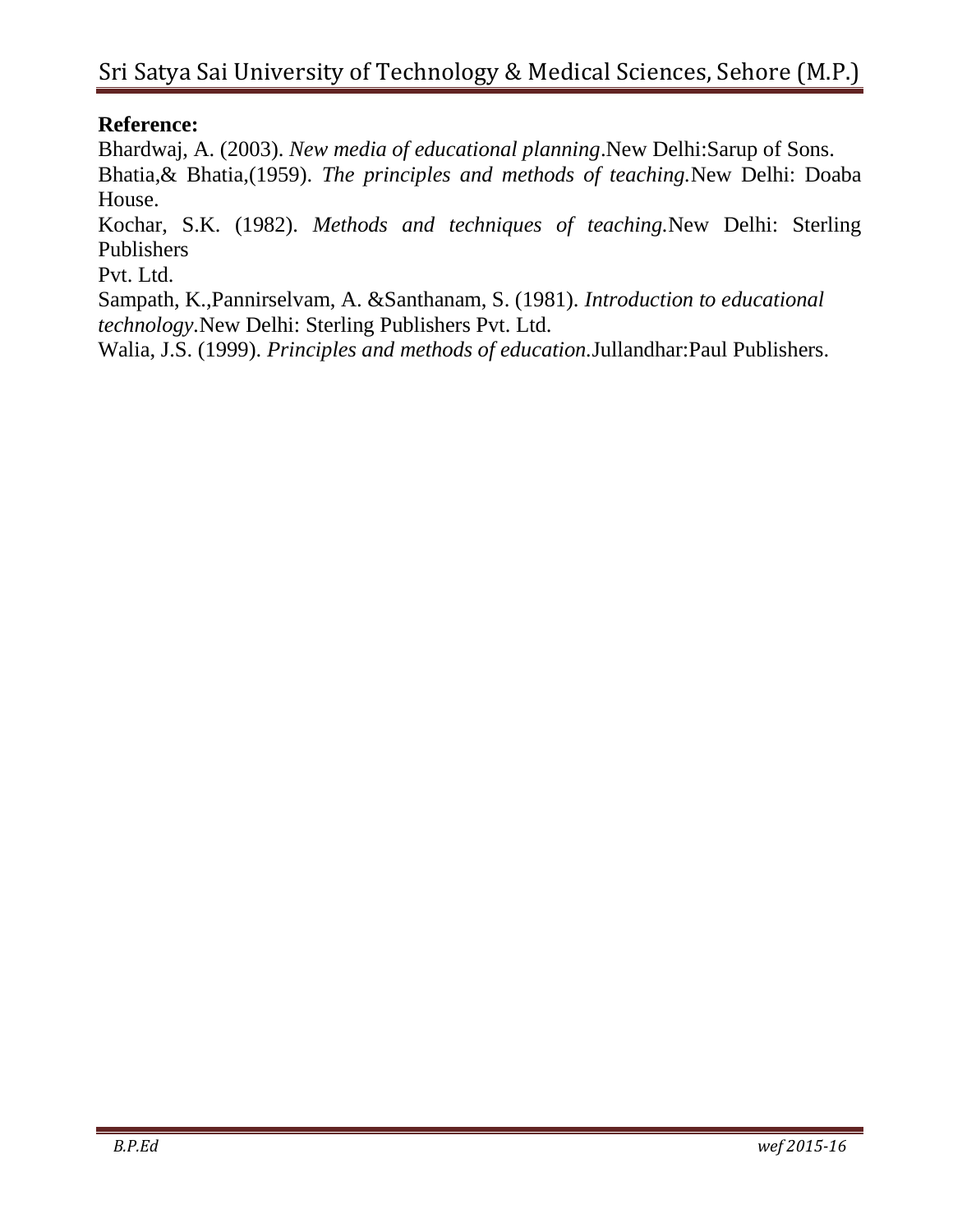## **ORGANZATION AND ADMINISTRATION IN PHYSICAL EUCATION Paper Code – PET203**

## **Unit – I:**

## **Organization and administration**

Meaning and importance of Organization and Administration in physical education Qualification and Responsibilities of Physical Education teacher and pupil leader, Meaning  $\&$  scope of management in the field of Phy. Edu. Modern concept  $\&$ principles of management Functions & Importance of management Manager qualities, duties & responsibilities.

## **Unit – II:**

Planning and their basic principles,

Program planning: Meaning, Importance, Principles of program planning in physical education. Functions of Planning, organizing, staffing, directing, communicating, coordination, controlling, evaluating and innovating.

#### **Unit- III:**

## **Office Management, Record, Register & Budget**

Office Management: Meaning, definition, functions and kinds of office management Records and Registers: Maintenance of attendance Register, stock register, cash register, physical efficiency record, Medical examination Record.

Budget: Meaning, Importance of Budget making, Criteria of a good Budget, Sources of Income, Expenditure, Preparation of Budget.

## **Unit-IV:**

#### **Facilities, & Time-Table Management**

Facilities and equipment management: Types of facilities Infrastructure-indoor, out door. Care of school building, Gymnasium, swimming pool, Play fields, Play grounds Equipment: Need, importance, purchase, care and maintenance. Time Table Management: Meaning, Need, Importance and Factor affecting time table.

#### **Unit-V:**

#### **Competition Organization**

Importance of Tournament, Types of Tournament and its organization structure - Knock-out Tournaments, League or Round Robin Tournaments, Combination Tournament and challenge Tournament. Organization structure of Athletic Meet Sports Event Intramurals & Extramural Tournament planning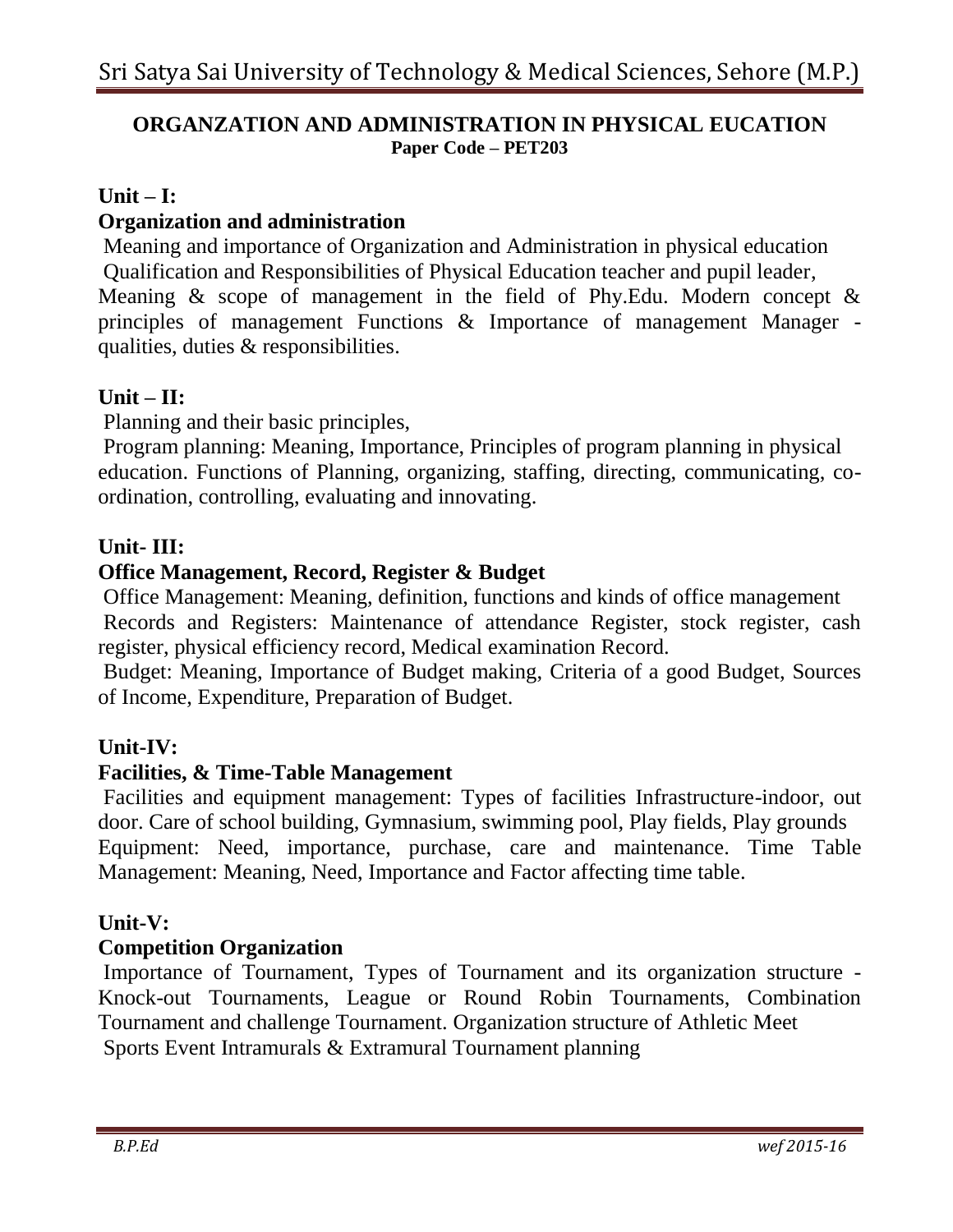## **References:**

Broyles, F. J. &Rober, H. D. (1979). *Administration of sports, Athletic programme: A Managerial Approach.* New York: Prentice hall Inc. Bucher, C. A. (1983). *Administration of Physical Education and Athletic programme.*St. Lolis: The C.V. Hosby Co. Kozman, H.C. Cassidly, R. & Jackson, C. (1960).*Methods in Physical Education*. London: W.B. Saunders Co. Pandy, L.K. (1977). *Methods in Physical Education.*Delhe: Metropolitan Book Depo.

Sharma, V.M. & Tiwari, R.H.: (1979). *Teaching Methods in Physical Education.*  Amaravati: Shakti Publication.

Thomas, J. P.(1967). *Organization & administration of Physical Education*. Madras: Gyanodayal Press.

Tirunarayanan, C. &Hariharan, S. (1969). *Methods in Physical Education.*Karaikudi: South India Press.

Voltmer, E. F. &Esslinger, A. A. (1979).*The organization and administration of Physical*

*Education.* New York: Prentice Hall Inc.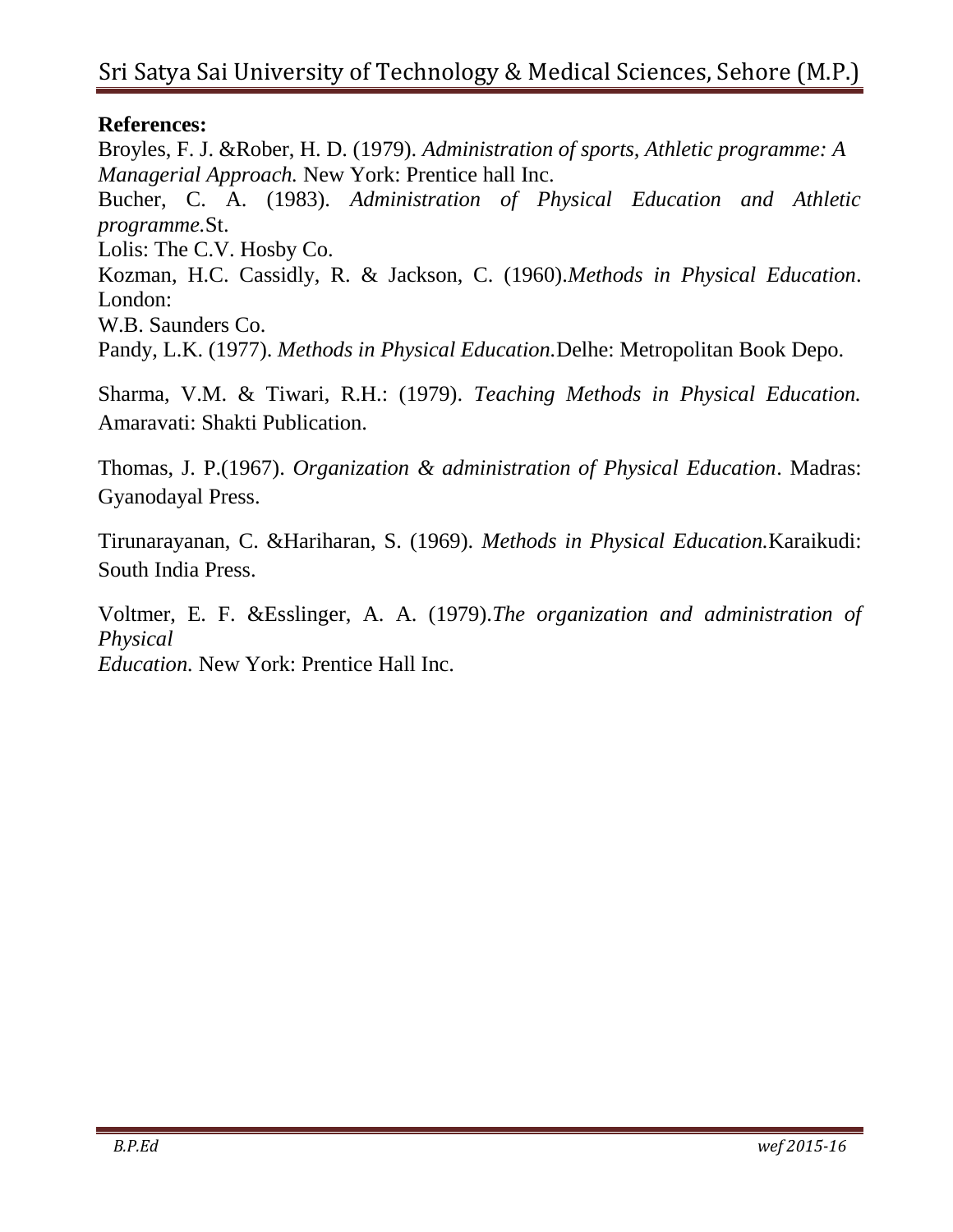#### **CONTEMPORARY ISSUES IN PHYSICAL EDUCATION, FITNESS AND WELLNESS (ELECTIVE) Paper Code – PET204**

#### **Unit – I**

#### **Concept of Physical Education and Fitness**

Definition, Aims and Objectives of Physical Education, fitness and Wellness Importance and Scope of fitness and wellness, Modern concept of Physical fitness and Wellness, Physical Education and its Relevance in Inter Disciplinary Context.

#### **Unit – II**

## **Fitness, Wellness and Lifestyle**

Fitness – Types of Fitness and Components of Fitness, Understanding of Wellness Modern Lifestyle and Hypo kinetic Diseases – Prevention and Management Physical Activity and Health Benefits

#### **Unit – III**

#### **Principles of Exercise Program**

Means of Fitness development – aerobic and anaerobic exercises, Exercises and Heart rate Zones for various aerobic exercise intensities, Concept of free weight Vs Machine, Sets and Repetition etc. Concept of designing different fitness training program for different age group.

#### **Unit – IV**

Methods of Improving Physical Fitness , Principles of Physical fitness improvement, Methods of training- Continues & Interval, Muscles contraction & Circuit training Fartlek & Plyometric training

#### **Unit – V**

#### **Safety Education and Fitness Promotion**

Health and Safety in Daily Life, First Aid and Emergency Care, Common Injuries and their Management, Modern Life Style and Hypo-kinetic Disease –Prevention and Management

#### **References:**

Difiore, J.(1998). *Complete guide to postnatal fitness.* London: A & C Black, Giam, C.K & The, K.C. (1994). *Sport medicine exercise and fitness.* Singapore: P.G. Medical Book.

Mcglynn, G., (1993). *Dynamics of fitness*. Madison: W.C.B Brown. Sharkey, B. J.(1990). *Physiology of fitness*, Human Kinetics Book.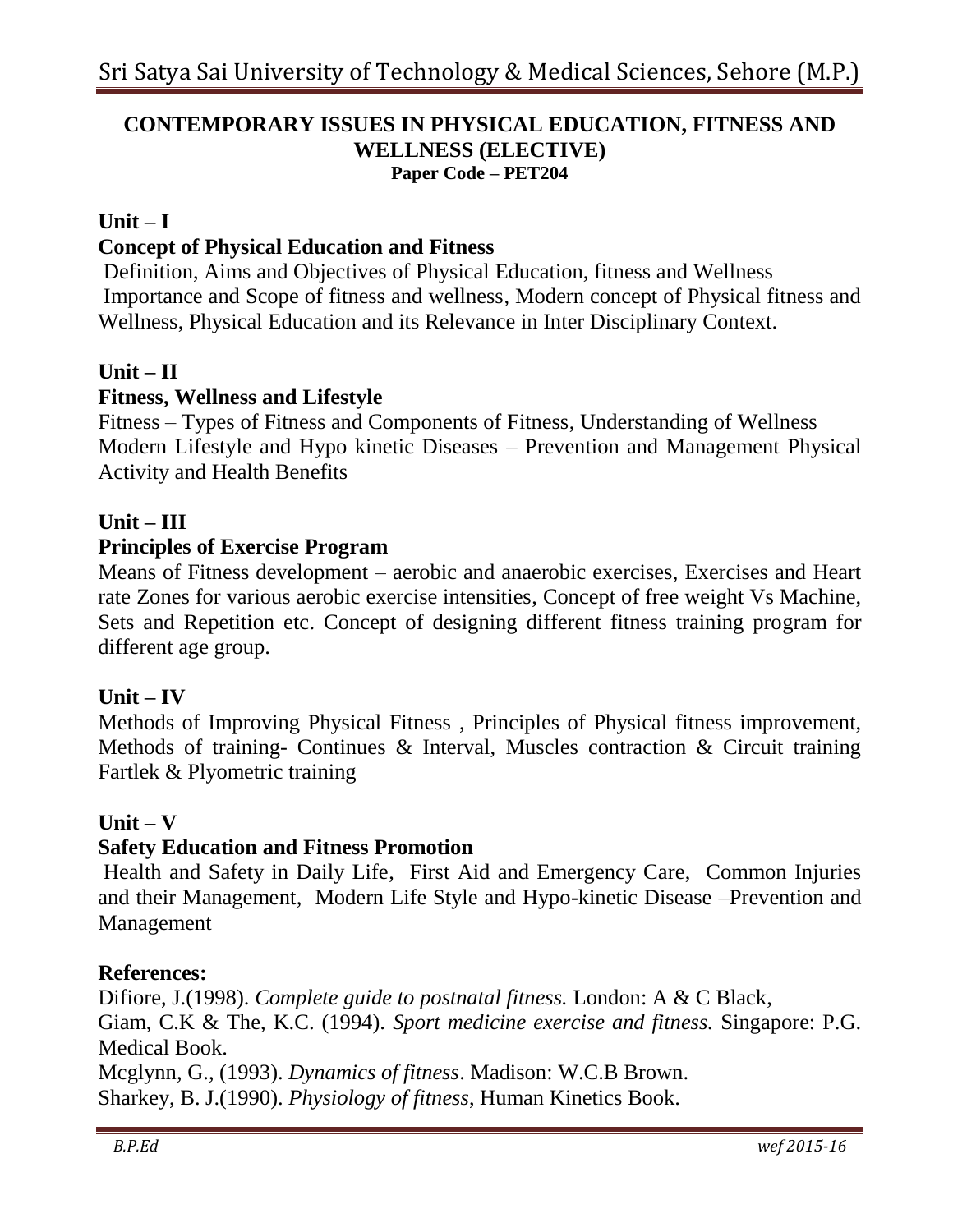### **SPORTS NUTRITION AND WEIGHT MANAGEMENT (ELECTIVE) Paper Code – PET205**

#### **Unit – I**

### **Introduction to Sports Nutrition**

Meaning and Definition of Sports Nutrition, Basic Nutrition guidelines, Role of nutrition in sports, Factor to consider for developing nutrition plan

#### **Unit – II**

#### **Nutrients: Ingestion to energy metabolism**

Carbohydrates, Protein, Fat – Meaning, classification and its function, Role of carbohydrates, Fat and protein during exercise. Vitamins, Minerals, Water – Meaning, classification and its function. Role of hydration during exercise, water balance, Nutrition – daily caloric requirement and expenditure.

#### **Unit – III**

#### **Nutrition and Weight Management**

Meaning of weight management Concept of weight management in modern era Factor affecting weight management and values of weight management. Concept of BMI (Body mass index), Obesity and its hazard, Myth of Spot reduction, Dieting versus exercise for weight control, Common Myths about Weight Loss Obesity – Definition, meaning and types of obesity, Health Risks Associated with Obesity, Obesity - Causes and Solutions for Overcoming Obesity.

#### **Unit – IV**

#### **Steps of planning of Weight Management**

Nutrition – Daily calorie intake and expenditure, Determination of desirable body weight. Balanced diet for Indian School Children, Maintaining a Healthy Lifestyle Weight management program for sporty child, Role of diet and exercise in weight management, Design diet plan and exercise schedule for weight gain and loss

#### **Unit – V**

**Disordered Eating**  Prevention and Detection of AN, BN, and BED Risk Factors Socio-cultural issues Female Athlete Triad Body Image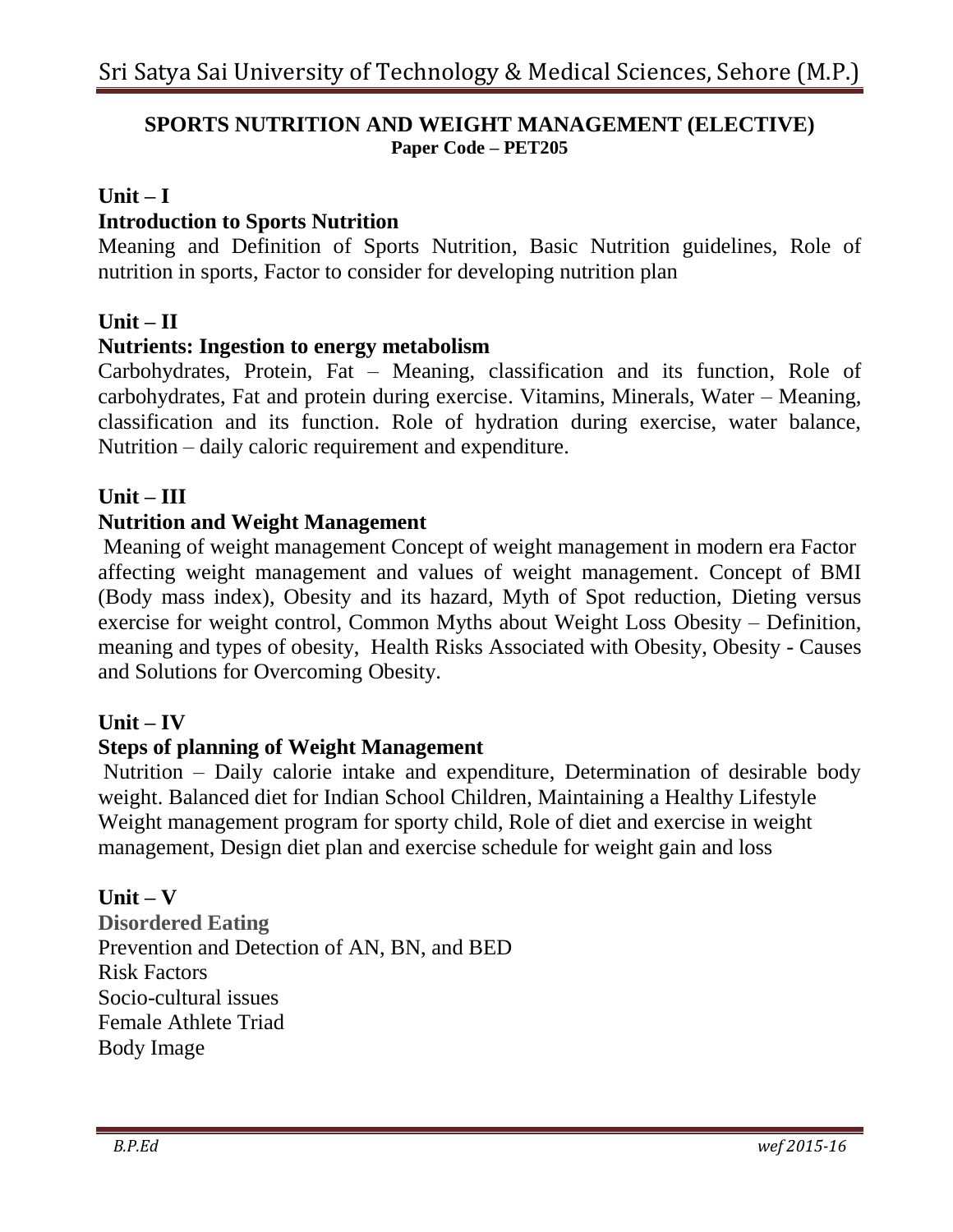## **References:**

Bessesen, D. H. (2008). Update on obesity. *J ClinEndocrinolMetab.93*(6), 2027-2034. Butryn, M.L., Phelan, S., &Hill, J. O.(2007). Consistent self-monitoring of weight: a key component of successful weight loss maintenance.*Obesity(Silver Spring)*. *15*(12), 3091-3096.

Chu, S.Y. & Kim, L. J. (2007). Maternal obesity and risk of stillbirth: a metaanalysis. *Am J ObstetGynecol*, *197*(3), 223-228.

DeMaria, E. J. (*2007).* Bariatric surgery for morbid obesity. *N Engl J Med,356*(21), 2176-2183.

Dixon, J.B., O'Brien, P.E., Playfair, J. (n.d.). Adjustable gastric banding and conventional therapy for type 2 diabetes: a randomized controlled trial. *JAMA. 299*(3), 316-323.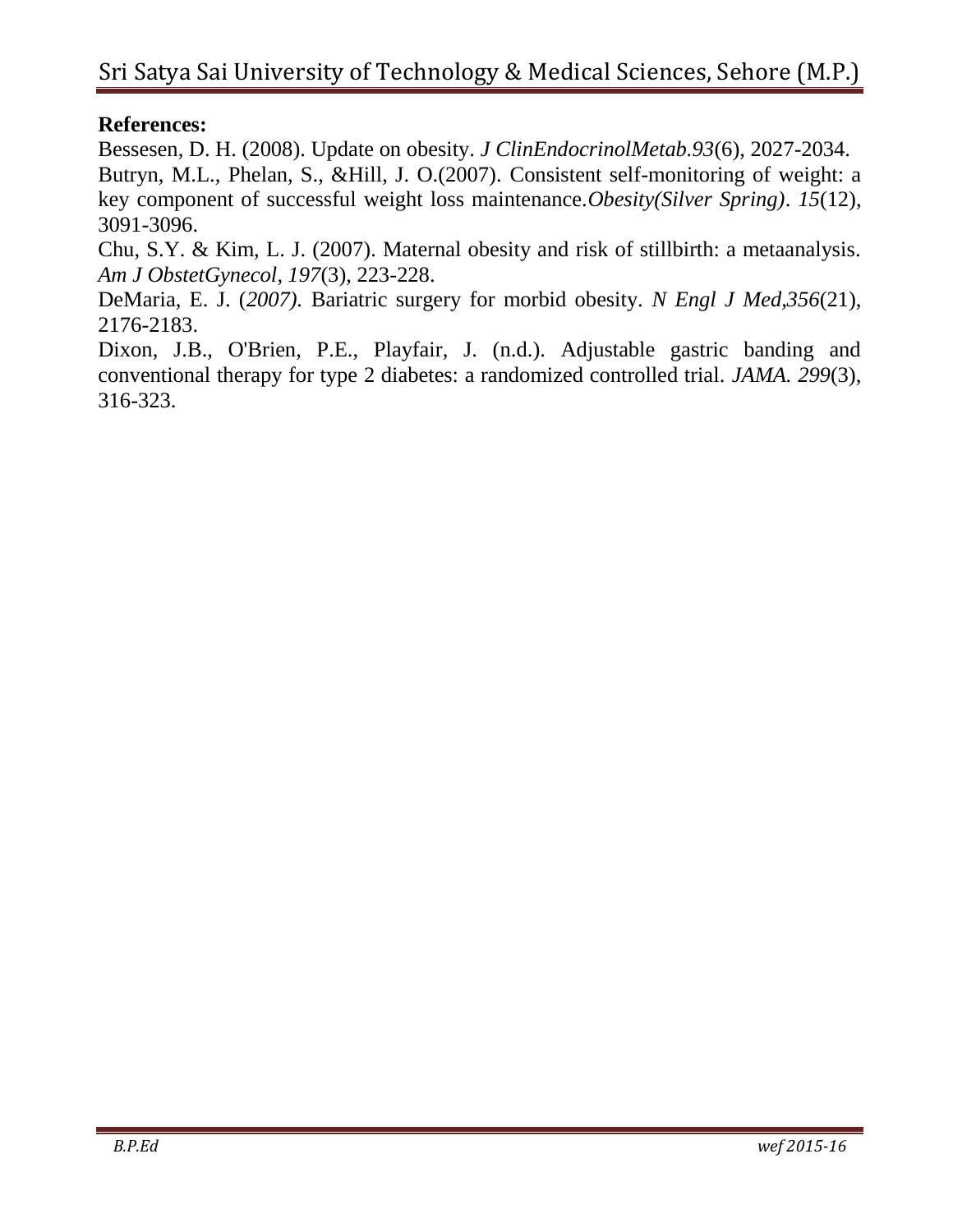# **PART B Practical Course**

### **PEP201**

## **Track and Field (Jumping Events)**

High Jump (Straddle Roll), Approach Run, Take off, Clearance over the bar. Landing.

#### **PEP202**

#### Yoga:

Surya Namaskara, Pranayams Corrective Asanas Kriyas Asanas · Sitting · Standing · Laying Prone Position, · Laying Spine Position

## **PEP203**

#### **Racquet Sports:**

#### **Badminton:** Fundamental Skills

Racquet parts, Racquet grips, Shuttle Grips. The basic stances. The basic strokes-Serves, Forehand-overhead and underarm, Backhand-overhead and underarm, Drills and lead up games, Types of games-Singles, doubles, including mixed doubles. Rules and their interpretations and duties of officials.

#### **Table Tennis:**

#### Fundamental Skills

The Grip-The Tennis Grip, Pen Holder Grip. Service-Forehand, Backhand, Side Spin, High Toss. Strokes-Push, Chop, Drive, Half Volley, Smash, Drop-shot, Balloon, Flick Shit, Loop Drive. Stance and Ready position and foot work. Rules and their interpretations and duties of officials.

#### **Squash**

Fundamental Skills: Service- Under hand and Over hand, Service Reception, Shot-Down the line, Cross Court Drop Half Volley Tactics – Defensive, attacking in game Rules and their interpretations and duties of officials.

#### **Tennis:** Fundamental Skills**.**

Grips- Eastern Forehand grip and Backhand grip, Western grip, Continental grip,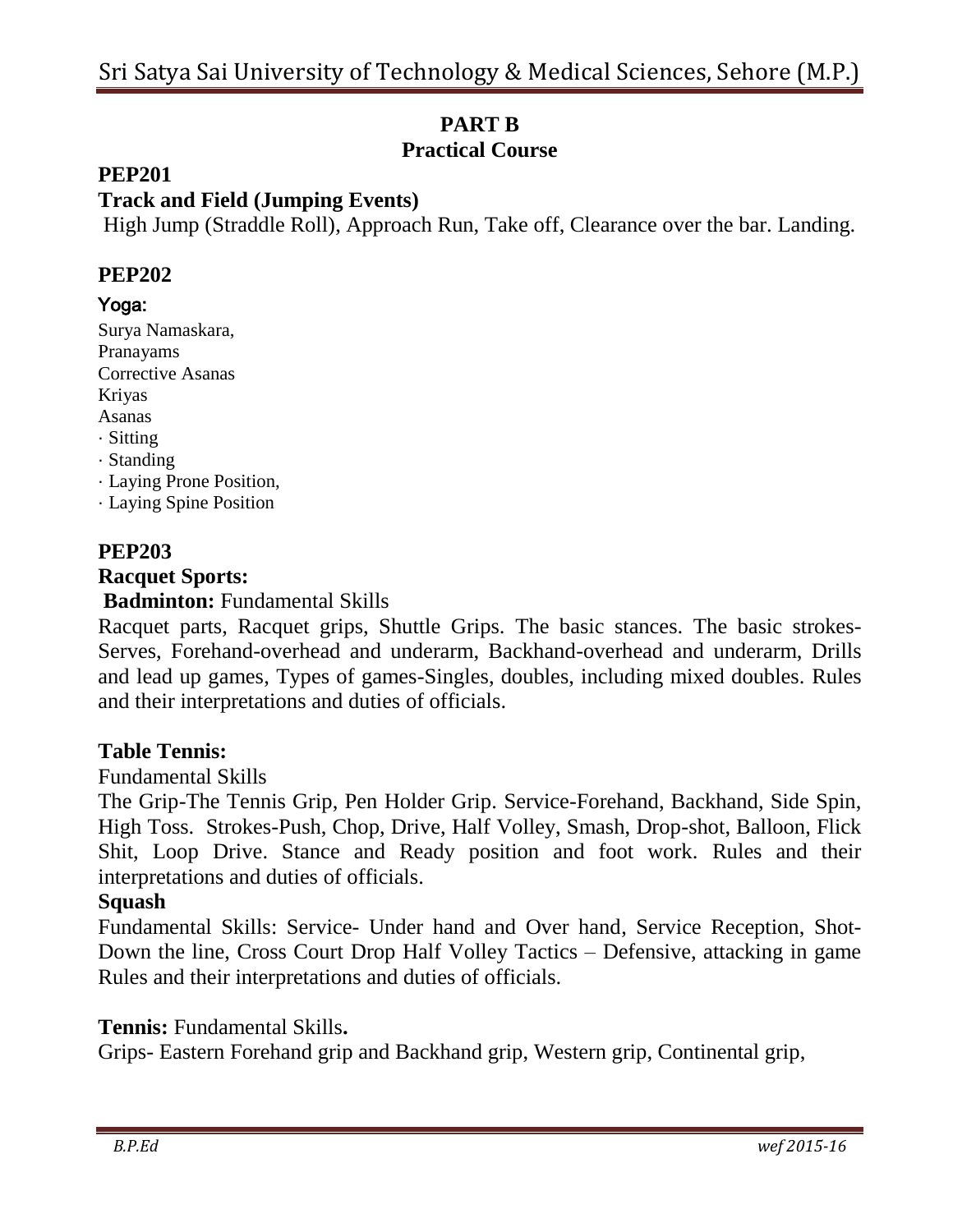Chopper grip. Stance and Footwork. Basic Ground strokes-Forehand drive, Backhand drive. Basic service. Basic Volley. Over-head Volley. Chop Tactics – Defensive, attacking in game, Rules and their interpretations and duties of officials.

## **Part – c**

## **Practical Courses**

## **PETP – 201 Teaching practices:**

10 teaching practice lessons out of which 5 lessons in class-room situation and 5 Lessons for out-door activities within premises on the students of B.P.Ed course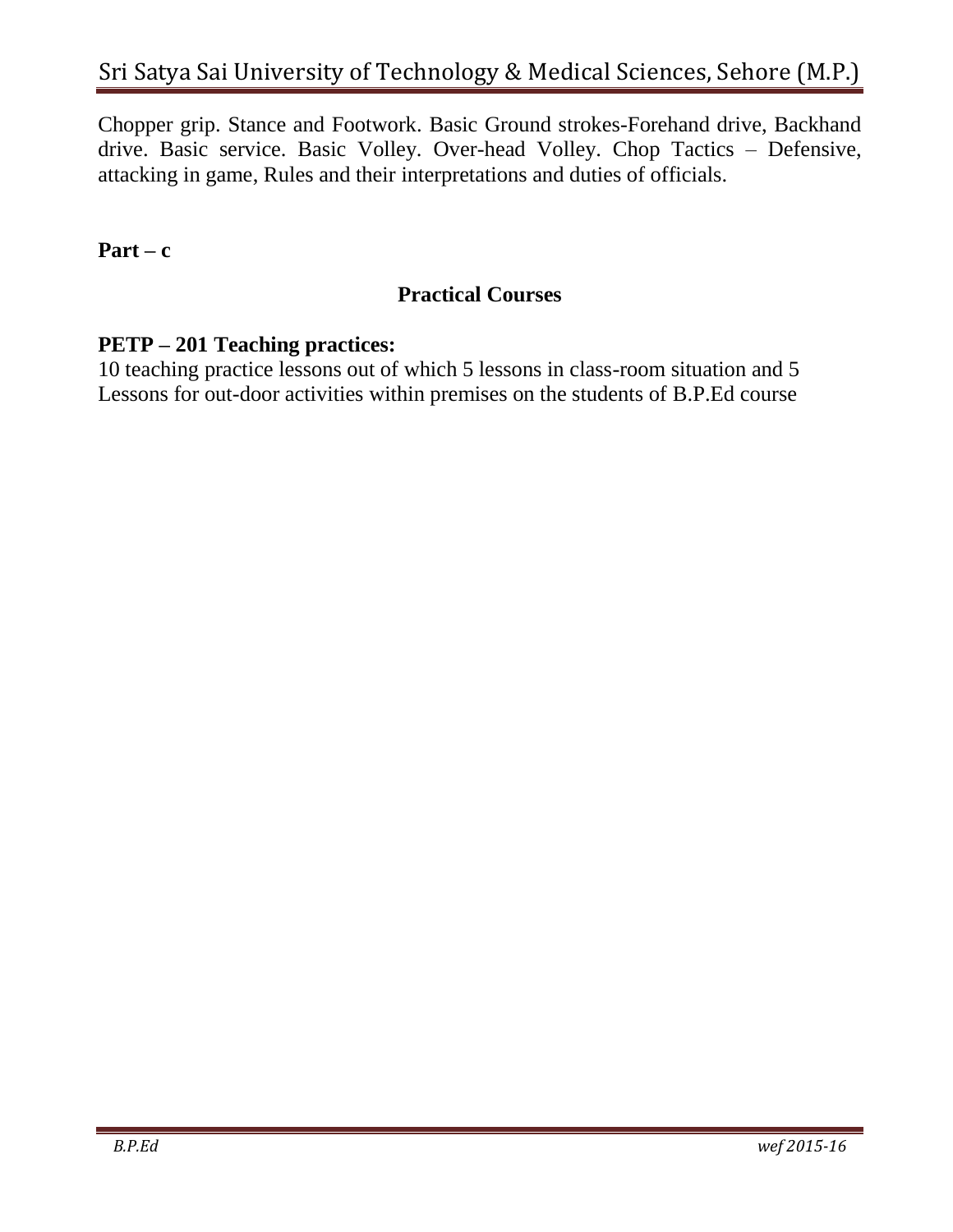## **Semester III SPORTS TRAINING Paper Code – PET301**

## **Unit – I Introduction to Sports Training**

Meaning and Definition of Sports Training, Aim and Objective of Sports Training Principles of Sports Training, System of Sports Training – Basic Performance, Good Performance and High, Performance Training

## **Unit – II**

## **Training Components**

Strength – Mean and Methods of Strength Development, Speed – Mean and Methods of Speed Development, Endurance - Mean and Methods of Endurance Development Coordination – Mean and Methods of coordination Development, Flexibility – Mean and Methods of Flexibility Development

## **Unit – III**

#### **Training Process**

Training Load- Definition and Types of Training Load, Principles of Intensity and Volume of stimulus, Technical Training – Meaning and Methods of Technique Training

Tactical Training – Meaning and Methods of Tactical Training

## **Unit – IV Training programming and planning**

Periodization – Meaning and types of Periodization Aim and Content of Periods – Preparatory, Competition, Transitional etc. Planning – Training session Talent Identification and Development

## **Unit – V**

Forms of Motion-Kinematics-Kinetics-Guiding Principles of the above Mechanical Concepts-Hydrodynamic Concepts and Application of Mechanics in Sports-Aerodynamic Concepts and Application of Mechanics in Sports Analysis of Sports Techniques by Cinematographic and Video Analysis.

#### **Reference:**

Dick, W. F. (1980).*Sports training principles.*London: Lepus Books. Harre, D.(1982).*Principles of sports training.*Berlin: Sporulated. Jensen, R. C.& Fisher, A.G. (1979). *Scientific basis of athletic conditioning*. Philadelphia: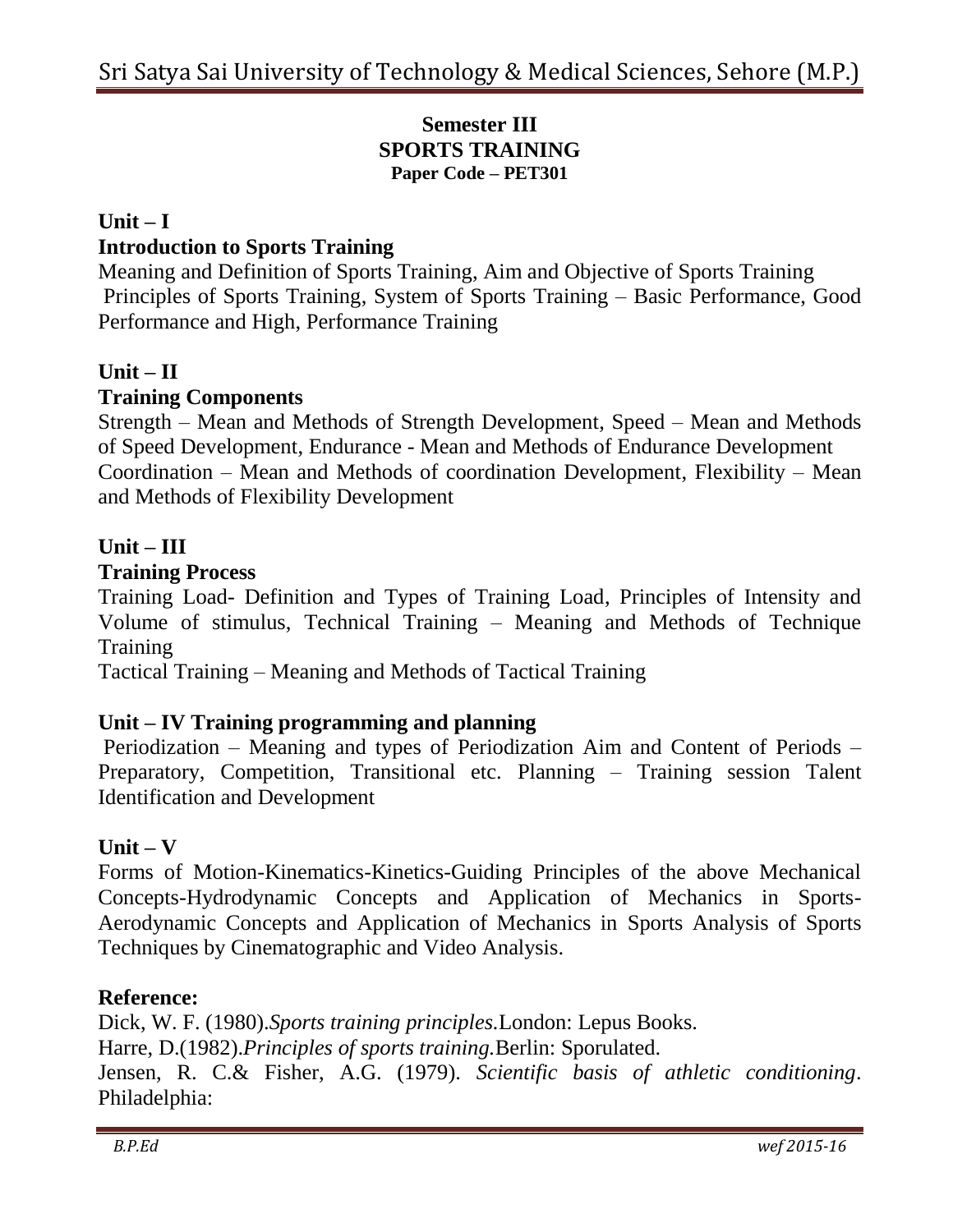Lea and Fibiger, 2ndEdn.

Matvyew, L.P. (1981).*Fundamental of sports training.* Moscow: Progress Publishers. Singh, H. (1984).*Sports training, general theory and methods*.Patials: NSNIS. Uppal, A.K., (1999).*Sports Training.*New Delhi: Friends Publication.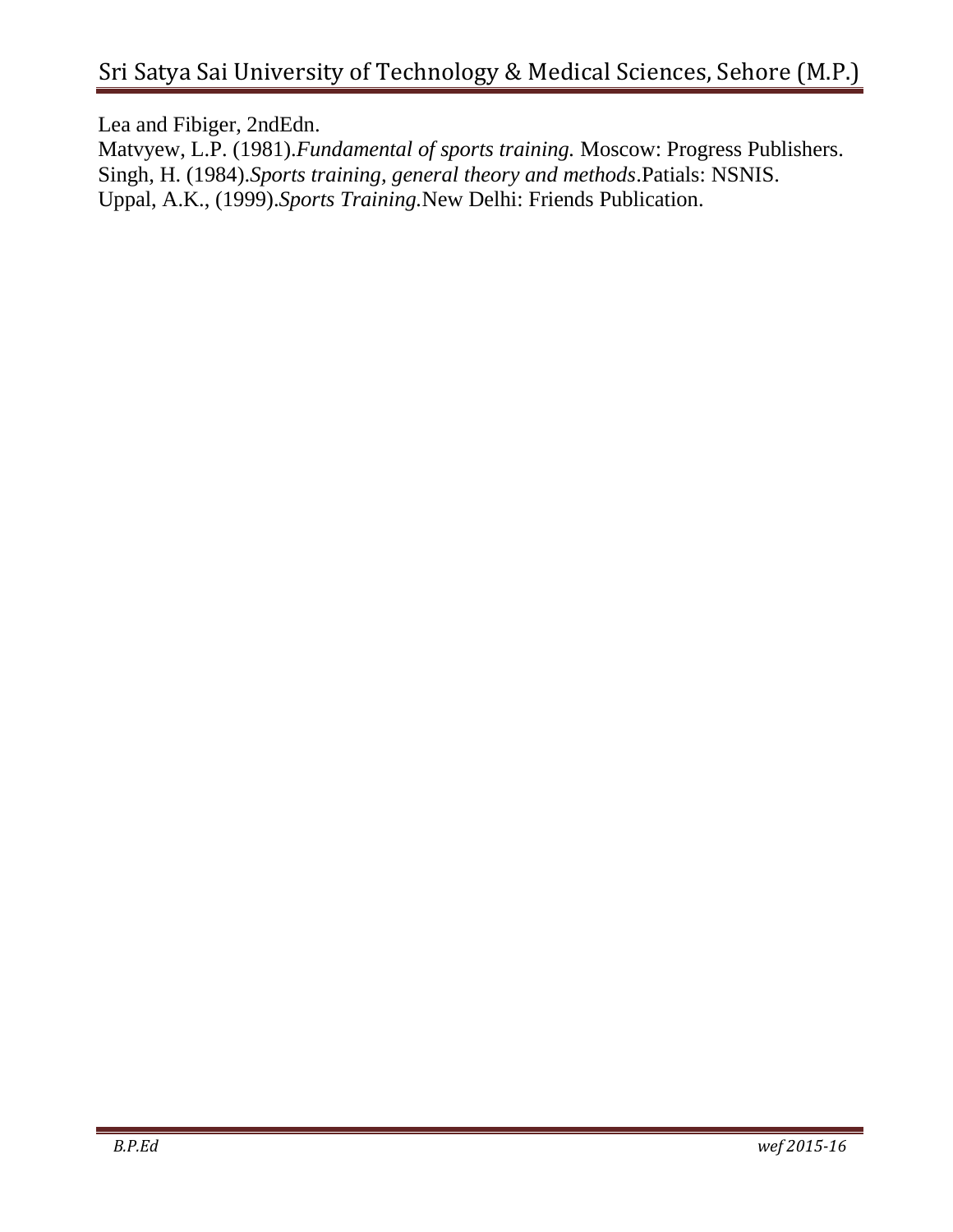#### **COMPUTER APPLICATIONS IN PHYSICAL EDUCATION Paper Code – PET302**

#### **Unit – I:**

## **Introduction to Computer**

Meaning, need and importance of information and communication technology (ICT). Application of Computers in Physical Education, define and functions of Hardware, Software

## **Unit II**

Components of computer, input and output device, Application software used in Physical Education and sports

# **Unit – III:**

## **MS Word**

Introduction to MS Word, Creating, saving and opening a document, Formatting Editing features Drawing table , page setup, paragraph alignment, spelling and grammar check printing option, inserting, page number, graph, footnote and notes

## **Unit – IV:**

## **MS Excel**

Introduction to MS Excel**,** Creating, saving and opening spreadsheet**,** creating formulas Format and editing features adjusting columns width and row height understanding charts.

## **Unit – V:**

## **MS Power Point**

Introduction to MS Power Point, Creating, saving and opening a ppt. file, format and editing features slide show , design , inserting slide number , picture ,graph ,table Preparation of Power point presentations

## **Referances:**

Irtegov, D. (2004). *Operating system fundamentals*. Firewall Media.

Marilyn, M.& Roberta, B.(n.d.).*Computers in your future*. 2nd edition, India: Prentice Hall.

Milke, M.(2007). *Absolute beginner's guide to computer basics*. Pearson Education Asia.

Sinha, P. K. & Sinha, P. (n.d.).*Computer fundamentals*. 4th edition, BPB Publication.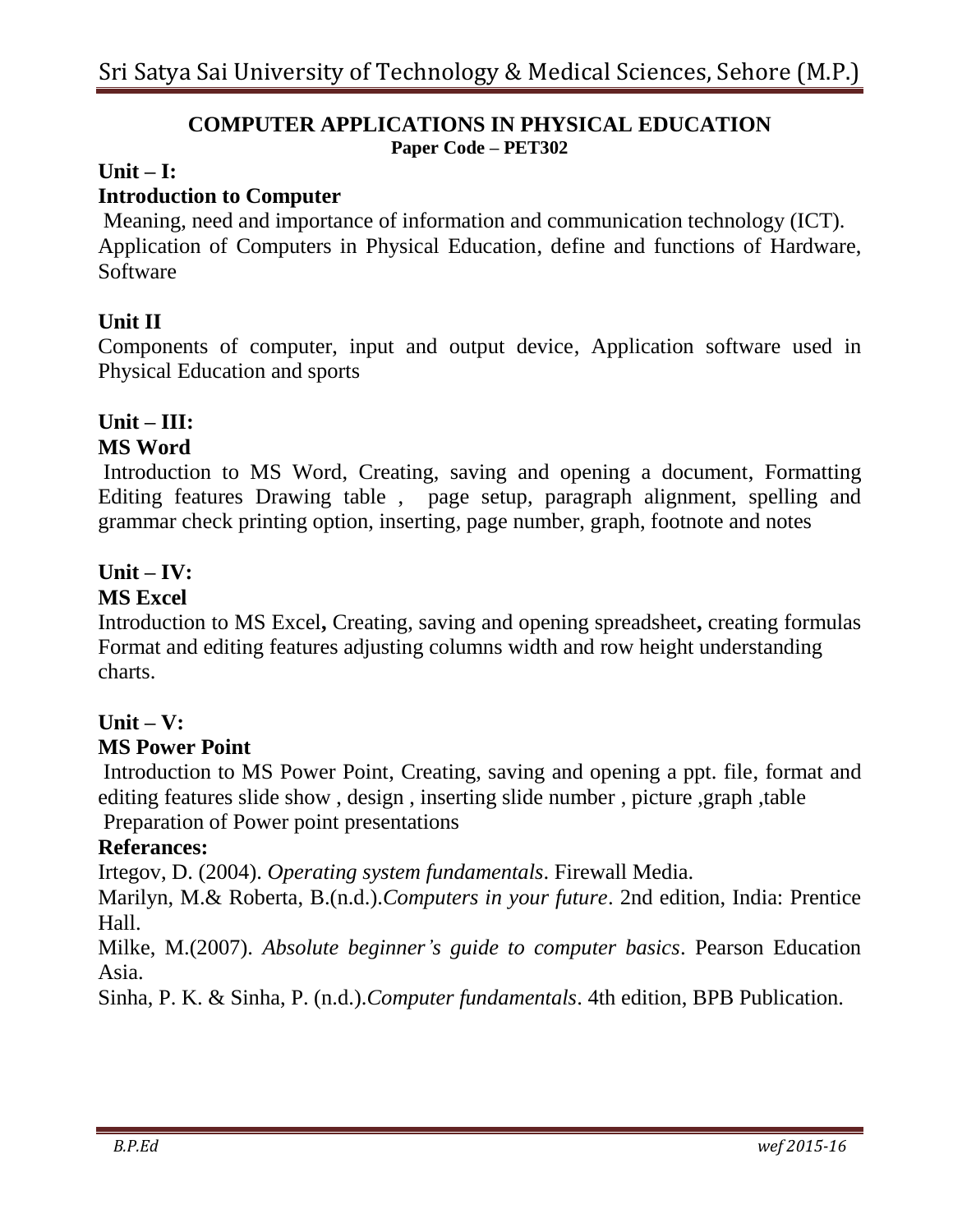#### **SPORTS PSYCHOLOGY AND SOCIOLOGY Paper Code – PET303**

## **Unit -I:**

#### **Introduction**

Meaning, Importance and scope of Educational and Sports Psychology, General characteristics of Various Stages of growth and development, Types and nature of individual differences; Factors responsible –Heredity And environment, Psychosociological aspects of Human behavior in relation to physical education and sports

#### **Unit-II:**

#### **Sports Psychology**

Nature of learning, theories of learning, Laws of learning, Plateau in Learning; & transfer of training**,** Meaning and definition of personality, characteristics of personality, Dimension of personality, Personality and Sports performance**,** Nature of motivation: Factors influencing motivation; Motivation and techniques and its impact on sports performance. Mental Preparation Strategies: Attention focus, Self- talk, Relaxation, Imaginary. Aggression and Sports, Meaning and nature of anxiety, Kinds of anxiety**.** Meaning and nature of stress; Types of stress, Anxiety, Stress, Arousal and their effects on sports performance

#### **Unit-III**

Sociology , Meaning of Sociology • Scope of Sociology • Sociology of Physical Education & Sports • Social Significance of Sports

#### **Unit-IV:**

#### **Relation between Social Science and Physical Education**.

Orthodoxy, customs, Tradition and Physical Education., Festivals and Physical Education. Socialization through Physical Education. Social Group life, Social conglomeration and Social group, Primary group and Remote group.

#### **Unit-V**

#### **Culture : Meaning and Importance**.

Features of culture, Importance of culture. Effects of culture on people life style. Different methods of studying Observation/ Inspection method, Questionnaire method, Interview method

#### **References:**

Ball, D. W. & Loy, J. W. (1975).*Sport and social order; Contribution to the sociology of*

*sport.*London: Addison Wesley Publishing Co., Inc. Blair, J.& Simpson, R.(1962). *Educational psychology*, New York:McMillan Co.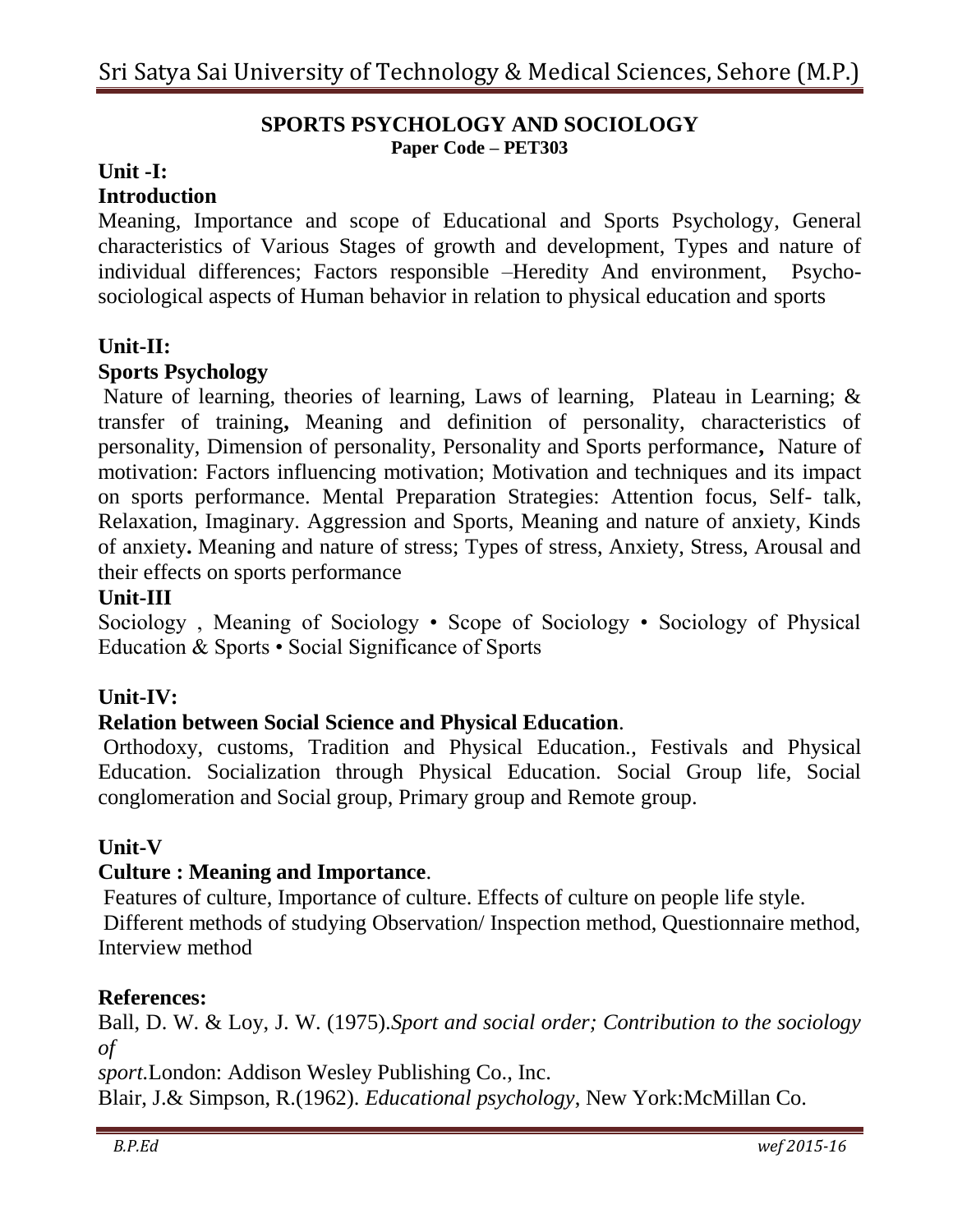Cratty, B. J.(1968). *Psychology and physical activity*. Eaglewood Cliffs. Prentice Hall. Kamlesh, M.L. (1998). *Psychology inphysical education and sport*. New Delhi:Metropolitan Book Co. Loy, J. W., Kenyon, G. S. & McPherson, B. D. (1978). Sport and social system. London: Addison Wesley Publishing Company Inc. Loy, J. W., Kenyon, G. S. & McPherson, B. D. (1981).*Sports culture and society.*Philadelphia: Lea &Febiger. Mathur, S.S., (1962). *Educational psychology*. Agra.VinodPustakMandir. Skinnner, C. E., (1984.). *Education psychology*. New Delhi: Prentice Hall of India. William, F. O.&Meyer, F. N. (1979). A handbook of sociology. New Delhi: Eurasia Publishing House Pvt Ltd.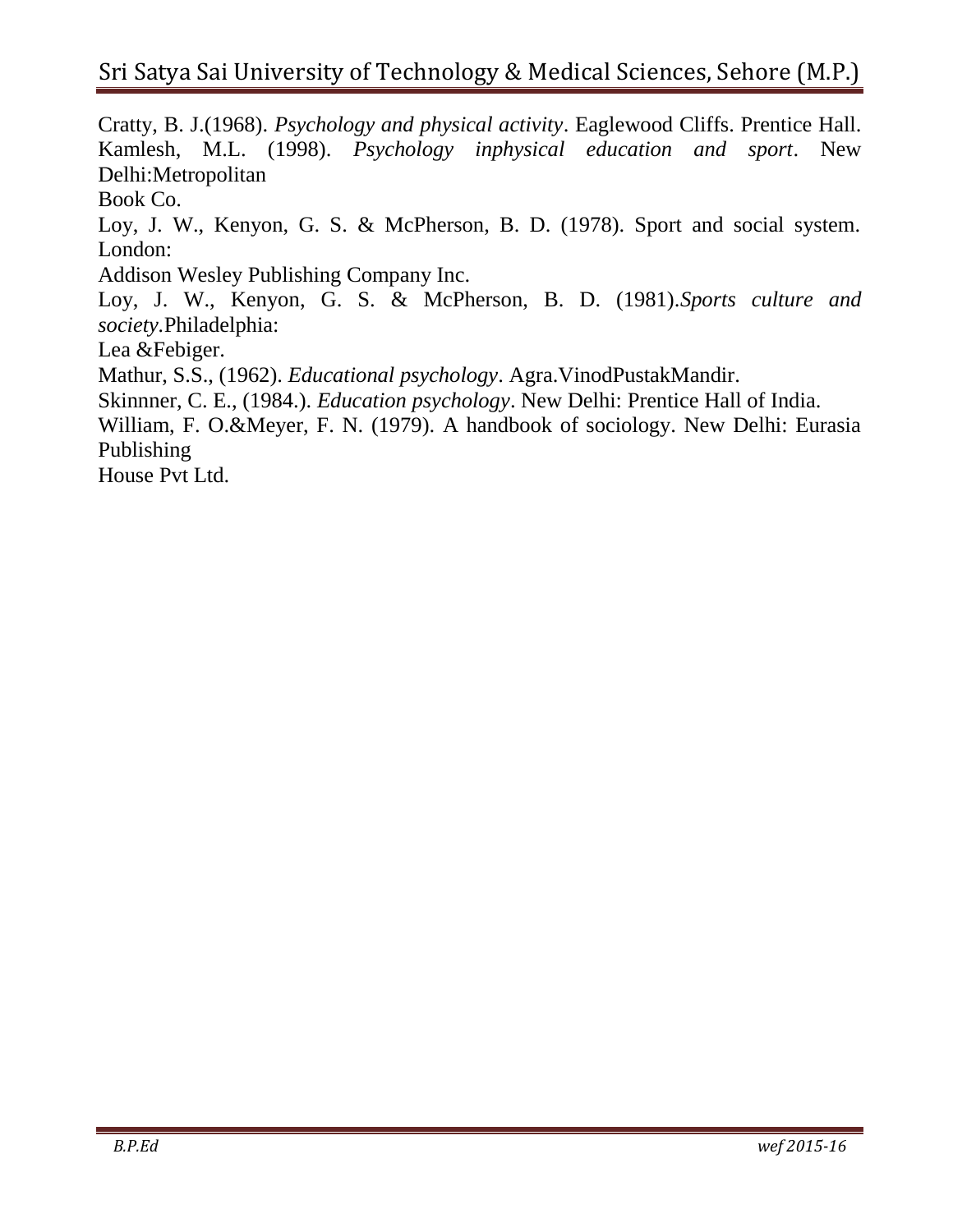#### **SPORTS MEDICINE, PHYSIOTHERAPY AND REHABLITATION (ELECTIVE) Paper Code – PET304**

#### **Unit-I: -**

#### **Sports Medicine:**

Sports Medicine: Meaning, Definition, Aims, Objectives, Modern Concepts and Importance. Athletes Care and Rehabilitation: Contribution of Physical Education Teachers and Coaches. Need and Importance of the study of sports injuries in the field of Physical Education

## **Unit II**

Prevention of injuries in sports – Common sports injuries – Diagnosis – First Aid - Treatment - Laceration – Blisters – Contusion - Strain – Sprain Fracture – Dislocation and Cramps – Bandages – Types of Bandages – trapping and supports.

## **Unit-III:**

#### **Physiotherapy**

Definition – Guiding principles of physiotherapy, Importance of physiotherapy, Introduction and demonstration of treatments - Electrotherapy – infrared rays – Ultraviolet rays –short wave diathermy – ultrasonic rays.

## **Unit-IV:**

## **Hydrotherapy:**

Introduction and demonstration of treatments of Cry therapy, Thermo therapy, **Contrast** 

Bath, Whirlpool Bath – Steam Bath – Sauna Bath – Hot Water Fomentation – Massage:

History of Massage – Classification of Manipulation (Swedish System) physiological Effect of Massage.

## **Unit-V:**

#### **Therapeutic Exercise:**

Definition and Scope – Principles of Therapeutic Exercise – Classification, Effects and

uses of Therapeutic exercise – passive Movements (Relaxed, Forced and passive stretching) – active movements (concentric, Eccentric and static) application of the therapeutic exercise: Free Mobility Exercise – Shoulder, Elbow – Wrist and Finger Joints , Hips, Knee, ankle and Foot joints – Trunk. Head and Neck exercises.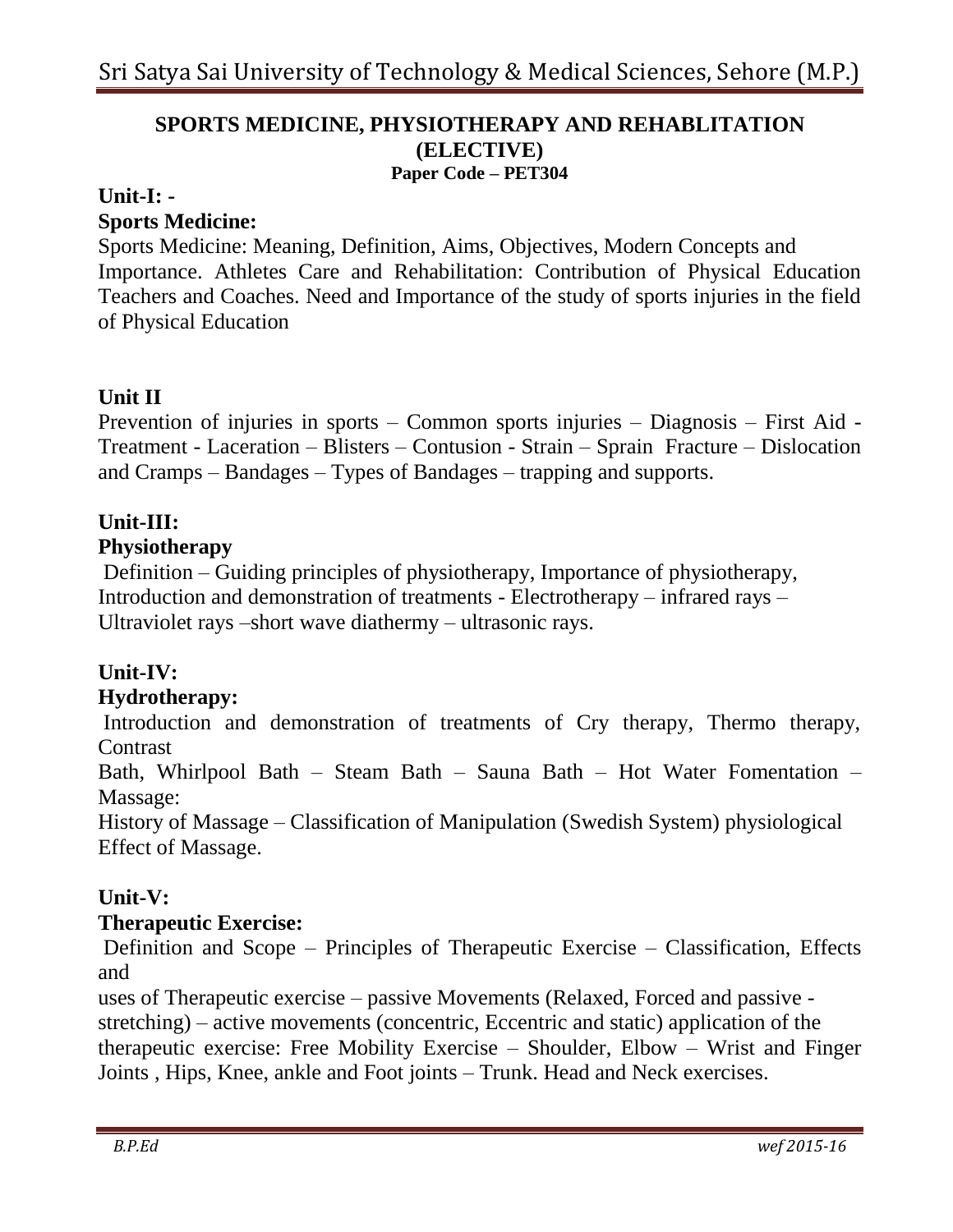## **References:**

Christine, M. D., (1999). *Physiology of sports and exercise*.USA: Human Kinetics. Conley, M. (2000). *Bioenergetics of exercise training*. In T.R. Baechle, & R.W. Earle, (Eds.),

Essentials of Strength Training and Conditioning (pp. 73-90). Champaign, IL: Human Kinetics.

David, R. M. (2005).*Drugs in sports,* (4th Ed). Routledge Taylor and Francis Group. Hunter, M. D. (1979). A *dictionary for physical educators.* In H. M. Borrow & R. McGee,

(Eds.), A Practical approach to measurement in Physical Education (pp. 573-74). Philadelphia: Lea &Febiger.

Jeyaprakash, C. S., Sports Medicine, J.P. Brothers Pub., New Delhi, 2003.

Khanna, G.L., (1990). *Exercise physiology & sports medicine*. Delhi:Lucky Enterprises.

Mathew, D.K. & Fox, E.L, (1971). *Physiological basis of physical education and athletics*.

Philadelphia:W.B. Saunders Co.

Pandey, P.K., (1987). *Outline of sports medicine*, New Delhi: J.P. Brothers Pub.

Williams, J. G. P. (1962). *Sports medicine*. London: Edward Arnold Ltd.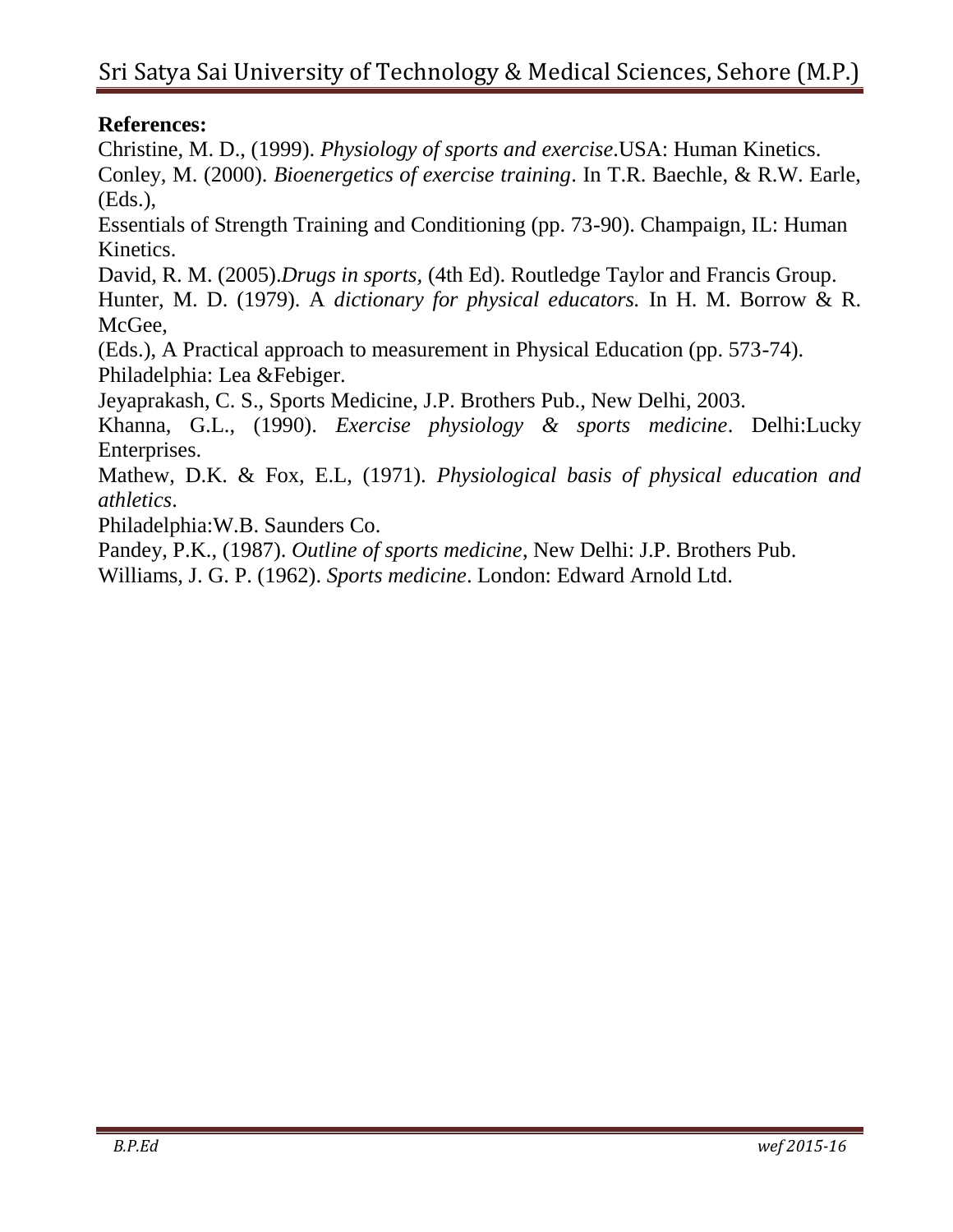#### **CURRICULUM DESIGN (Elective) Paper Code – PET305**

## **UNIT-I**

## **Modern concept of the curriculum**

Need and importance of curriculum, Need and importance of curriculum development, the role of the teacher in curriculum development. Factors affecting curriculum - Social factors - Personnel qualifications – Climatic consideration - Equipment and facilities -Time suitability of hours. National and Professional policies, Research finding

# **UNIT-II**

## **Basic Guide line for curriculum construction; contest (selection and expansion)**.

Focalization, Socialization, Individualization, Sequence and operation, Steps in curriculum construction. Selecting material for instruction. Classification of activities in physical education, suitability of activities for different age groups and sexes. Cultural influence in the choice of activities, flexibility of program material, Committee Recommendations- NCERT, CBSE, UGC recommendations on curriculum for school and colleges, curriculum followed in colleges of Physical Education B.P.Ed, B.P.E, M.P.E, and M.Phil

#### **UNIT-III**

## **Curriculum-Old and new concepts, Mechanics of curriculum planning**.

Basic principles of curriculum construction. Curriculum Design, Meaning, Importance and factors affecting curriculum design. Principles of Curriculum design according to the needs of the students and state and national level policies. Role of Teachers

## **UNIT-IV**

## **Under-graduate preparation of professional preparation.**

Areas of Health education, Physical education and Recreation. Curriculum design-Experience of Education, Field and Laboratory. Teaching practice. Professional Competencies to be developed-Facilities and special resources for library, laboratory and other facilities.

## **UNIT-V**

Curriculum Description Accuracy Analysis. Acceptability Analysis.. Feasibility Analysis Affordability Analysis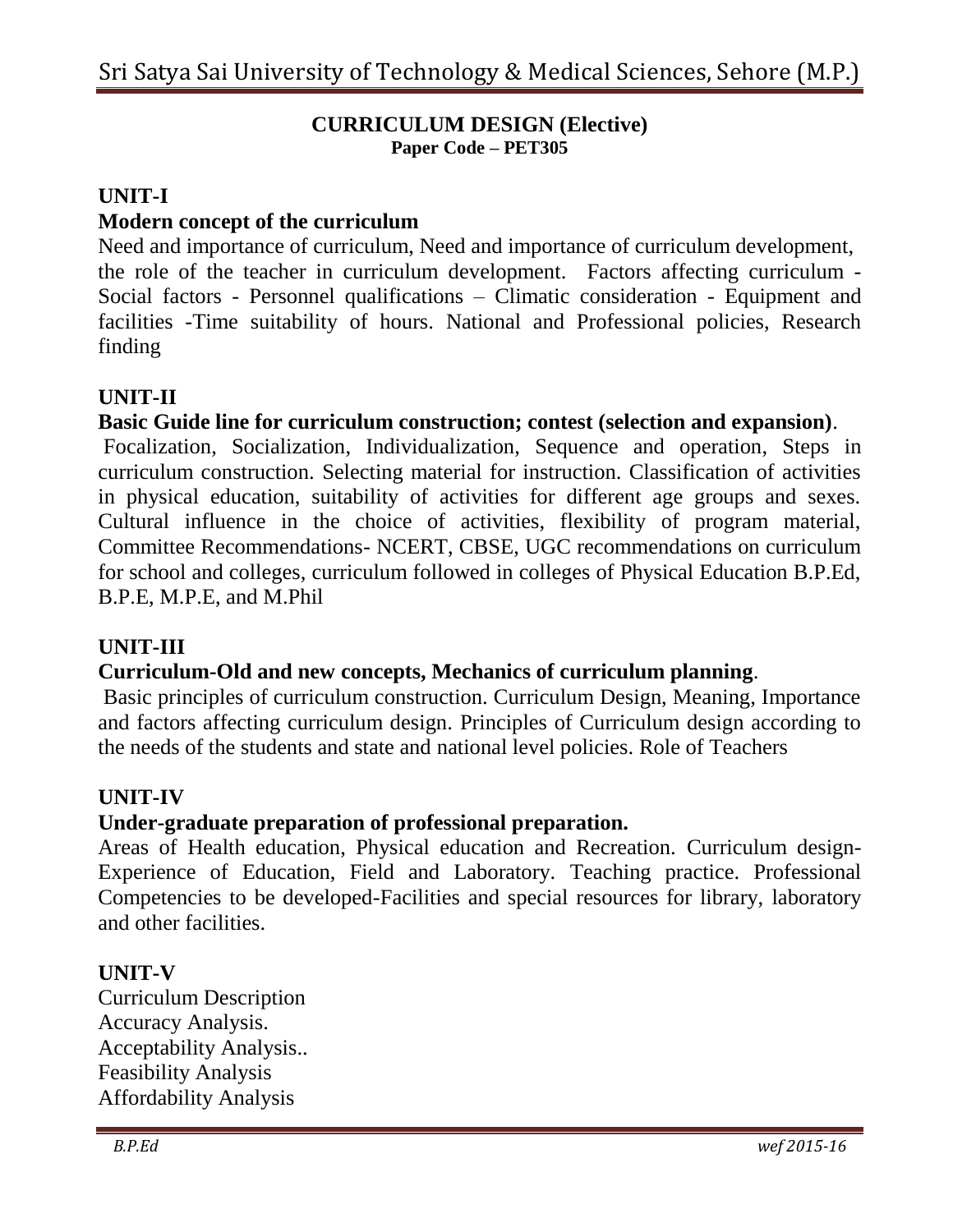## **Reference:**

Barrow, H. M. (1983). *Man and movement: principles of physical education*. Philadelphia:

Lea and Febiger.

Bucher, C. A. (1986). Foundation of physical education: St. Louis: The C. V. Mosby & Company.

Cassidy, R. (1986). *Curriculum development in physical education*. New York: Harper &

Company.

Cowell, C.C. & Hazelton, H.W. (1965). *Curriculum designs in physical education.* Englewood Cliffs: N.J. prentice Hall Inc.

Larson, L.A. (n.d.). *Curriculum foundation in physical education*. Englewood Cliffs: N.J.

Prentice Hall Inc.

Underwood, G. L. (1983). *The physical education curriculum in secondary school: planning*

*and implementation.*England: Taylor and Francis Ltd.

Willgoose, C.E. (1979). *Curriculum in physical education*. 3rd Ed. Englewood Cliffs.: N.J.

Prentice Hall, Inc.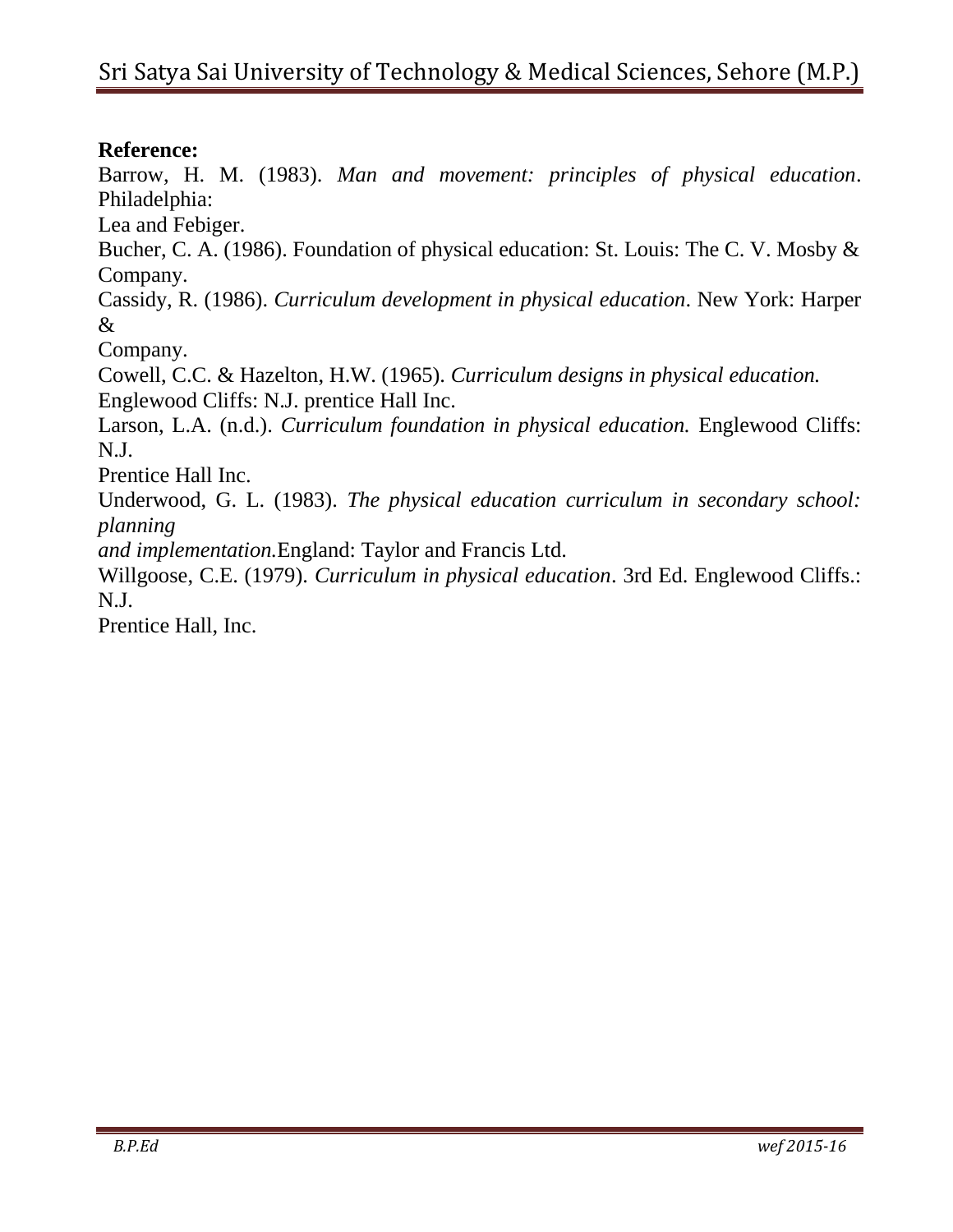## **Part – B Practical Courses Semester III**

# **PEP301**

# **Track and field's (Throwing Events)**

Discus Throw, Javelin, Hemmer throw, shot-put, Basic Skills and techniques of the Throwing events, Ground Marking / Sector Marking, Interpretation of Rules and Officiating. Grip, Stance, Release, Reserve/ (Follow through action), Rules and their interpretations and duties of officials

#### **PEP302 Combative Sports: Boxing: Fundamental Skills**

Player stance, Stance - Right hand stance, left hand stance. Footwork – Attack, defense.

Punches – Jab, cross, hook, upper cut, combinations. Defense slip – bob and weave, parry/block, cover up, clinch, counter attack Tactics – Toe to toe, counter attack, fighting in close, feinting, Rules and their interpretations and duties of officials.

# **Martial Arts/Karate: Fundamental Skills**

Player Stances – walking, hand positions, front-leaning, side-fighting. Hand Techniques Punches (form of a punch, straight punch, and reverse punch), Blocks (eight basic).

Leg Techniques - Snap kicks, stretching straight leg, thrust kicks, sidekicks, round house. Forms - The first cause Katas. Self Defense - against punches, grabs and strikes, against basic weapons (knife, club sticks). Sparring - One step for middle punch, high punches and groin punch. (Defended by appropriate block from eight basic blocks). Rules and their interpretations and duties of officials.

# **Taekwondo Fundamental Skills**

Player Stances – walking, extending walking, L stance, cat stance. Fundamental Skills Sitting stance punch, single punch, double punch, triples punch. Punching Skill from sparring position – front-fist punch, rear fist punch, double punch, and four combination punches. Foot Tenchniques (Balgisul) – standing kick (soseochagi), Front kick (AP chagi), Arc kick (BandalChagi), Side kick, (YeopChagi), Turning kick (DollyoChagi), Back kick (Twit Chagi), Reverse turning kick (BandaeDollyoChagi), Jump kick (TwimyoChagi), Poomsae (Forms) – Jang, Yi Jang, Sam Jang, Sa Jang, O Jang, Yook Jang, Chil Jang, Pal Jang (Fundamental Movement – eye control, concentration of spirit, speed control, strength control, flexibility, balance, variety in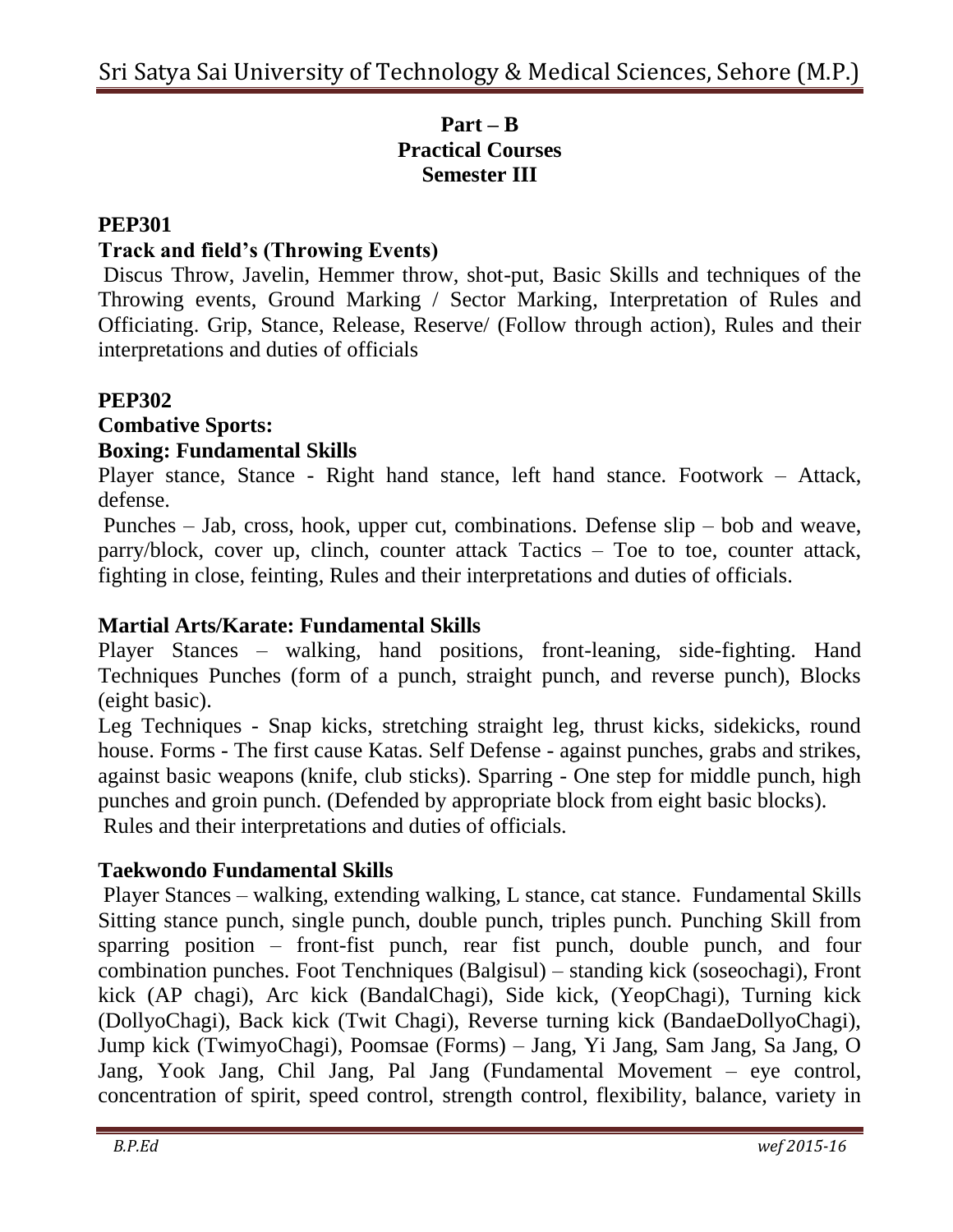techniques) Sparring (Kyorugi) – One Step Sparring (hand techniques, foot techniques, self defense

techniques, combination kicks), Free Sparring. Board Breaking (Kyokpa) – eye control, balance, power control, speed, point of attack. Rules and their interpretations and duties of officials.

# **Judo: Fundamental skills**

Rei (Salutation)-Ritsurei(Salutation in standing position), Zarai (Salutation in the sitting position) Kumi kata (Methods of holding judo costume) Shisei (Posture in Judo)

Kuzushi (Act of disturbing the opponent posture) Tsukuri and kake (Preparatory action for attack) Ukemi (Break Fall)-UrhiroUkemi (Rear break Fall), Yoko Ukemi (Side Break Fall), Mae Ukemi (Front Break Fall), Mae mawariUkemi (Front Rolling break fall) Shin Tai (Advance or retreat foot movement)-Suri-ashi (Gliding foot), Twugi-ashi (Following footsteps), Ayumi-ashi (Waling steps. Tai Sabaki (Management of the body) NageWaze (Throwing techniques)-HizaGuruma (Knee wheel), SesaeTwurikomi-ashi (Drawing ankle throw), De ashihari (Advance foot sweep), O Goshi (Major loinm),

SeoiNage (Shoulder throw). Katamawaze(Grappling techniques)-Kesagatame (Scaff hold), Kata gatame (Shoulder hold), Kami shihogatama (Locking of upper four quarters), Method of escaping from each hold.

# **Wrestling: Fundamental Skills**

Take downs, Leg tackles, Arm drag. Counters for take downs, Cross face, Whizzer series. Escapes from under-sit-out turn in tripped. Counters for escapes from under-Basic control back drop, Counters for stand up. Pinning combination-Nelson series (Half Nelson, Half Nelson and Bar arm), Leg lift series, Leg cradle series, Reverse double bar arm, chicken wing and half Nelson. Escapes from pining: Wing lock series, Double arm lock roll, Cridge. Standing Wrestling-Head under arm series, whizzer series

Referees positions.

# **Fencing: Fundamental Skill**

Basic Stance - on-guard position (feet and legs) Footwork – advance, retire, lunge, Step-lunge Grip – hold a foil correctly, Etiquette – salute and handshake to coaches and partners Hit a target (glove, mask, person) at riposte distance Lunge from an onguard position. Attack - simple attacks from sixte – direct, disengage, doublé attack, compound attacks high line – one-two and cut-over disengage, Cut-over attack, Low line attacks Semi circular parries – octave and septime Understand the layout of a piste.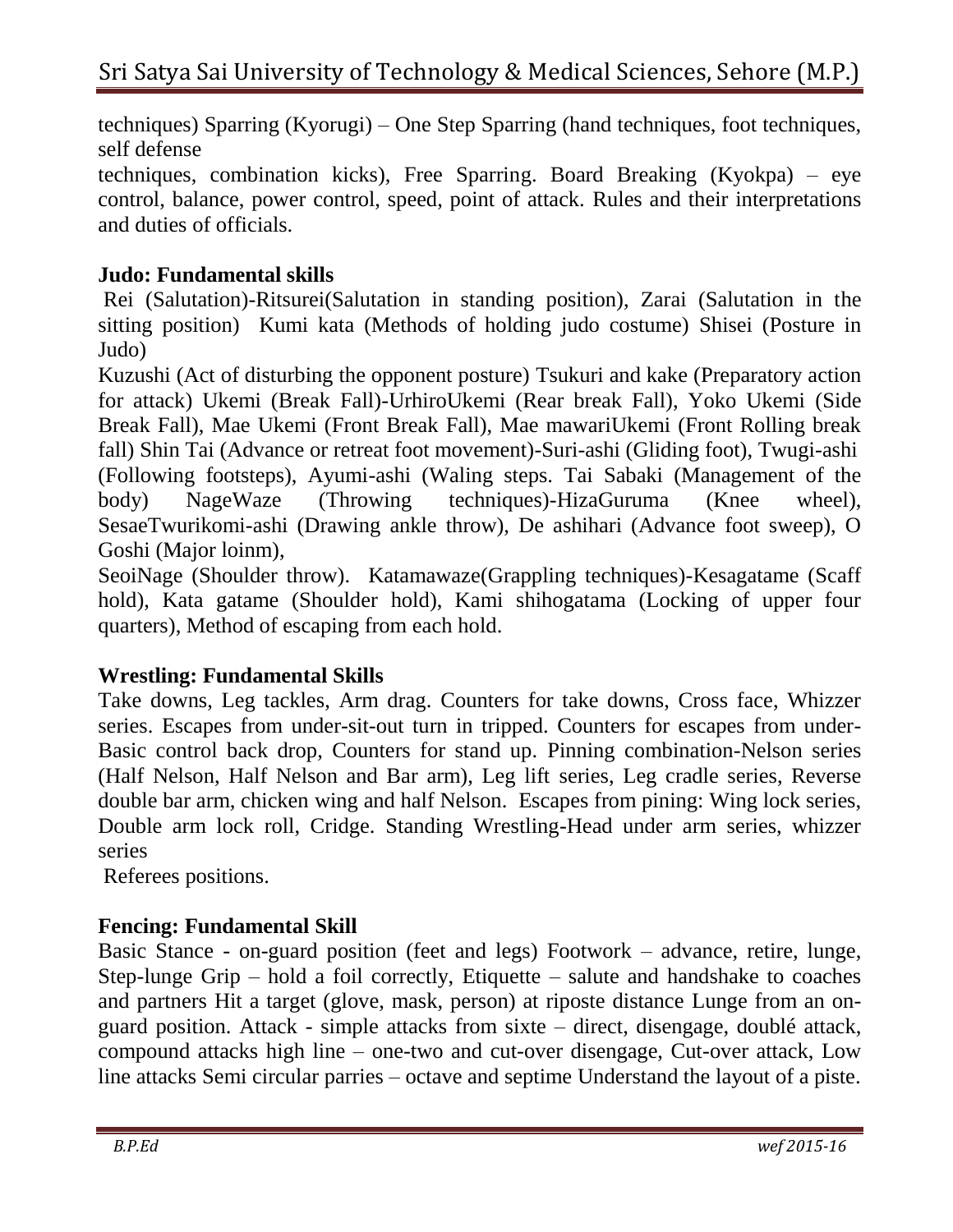Compound or successive parries. Lateral parry and direct riposte Fence a bout – judges etc. salutes and handshakes Rules and their interpretations and duties of officials.

## **PEP302**

# **Team Games**

## **Base Ball Fundamental Skills**

Player Stances – walking, extending walking, L stance, cat stance. Grip – standard grip, choke grip, Batting – swing and bunt. Pitching – Baseball : slider, fast pitch, curve ball, drop ball, rise ball, change up, knuckle ball, screw ball, Softball: windmill, sling shot,

starting position: wind up, set. Fielding – Catching: basics to catch fly hits, rolling hits,

Throwing: over arm, side arm. Base running – Base running: single, double, triple, home run, Sliding: bent leg slide, hook slide, head first slide. Rules and their interpretations and duties of officials.

## **Netball: Fundamental Skills**

Catching: one handed, two handed, with feet grounded, in flight. Throwing (different passes and their uses): one handed passes (shoulder, high shoulder, underarm, bounce, lob); two handed passes (push, overhead, bounce). Footwork: landing on one foot; landing on two feet; pivot; running pass. Shooting: one hand; two hands; forward step shot; backward step shot. Techniques of getting free: dodge and sprint; sudden sprint; sprint and stop; sprinting with change of speed. Defending: marking the player; marking the ball; blocking; inside the circle; outside the circle (that is, defending the circle edge against the pass in). Intercepting: pass; shot. The toss-up. Role of individual players

Rules and their interpretations and duties of officials.

## **Cricket: Fundamental Skills**

Batting-Forward and backward defensive stroke, Bowling-Simple bowling techniques Fielding-Defensive and offensive fielding, Catching-High catching and Slip catching Stopping and throwing techniques, Wicket keeping techniques

## **Football:** Fundamental Skills

Kicks-Inside kick, Instep kick, Outer instep kick, lofted kick, Trapping-trapping rolling the ball, trapping bouncing ball with sole, Dribbling-With instep, inside and outer instep of the foot., Heading-From standing, running and jumping., Throw in Feinting-With the lower limb and upper part of the body. Tackling-Simple tackling,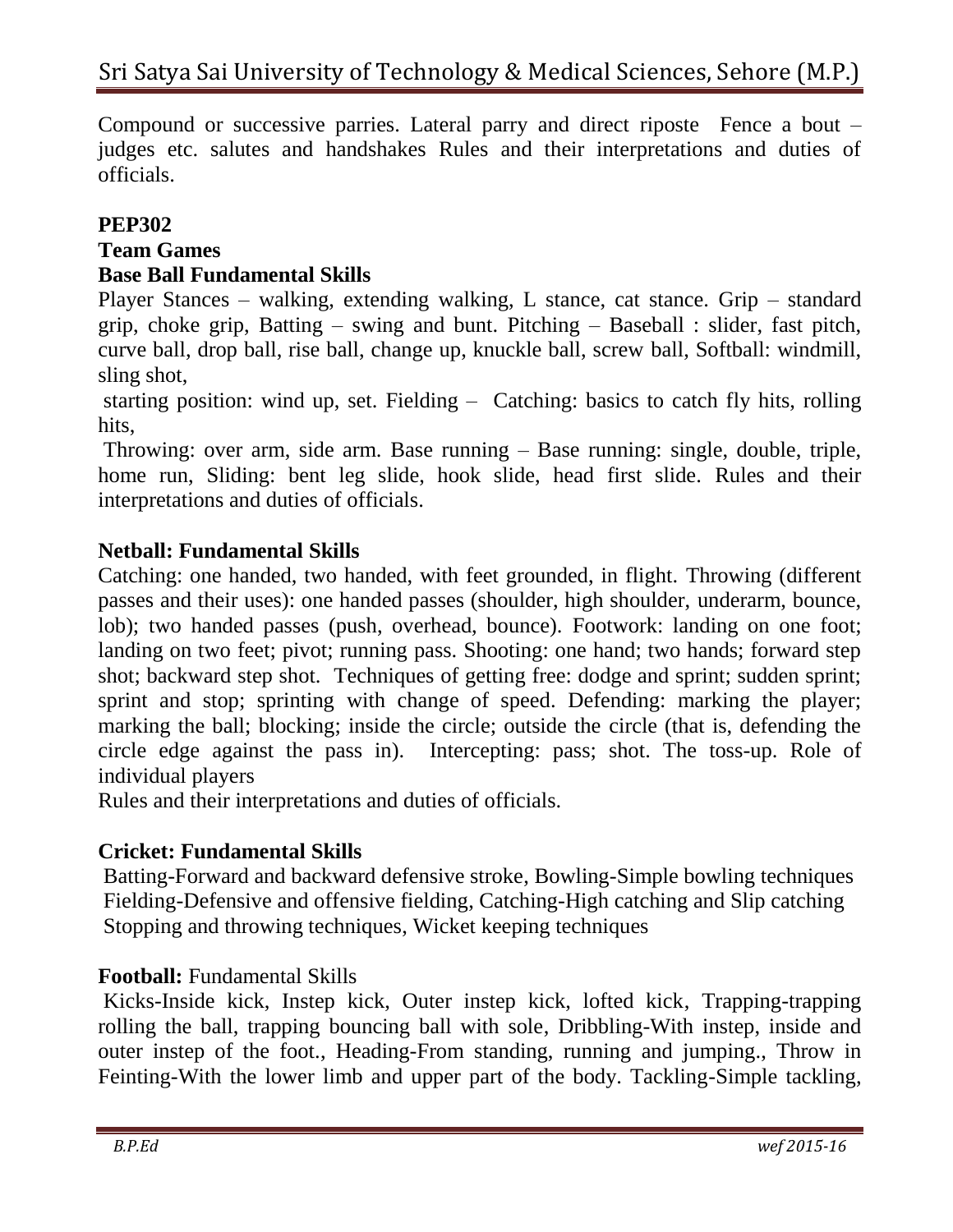Slide tackling. Goal Keeping-Collection of balls, Ball clearance-kicking, throwing and deflecting.

## **Hockey:** Fundamental Skills

Player stance & Grip, Rolling the ball, Dribbling, Push, Stopping, Hit, Flick, Scoop Passing – Forward pass, square pass, triangular pass, diagonal pass, return pass, Reverse hit, Dodging, Goal keeping – Hand defense, foot defense, Positional play in attack and defense. Rules and their interpretations and duties of officials. Rules and their interpretations and duties of officials. Ground Marking.

# **Softball Fundamental Skills**

Catching: one handed, two handed, with feet grounded, in flight. Throwing (different passes and their uses): one handed passes (shoulder, high shoulder, underarm, bounce, lob); two handed passes (push, overhead, bounce). Footwork: landing on one foot; landing on two feet; pivot; running pass. Shooting: one hand; two hands; forward step shot; backward step shot. Techniques of getting free: dodge and sprint; sudden sprint; sprint and stop; sprinting with change of speed. Defending: marking the player; marking the ball; blocking; inside the circle; outside the circle (that is, defending the circle edge against the pass in). Intercepting: pass; shot. The toss-up. Role of individual players

Rules and their interpretations and duties of officials.

# **Volleyball: Fundamental Skills**

Players Stance-Receiving the ball and passing to the team mates, The Volley (Over head pass), The Dig(Under hand pass). Service-Under Arm Service, Side Arm Service, Tennis Service, Round Arm Service. Rules and their interpretations and duties of officials.

## **Hand Ball:**

Fundamental Skills-Catching, Throwing, Ball Control, Goal Throws-Jump Shot, Centre Shot, Dive Shot, Reverse Shot, Dribbling-High and Low, Attack and Counter Attack, Simple Counter Attack, Counter Attack from two wings and centre, Blocking, Goal keeping, Defense. Rules and their interpretations and duties of officials.

# **Basket ball:** Fundamental Skills

Player stance and ball handling, Passing-Two Hand chest pass, Two hand Bounce Pass, One Hand Base ball pass, Side Arm Pass, Over Head pass, Hook Pass. Receiving-Two Hand receiving, One hand receiving, Receiving in stationary position, Receiving while jumping, Receiving while running. Dribbling-How to start dribble, how to drop dribble, High dribble, Low dribble, Reverse dribble, rolling dribble.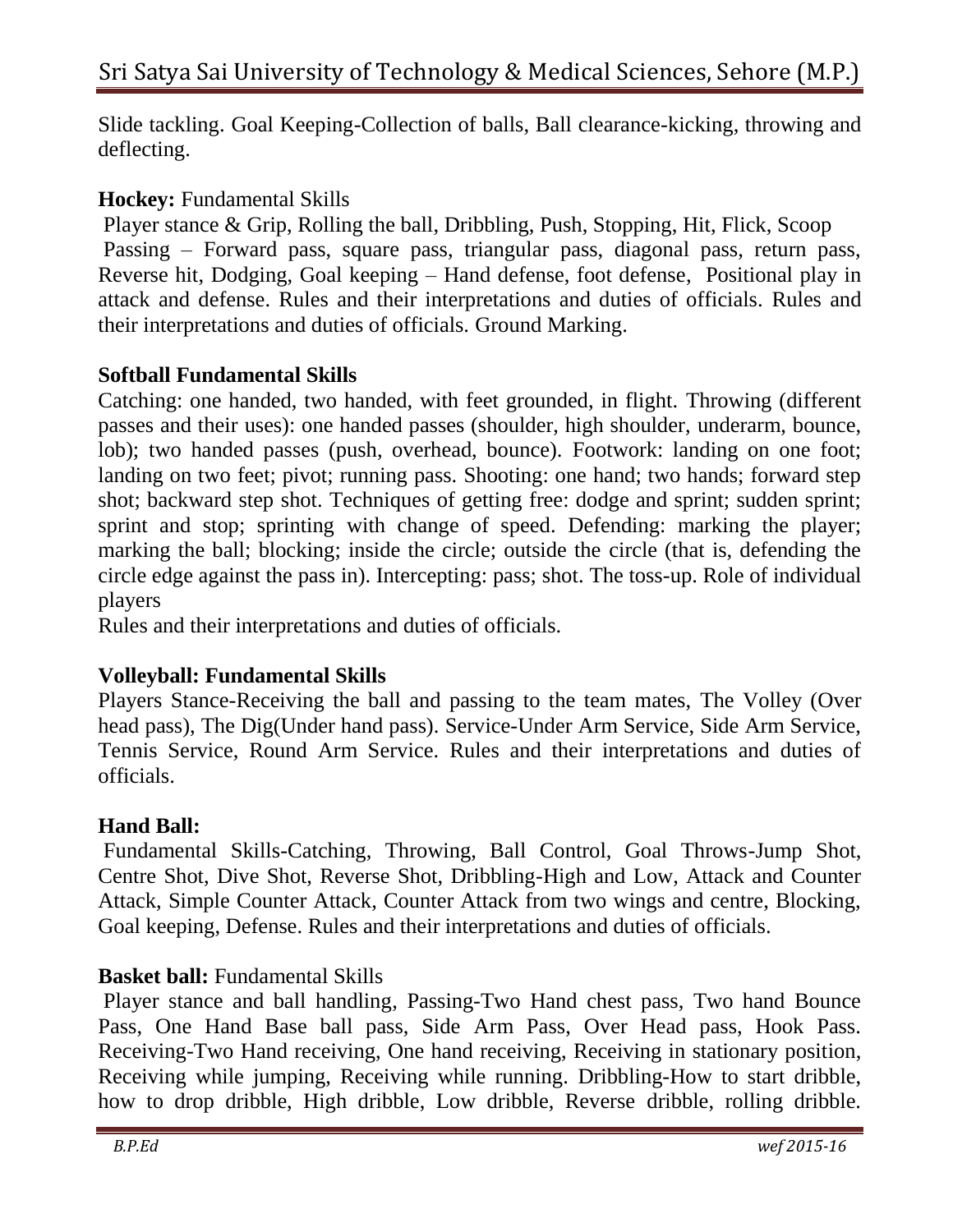Shooting-Layup shot and its variations, one hand set shot, one hand jump shot, Hook shot, and Free throw. Rebounding-Defensive rebound, Offensive rebound, Knock out, Rebound Organization.

Individual Defensive-Guarding the man with the ball and without the ball. Pivoting. Rules and their interpretations and duties of the officials.

## **Part – C Practical Courses (Teaching Practices)**

**PETP – 301** Teaching practices:

10 teaching lesson plans for Racket Sport/ Team Games/ Indigenous Sports out of which 5 lessons internal and 5 lessons external at school.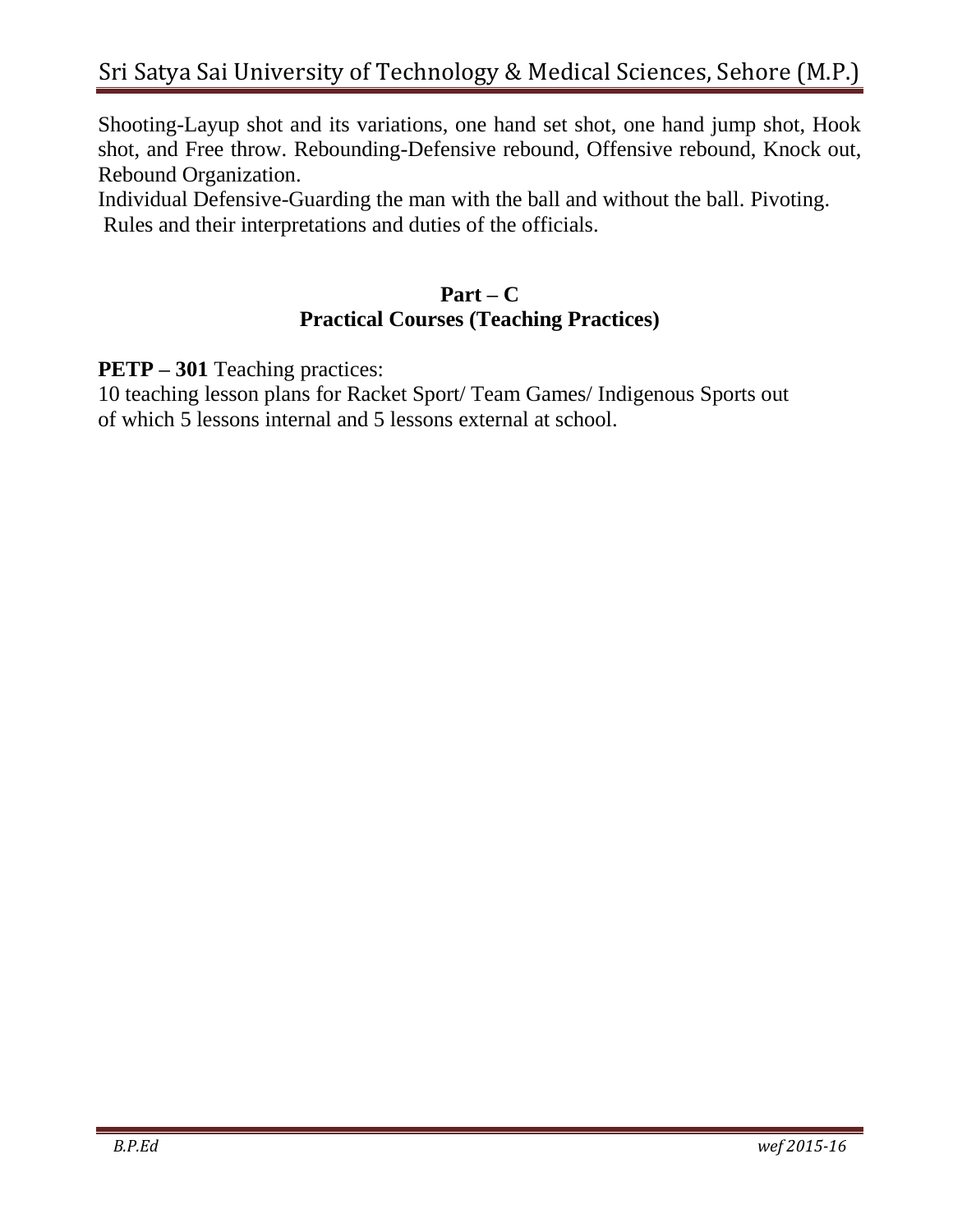## **Semester IV**

## **MEASUREMENT AND EVALUATION IN PHYSICAL EDUCATION Paper Code – PET401**

## **Unit- I**

#### **Introduction to Test & Measurement & Evaluation**

Meaning of Test & Measurement & Evaluation in Physical Education Need & Importance of Test & Measurement & Evaluation in Physical Education, Principles of Evaluation

#### **Unit- II**

#### **Criteria; Classification and Administration of test**

Criteria of good Test Criteria of tests, scientific authenticity (reliability, objectivity, validity and availability of norms) Type and classification of Test Administration of test, advance preparation – Duties during testing – Duties after testing.

#### **Unit- III**

#### **Physical Fitness Tests**

AAHPER youth fitness test, National physical Fitness Test, Indiana Motor Fitness Test JCR test, U.S Army Physical Fitness Test

#### **Unit- IV**

#### **Sports Skill Tests**

Lockhart and McPherson badminton test, Johnson basketball test, McDonald soccer test, S.A.I volleyball test, S.A.I Hockey test.

#### **Unit- V**

**Measures of Posture:** IOWA posture test, measures of anthropometric measurements, Girth Measurements, Bi-acromial chest illio-crestal, bi-epicondylar (femur and humerus), height, sports competition anxiety test (SCAT), Eysenck's Personality Inventory (EPI)

#### **References:**

Bangsbo, J. (1994). *Fitness training in football: A scientific approach*. Bagsvaerd, Denmark:

Ho+Storm.

Barron, H. M., &Mchee, R. (1997). *A practical approach to measurement in physical education*.

Philadelphia: Lea and Febiger.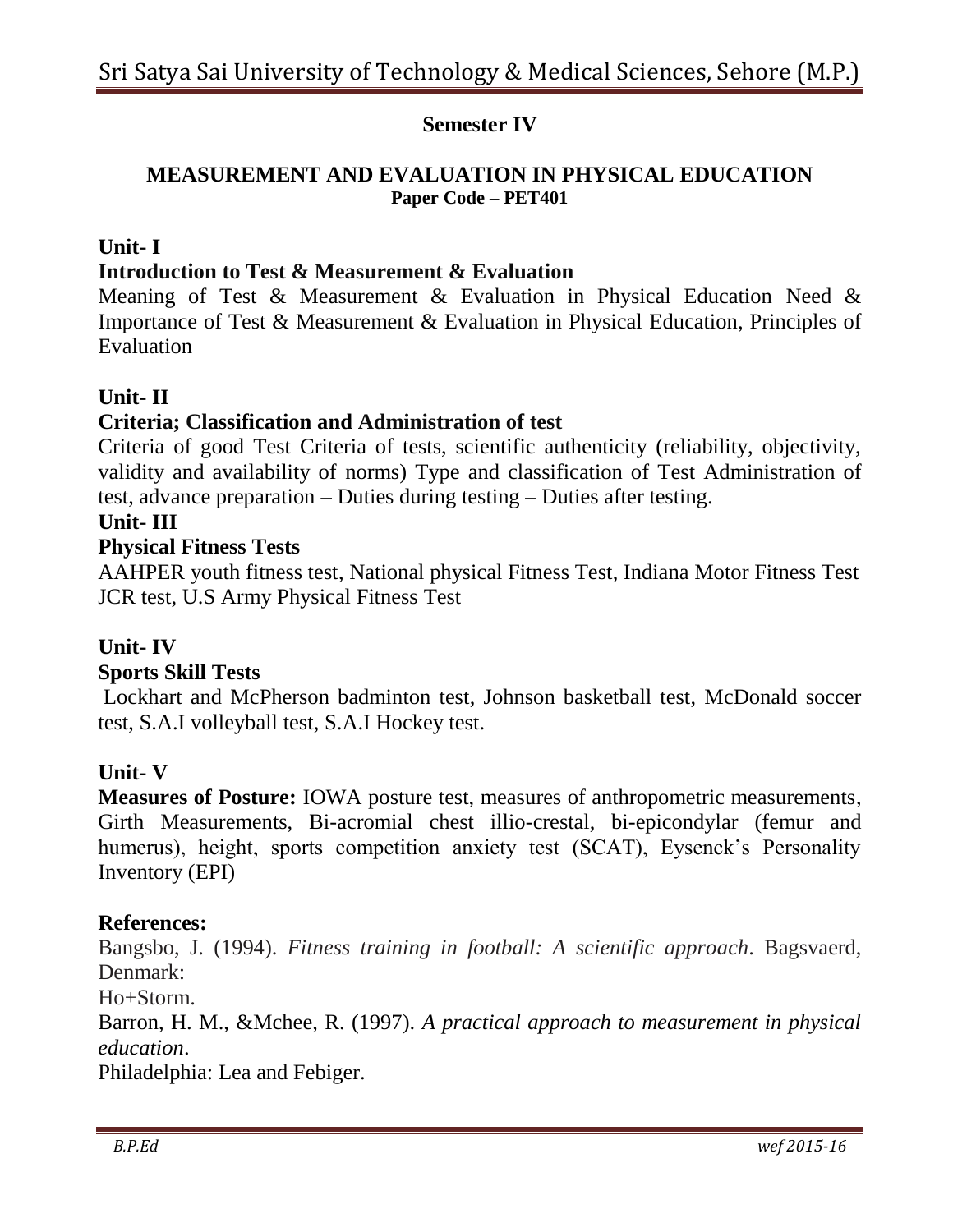Barron, H.M. &Mchee, R. (1997). A Practical approach to measurement in physical education. Philadelphia: Lea and Febiger. Kansal, D.K. (1996). *Test and measurement in sports and physical education*. New Delhi: D.V.S. Publications. Mathews, D.K., (1973). *Measurement in physical education*, Philadelphia: W.B.SoundersCompnay. Pheasant, S. (1996). *Body space: anthropometry, ergonomics and design of work*. Taylor & Francis, New York. Phillips, D. A., &Hornak, J. E. (1979). *Measurement and evaluation in physical education*. New York: John Willey and Sons. Sodhi, H.S., & Sidhu, L.S. (1984). *Physique and selection of sports- a kinanthropometric study*. Patiala: Punjab Publishing House.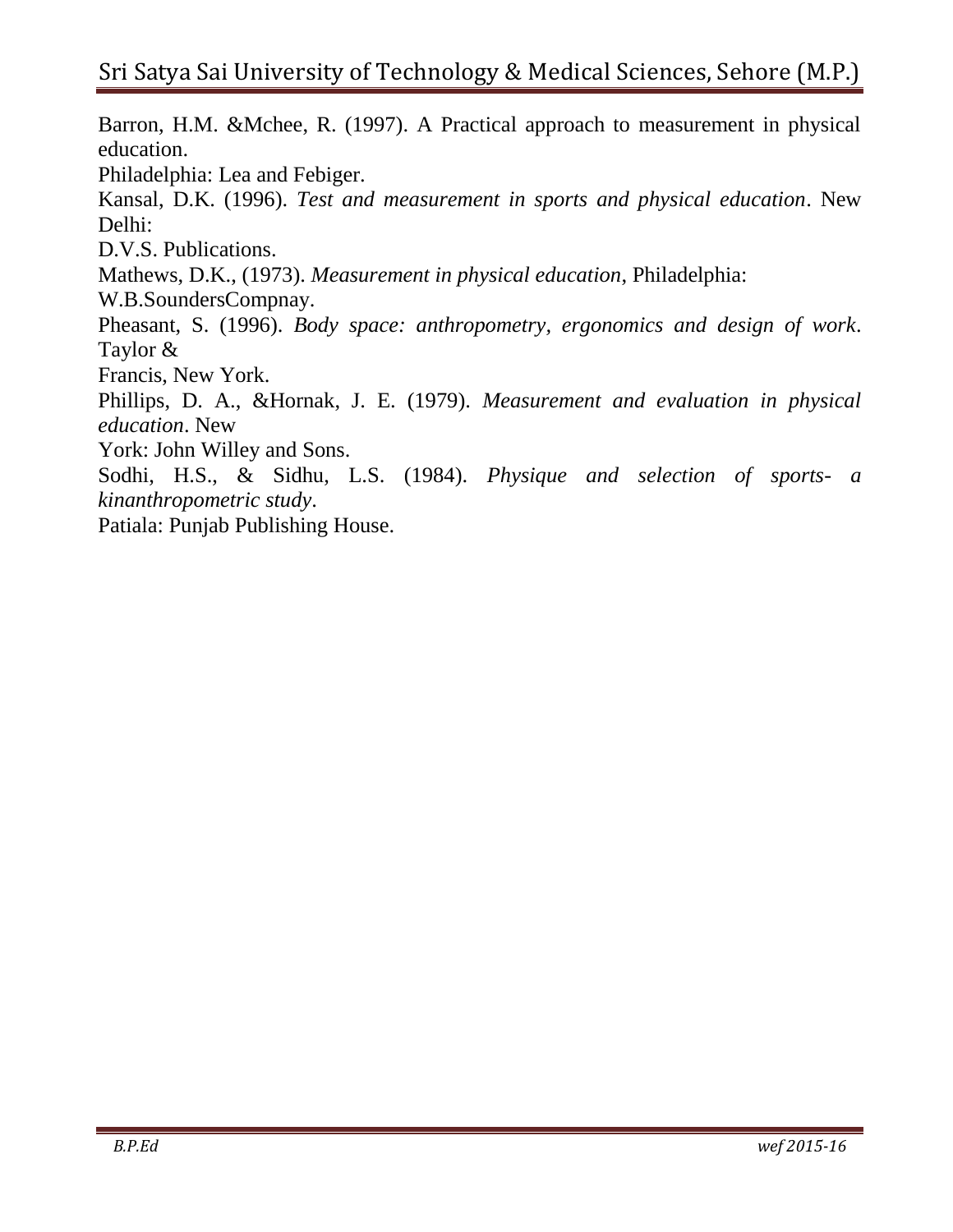#### **KINESIOLOGY AND BIOMECHANICS Paper Code – PET402**

### **Unit – I**

### **Introduction to Kinesiology and Sports Biomechanics**

Meaning and Definition of Kinesiology and Sports Biomechanics**,** Importance of Kinesiology and Sports Biomechanics to Physical Education Teacher,**,** Athletes and Sports Coaches.

#### **Unit – II**

Terminology of Fundamental Movements**,** Fundamental concepts of following terms – Axes and Planes, Centre of Gravity, Equilibrium, Line of Gravity

#### **Unit – III**

## **Fundamental Concept of Anatomy and Physiology**

Classification of Joints and Muscles, Types of Muscle Contractions, Posture – Meaning, Types and Importance of good posture. Fundamental concepts of following terms- Angle of Pull, All or None Law, Reciprocal, Innovation

#### **Unit – IV**

#### **Mechanical Concepts**

Force - Meaning, definition, types and its application to sports activities

Lever - Meaning, definition, types and its application to human body.

Newton's Laws of Motion – Meaning, definition and its application to sports activities.

Projectile – Factors influencing projectile trajectory.

#### **Unit – V**

#### **Kinematics and Kinetics of Human Movement**

Linear Kinematics – Distance and Displacement, speed and velocity, Acceleration Angular kinematics – Angular Distance and Displacement, Angular Speed and velocity, Angular Acceleration., Linear Kinetics – Inertia, Mass, Momentum, Friction. Angular Kinetics – Moment of inertia, Couple, Stability.

#### **Reference:**

Bunn, J. W. (1972).*Scientific principles of coaching.* Englewood Cliffs, N.J.: Prentice Hall Inc.

Hay, J. G. & Reid, J. G.(1982).*The anatomical and mechanical basis of human motion.* Englewood Cliffs, N.J.: prentice Hall Inc.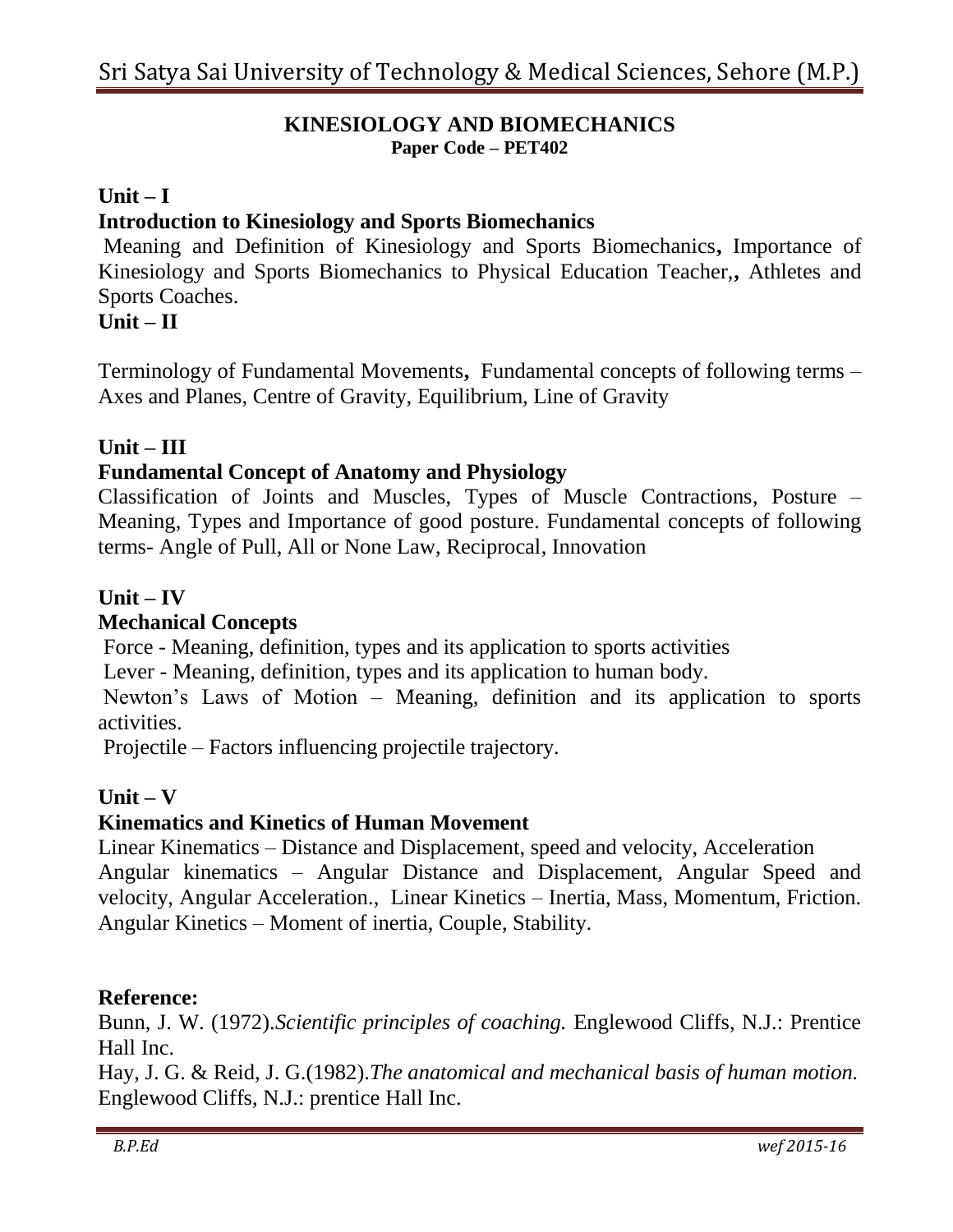Hay, J. G. & Reid, J. G.(1988).*Anatomy, mechanics and human motion.* Englewood Cliffs, N.J.: prentice Hall Inc.

Hay, J. G. (1970).*The biomechanics of sports techniques*. Englewood Cliffs, N.J.: Prentice Hall, Inc.

Simonian, C.(1911).*Fundamentalsof sport biomechanics.* Englewood Cliffs, N.J.: Prentice Hall Inc.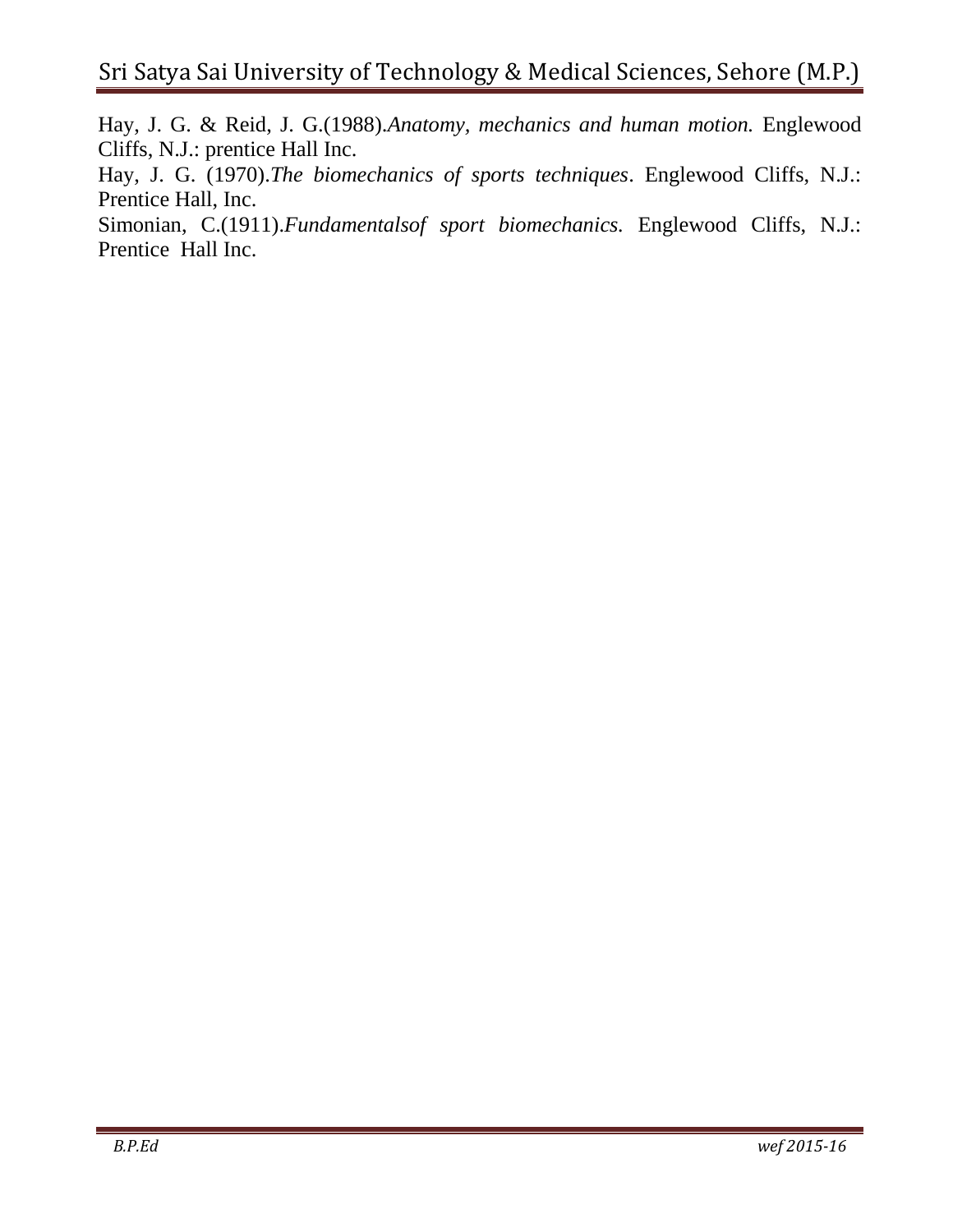#### **RESEARCH AND STATISTICS IN PHYSICAL EDUCATION Paper Code – PET403**

#### **Unit-I**

## **Introduction to Research**

Definition of Research, Need and importance of Research in Physical Education and Sports. Scope of Research in Physical Education & Sports. Classification of Research Research Problem, Meaning of the term, Location and criteria of Selection of Problem, Formulation of a Research Problem, Limitations and Delimitations.

## **Unit-II**

## **Survey of Related Literature**

Need for surveying related literature. Literature Sources, Library Reading, Research Proposal, Meaning and Significance of Research Proposal. Preparation of Research proposal / project. Research Report: A group project is to be undertaken by a small batch of students under the supervision of a teacher, wherein it is expected to survey school facilities of physical education, health assessment programme evaluation, fitness status of the students, staff and other stakeholders etc. and submit the report to the institution.

### **Unit-III**

#### **Basics of Statistical Analysis**

Statistics: Meaning, Definition, Nature and Importance Class Intervals: Raw Score, Continuous and Discrete Series, Class Distribution, Construction of Tables, Graphical Presentation of Class Distribution: Histogram, Frequency Polygon, Frequency Curve. Cumulative Frequency Polygon, Ogive, Pie Diagram. Sampling , Types of Sampling

#### **Unit- IV**

## **Statistical Models in Physical Education and Sports**

Measures of Central Tendency: Mean, Median and Mode-Meaning, Definition, Importance, Advantages, Disadvantages and Calculation from Group and Ungrouped Data, Measures of Variability: Meaning, importance, computing from group and ungroup data Percentiles and Quartiles: Meaning, importance, computing from group and ungroup data

## **Unit- V**

Meaning of Normal Probability Curve, characteristics and properties of Normal Curve. Application of N.P.C, Meaning of Skewness and kurtosis. Calculation of various combination of Heads and Tails. Meaning and Types of Linear Correlation.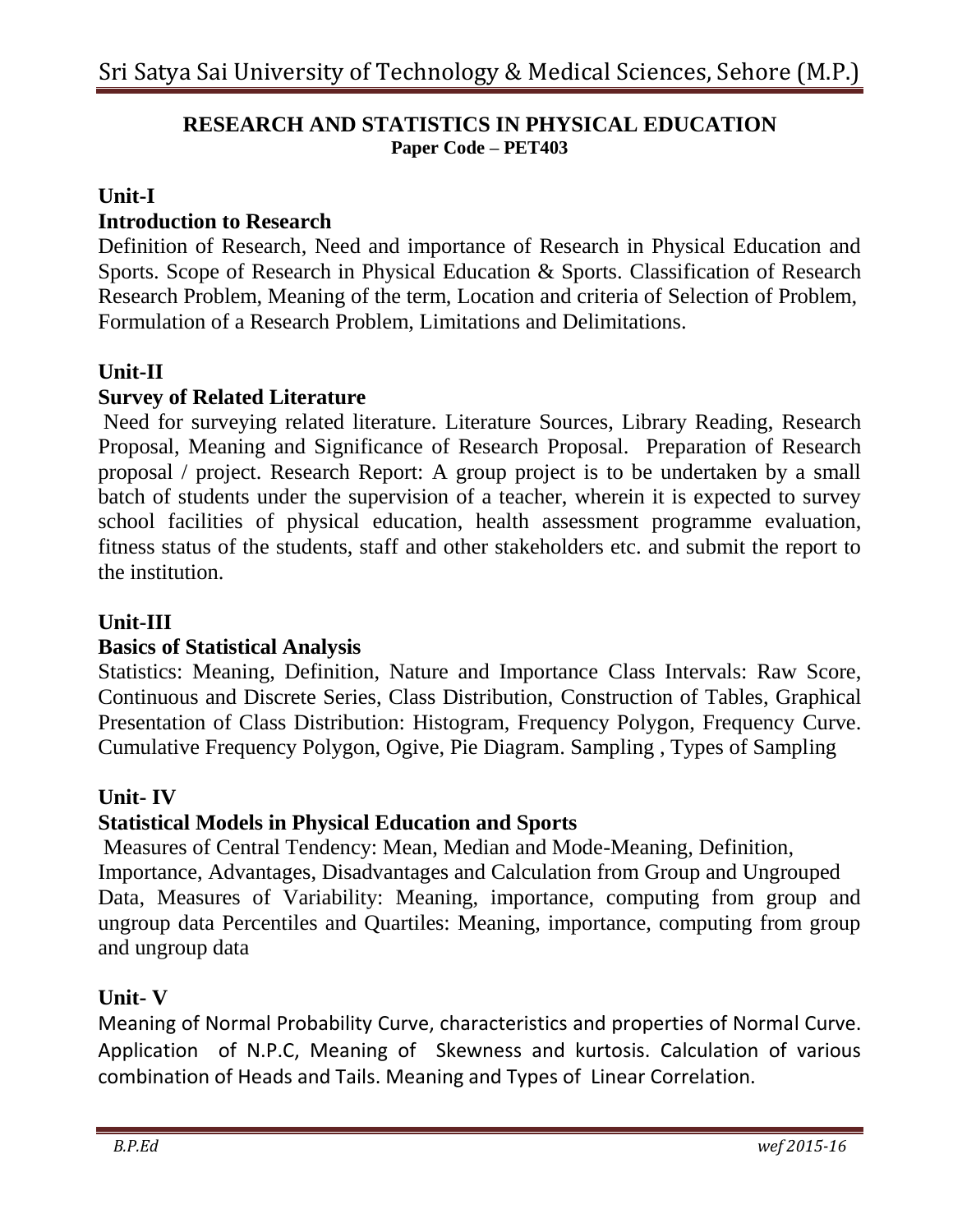Computation of Correlation Coefficient with Product Movement Method and Rank Difference Method.

## **References:**

Best, J.W. (1963). *Research in education*. U.S.A.: Prentice Hall.

Bompa, T. O. &Haff, G. G. (2009). *Periodization: theory and methodology of training, 5th ed.*

Champaign, IL: Human Kinetics.

Brown, L. E., &Ferrigno, V. A. (2005). Training for speed, agility and quickness, 2nd ed.

Champaign, IL: Human Kinetics.

Brown, L.E. & Miller, J., (2005). *How the training work*. In: Training Speed, Agility, and

Quickness. Brown, L.E. &Ferrigno, V.A &Ferrigno, V.A., eds. Champaign, IL: Human

Kinetics.

Carl, E. K., & Daniel, D. A. (1969). Modern principles of athletes training. St. Louis: St. Louis's

Mosby Company.

Clark, H. H., & Clark, D. H. (1975). *Research process in physical education*. Englewood cliffs,

New Jersey: Prentice Hall, Inc.

Garrett, H.E. (1981). *Statistics in psychology and education*. New York: VakilsFeffer and Simon

L<sub>td</sub>

Oyster, C. K., Hanten, W. P., & Llorens, L. A. (1987). *Introduction to research: A guide for the*

*health science professional.* Landon: J.B. Lippincott Company.

Thomas, J.R., & Nelson J.K. (2005). *Research method in physical activity*. U.S.A: Champaign,

IL: Human Kinetics Books.

Thomas, J.R., Nelson, J.K. & Silverman, S.J. (2011). Research method in physical activity.

U.S.A: Champaign, IL: Human Kinetics Books.

Uppal, A. K. (1990). *Physical fitness: how to develop.* New Delhi: Friends Publication. Verma, J. P. (2000). *A text book on sports statistics*. Gwalior: Venus Publications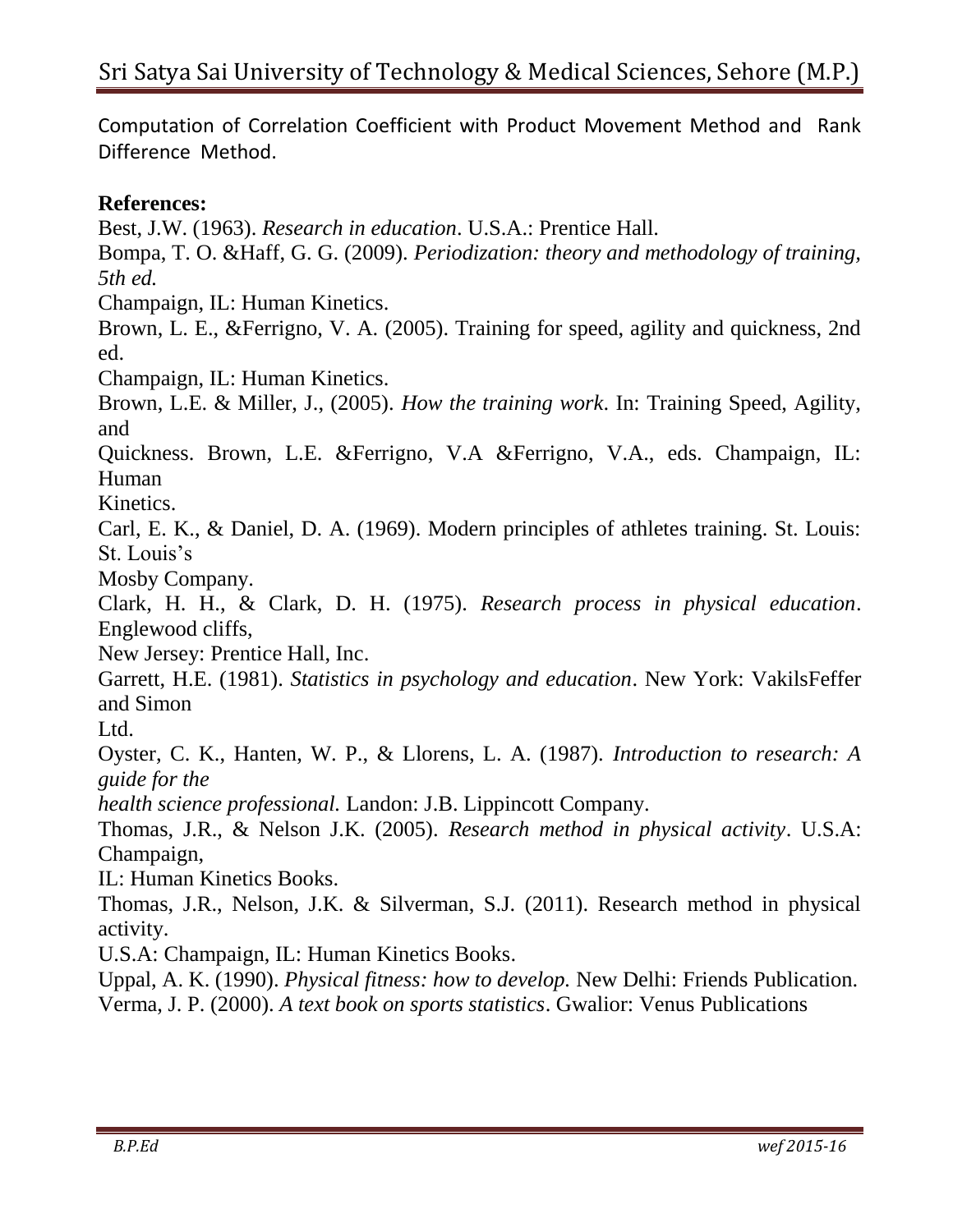#### **THEORY OF SPORTS AND GAMES (ELECTIVE) Paper Code – PET405**

# **UNIT-I INTRODUCTION**

#### **General Introduction of specialized games and sports–**

Athletics, Badminton, Basketball, Cricket, Football, Gymnastic, Hockey, Handball, Kabaddi, Kho-Kho, Tennis, Volleyball and Yoga.

#### **Each game or sports to be dealt under the following heads**

History and development of the Game and Sports, Ground preparation, dimensions and marking, Standard equipment and their specifications, Ethics of sports and sportsmanship

## **UNIT-II**

## **Scientific Principles of coaching**: **(particular sports and game specific)**

Motion – Types of motion and Displacement, Speed, Velocity, Acceleration, Distance and Newton's Law of motions. Force – Friction, Centripetal and Centrifugal force, Principles of force. Equilibrium and its types, Lever and its types, Sports Training – Aims, Principles and characteristics. Training load – Components, Principles of load, Over Load (causes and symptoms).

#### **UNIT-III**

#### **Physical fitness components: (particular sports and game specific)**

Speed and its types, Strength and its types, Endurance and its types,Flexibility and its types, Coordinative ability and its types, Training methods: - Development of components of physical fitness and motor fitness, through following training methods (continuous method, interval method, circuit method, fartlek /speed play and weight training)

## **UNIT-IV**

#### **Conditioning exercises and warming up**.

Concept of Conditioning and warming up. Role of weight training in games and sports. Teaching of fundamental skill & their mastery (technique, tactic and different phases of skill acquisition). Recreational and lead up games Strategy – Offence and defense, Principles of offence and defense.

## **References:**

Bunn, J. W. (1968). *The art of officiating sports*. Englewood cliffs N.J. Prentice Hall.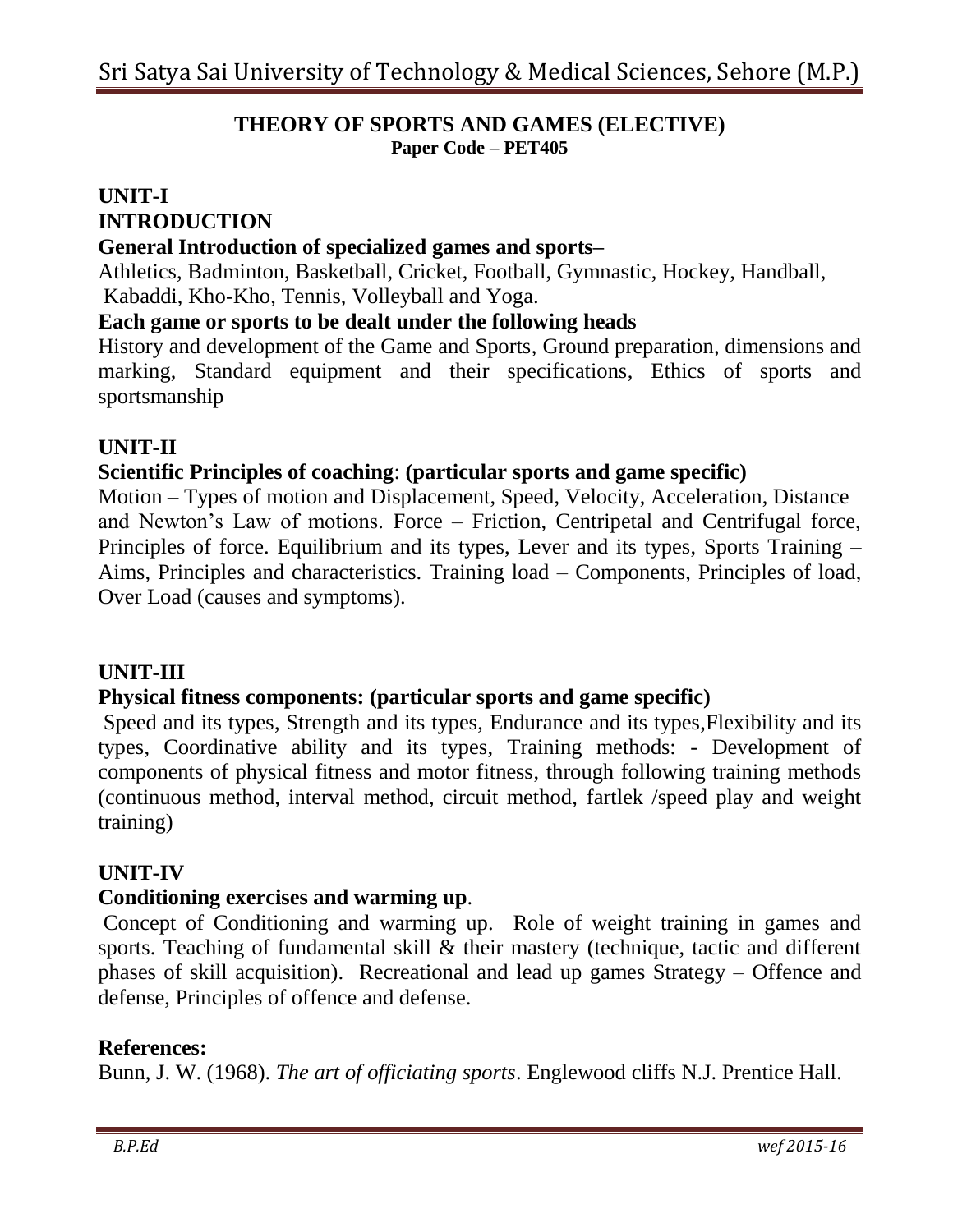Bunn, J. W. (1972). *Scientific principles of coaching.* Englewood cliffs N. J. Prentice Hall.

Dyson, G. H. (1963). *The mechanics of athletics*. London: University of London Press Ltd.

Lawther, J.D. (1965). *Psychology of coaching.* New York: Pre. Hall.

Singer, R. N. (1972). *Coaching, athletic & psychology*.New York: M.C. Graw Hill.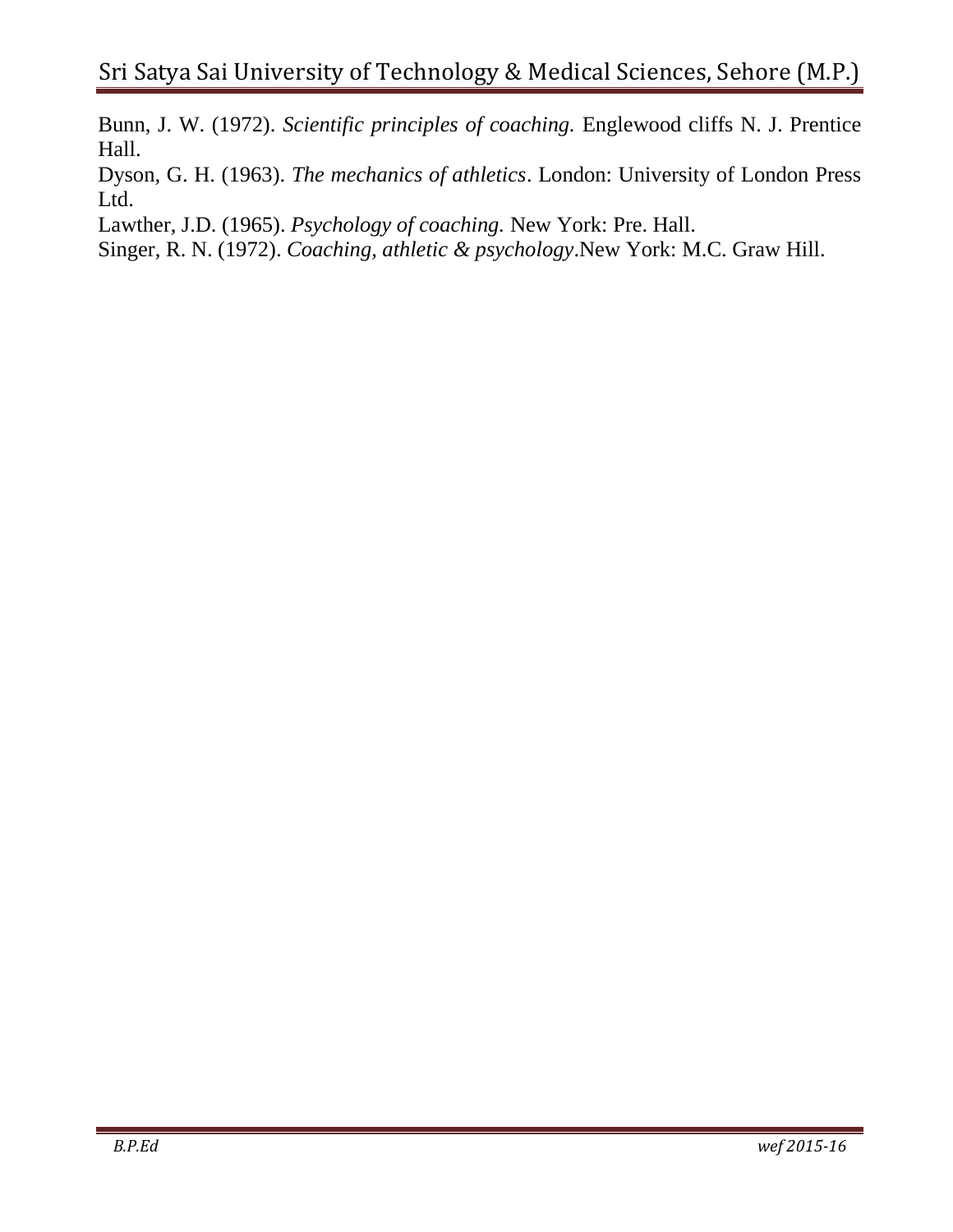#### **SPORTS MANAGEMENT Paper Code – PET405**

## **Unit-I**

Nature and Concept of Sports Management., Progressive concept of Sports management. The purpose and scope of Sports Management., Essential skills of Sports Management. Qualities and competencies required for the Sports Manager. Event Management in physical education and sports.

## **Unit-II**

Meaning and Definition of leadership, Leadership style and method. Elements of leadership. Forms of Leadership. Autocratic, Laissez-faire, Democratic, Benevolent Dictator, Qualities of administrative leader. Preparation of administrative leader. Leadership and Organizational performance.

## **Unit-III**

Sports Management in Schools, colleges and Universities. Factors affecting planning Planning a school or college sports programme. Directing of school or college sports programme. Controlling a school, college and university sports programme. Developing performance standard, establishing a reporting system, Evaluation. The reward/punishment system

#### **Unit-IV**

Financial management in Physical Education & sports in schools, Colleges and Universities. Budget – Importance, Criteria of good budget, Steps of Budget making Principles of budgeting.

#### **REFERENCES:**

Ashton, D. (1968).*Administration of physical education for women*.New York: The Ronal Press

Cl.

Bucher, C.A. *Administration of physical education and athletic programme.* 7th Edition, St.

Louis: The C.V. Mosby Co.

Daughtrey, G. & Woods, J.B. (1976). *Physical education and intramural programmes, organisation and administration.* Philadelphia U.S.A. : W.B. Sounders Cp.

Earl, F. Z,& Gary, W. B. (1963).*Management competency development in sports and physical*

*education*. Philadelphia: W. Lea and Febiger.